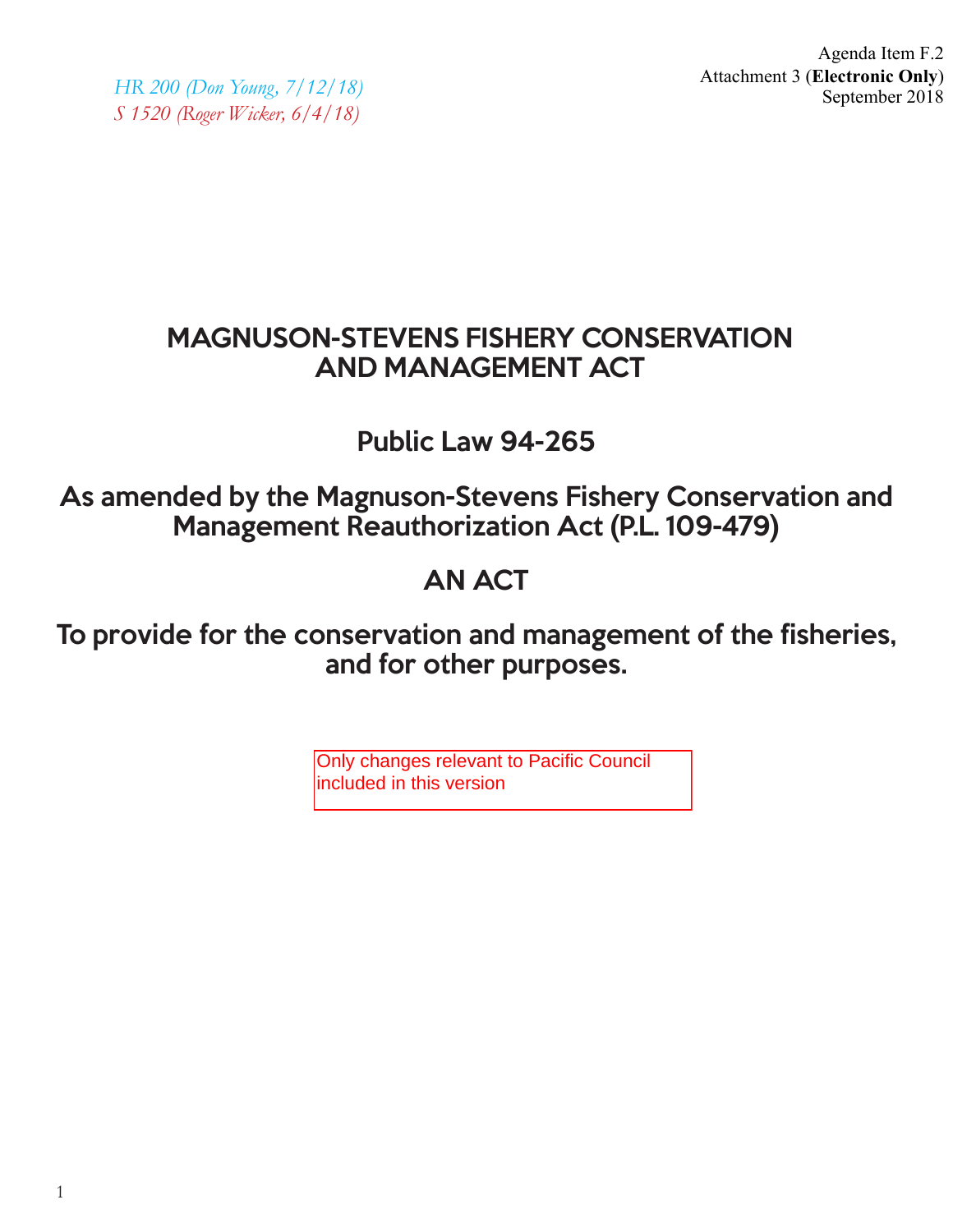#### **CONTENTS**

|                     | Sec. 2. Findings, Purposes and Policy                                                                                | 5   |
|---------------------|----------------------------------------------------------------------------------------------------------------------|-----|
| Sec. 3. Definitions |                                                                                                                      | 8   |
|                     | Sec. 4. Authorization of Appropriations                                                                              | 14  |
|                     | TITLE I—UNITED STATES RIGHTS AND AUTHORITY REGARDING FISH AND<br><b>FISHERY RESOURCES</b>                            |     |
|                     | Sec. 101. United States Sovereign Rights to Fish and Fishery Management Authority                                    | 15  |
|                     | Sec. 102. Highly Migratory Species                                                                                   | 15  |
|                     |                                                                                                                      |     |
|                     | TITLE II—FOREIGN FISHING AND INTERNATIONAL FISHERY AGREEMENTS                                                        |     |
|                     | Sec. 201. Foreign Fishing                                                                                            | 16  |
|                     | Sec. 202. International Fishery Agreements                                                                           | 23  |
|                     | Sec. 203. Congressional Oversight of international Fishery Agreements                                                | 26  |
|                     | Sec. 204. Permits for foreign Fishing                                                                                | 28  |
|                     | Sec. 205. Import Prohibitions                                                                                        | 35  |
|                     | Sec. 206. Large-Scale Driftnet Fishing                                                                               | 36  |
|                     | HIGH SEAS DRIFTNET FISHERY ENFORCEMENT ACT                                                                           |     |
|                     | Sec. 101.3. Denial of Port Privileges and Sanctions for High Seas Largescale Driftnet Fishing                        | 38  |
|                     | Sec. 102.4. Duration of Denial of Port Privileges and Sanctions                                                      | 40  |
|                     | Sec.104. Definitions                                                                                                 | 40  |
|                     |                                                                                                                      |     |
|                     | HIGH SEAS DRIFTNET FISHING MORATORIUM PROTECTION ACT                                                                 |     |
|                     | Sec. 603. Prohibition                                                                                                | 41  |
|                     | Sec. 604. Negotiations                                                                                               | 41  |
|                     | Sec. 605. Certification                                                                                              | 41  |
|                     | Sec. 606. Enforcement                                                                                                | 41  |
|                     | Sec. 607. Biennial Report on international Compliance                                                                | 41  |
|                     | Sec. 608. Action to Strengthen international Fishery Management organizations                                        | 42  |
|                     | Sec. 609. Illegal, Unreported, or Unregulated Fishing                                                                | 43  |
|                     | Sec. 610. Equivalent Conservation Measures                                                                           | 45  |
|                     | Sec. 207. International Monitoring and Compliance                                                                    | 47  |
|                     |                                                                                                                      |     |
|                     | TITLE III—NATIONAL FISHERY MANAGEMENT PROGRAM<br>Sec. 301 National Standards for Fishery Conservation and Management | 48  |
|                     | Sec. 302. Regional Fishery Management Councils                                                                       | 49  |
|                     | Sec. 303. Contents of Fishery Management Plans                                                                       | 63  |
|                     | Sec. 303a. Limited Access Privilege Programs                                                                         | 67  |
|                     | Sec. 304. Action By the Secretary                                                                                    | 75  |
|                     | Sec. 305. Other Requirements and Authority                                                                           | 84  |
|                     | Sec. 306. State Jurisdiction                                                                                         | 95  |
|                     | Sec. 307. Prohibited Acts                                                                                            | 99  |
|                     | Sec. 308. Civil Penalties and Permit Sanctions                                                                       | 102 |
|                     | Sec. 309. Criminal offenses                                                                                          | 104 |
|                     | Sec. 310. Civil forfeitures                                                                                          | 104 |
|                     | Sec. 311. Enforcement                                                                                                | 105 |
|                     | Sec. 312. Transition to Sustainable Fisheries                                                                        | 110 |
|                     | Sec. 313. North Pacific Fisheries Conservation                                                                       | 115 |
|                     |                                                                                                                      |     |

2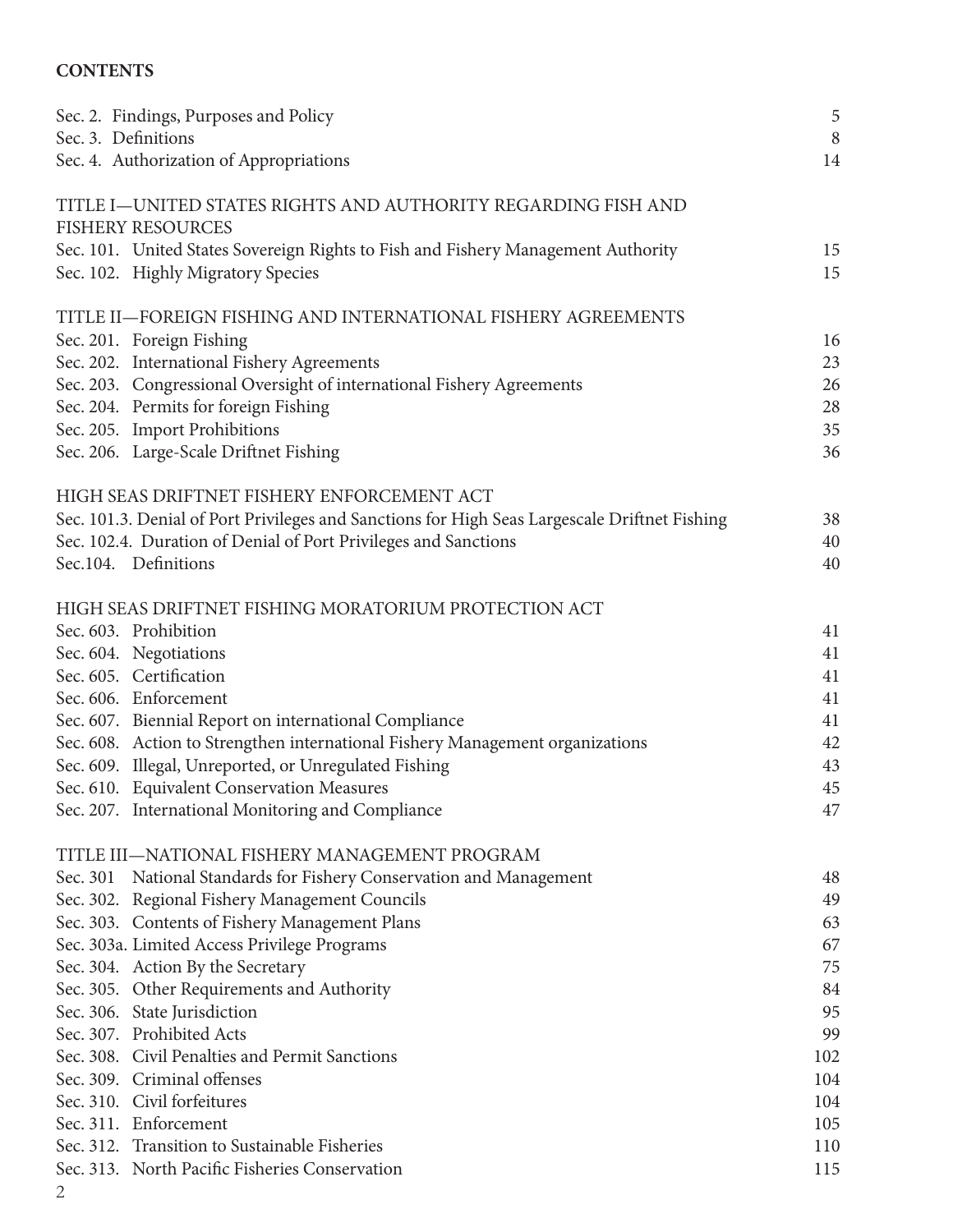|                                                                                            | Sec. 314. Northwest Atlantic Ocean Fisheries Reinvestment Program                               | 120 |  |  |
|--------------------------------------------------------------------------------------------|-------------------------------------------------------------------------------------------------|-----|--|--|
|                                                                                            | Sec. 315. Regional Coastal Disaster Assistance, Transition, and Recovery Program                | 122 |  |  |
|                                                                                            | Sec. 316. Bycatch Reduction Engineering Program                                                 | 124 |  |  |
|                                                                                            | Sec. 317. Shark Feeding                                                                         | 125 |  |  |
|                                                                                            | Sec. 318. Cooperative Research and Management Program                                           | 125 |  |  |
|                                                                                            | Sec. 319. Herring Study                                                                         | 126 |  |  |
|                                                                                            | Sec. 320. Restoration Study                                                                     | 126 |  |  |
|                                                                                            |                                                                                                 |     |  |  |
|                                                                                            | TITLE IV-FISHERY MONITORING AND RESEARCH                                                        |     |  |  |
|                                                                                            | Sec. 401. Registration and information Management                                               | 127 |  |  |
|                                                                                            | Sec. 402. Information Collection                                                                | 132 |  |  |
|                                                                                            | Sec. 403. Observers                                                                             | 135 |  |  |
|                                                                                            | Sec. 404 Fisheries Research                                                                     | 135 |  |  |
|                                                                                            | Sec. 405. Incidental Harvest Research                                                           | 139 |  |  |
|                                                                                            | Sec. 406. Fisheries Systems Research                                                            | 140 |  |  |
|                                                                                            | Sec. 407. Gulf of Mexico Red Snapper Research                                                   | 141 |  |  |
|                                                                                            | Sec. 408. Deep Sea Coral Research and Technology Program                                        | 142 |  |  |
|                                                                                            |                                                                                                 |     |  |  |
| <b>APPENDICES</b>                                                                          |                                                                                                 |     |  |  |
|                                                                                            | Investment in United States Seafood Processing Facilities                                       | 144 |  |  |
|                                                                                            | Community-Based Restoration Program for Fishery and Coastal Habitats                            | 144 |  |  |
|                                                                                            | Fisheries Conservation and Management Fund                                                      | 144 |  |  |
|                                                                                            | United States Catch History                                                                     | 145 |  |  |
|                                                                                            | Secretarial Representative for international Fisheries                                          | 145 |  |  |
|                                                                                            | Report (Uncodified)                                                                             | 146 |  |  |
| Salmon Plan and Study                                                                      |                                                                                                 |     |  |  |
| Oregon and California Salmon Fishery (Uncodified)                                          |                                                                                                 |     |  |  |
| Clarification of Flexibility (Uncodified)                                                  |                                                                                                 |     |  |  |
| Conversion to Catcher/Processor Shares (Uncodified)                                        |                                                                                                 |     |  |  |
|                                                                                            | New England Groundfish Fishery (Uncodified)                                                     | 150 |  |  |
| Report on Council Management Coordination (Uncodified)<br>150                              |                                                                                                 |     |  |  |
|                                                                                            | Study of Shortage in the Number of individuals With Postbaccalaureate Degrees in Subjects       |     |  |  |
|                                                                                            | Related to Fishery Science (Uncodified)                                                         | 151 |  |  |
|                                                                                            | Pacific Fishery Management Council (Uncodified)                                                 | 151 |  |  |
|                                                                                            | Study of the Acidification of the Oceans and Effect on Fisheries (Uncodified).                  | 152 |  |  |
| Limitation on Harvest in North Pacific Directed Pollock Fishery (HR 200 addition)          |                                                                                                 |     |  |  |
| Prohibition on Considering Red Snapper Killed During Removal of Oil Rigs (HR 200 addition) |                                                                                                 |     |  |  |
| Prohibition on Considering Fish Seized From foreign Fishing (HR 200 addition)              |                                                                                                 |     |  |  |
|                                                                                            | Northeast Regional Pilot Research Trawl Survey and Study (HR 200 addition)                      | 153 |  |  |
|                                                                                            | Exempted Fishing Permits (HR 200 addition)                                                      | 154 |  |  |
|                                                                                            | Reallocation of Certain Unused Harvest Allocation (HR 200 addition)                             | 154 |  |  |
|                                                                                            | Study of Allocations in Mixed-Use Fisheries (HR 200 addition)                                   | 156 |  |  |
|                                                                                            | Mitigation for Impacts to Submerged Aquatic Vegetation (HR 200 addition)                        | 157 |  |  |
|                                                                                            | Report on Limited Access Privilege Programs and Conflicts of Interest with Respect              |     |  |  |
|                                                                                            | to Gulf of Mexico and South Atlantic Ocean Red Snapper                                          | 158 |  |  |
|                                                                                            | Plan for Electronic Monitoring and Reporting Procedures for the Northeast Multispecies Fishery  | 158 |  |  |
| Study of Fees Charged to Lobster Fishing Industry                                          |                                                                                                 |     |  |  |
|                                                                                            | Limitation on Application of Prohibition on Atlantic Striped Bass Fishing in Block Island Sound |     |  |  |
| <b>Transit Zone</b><br>159                                                                 |                                                                                                 |     |  |  |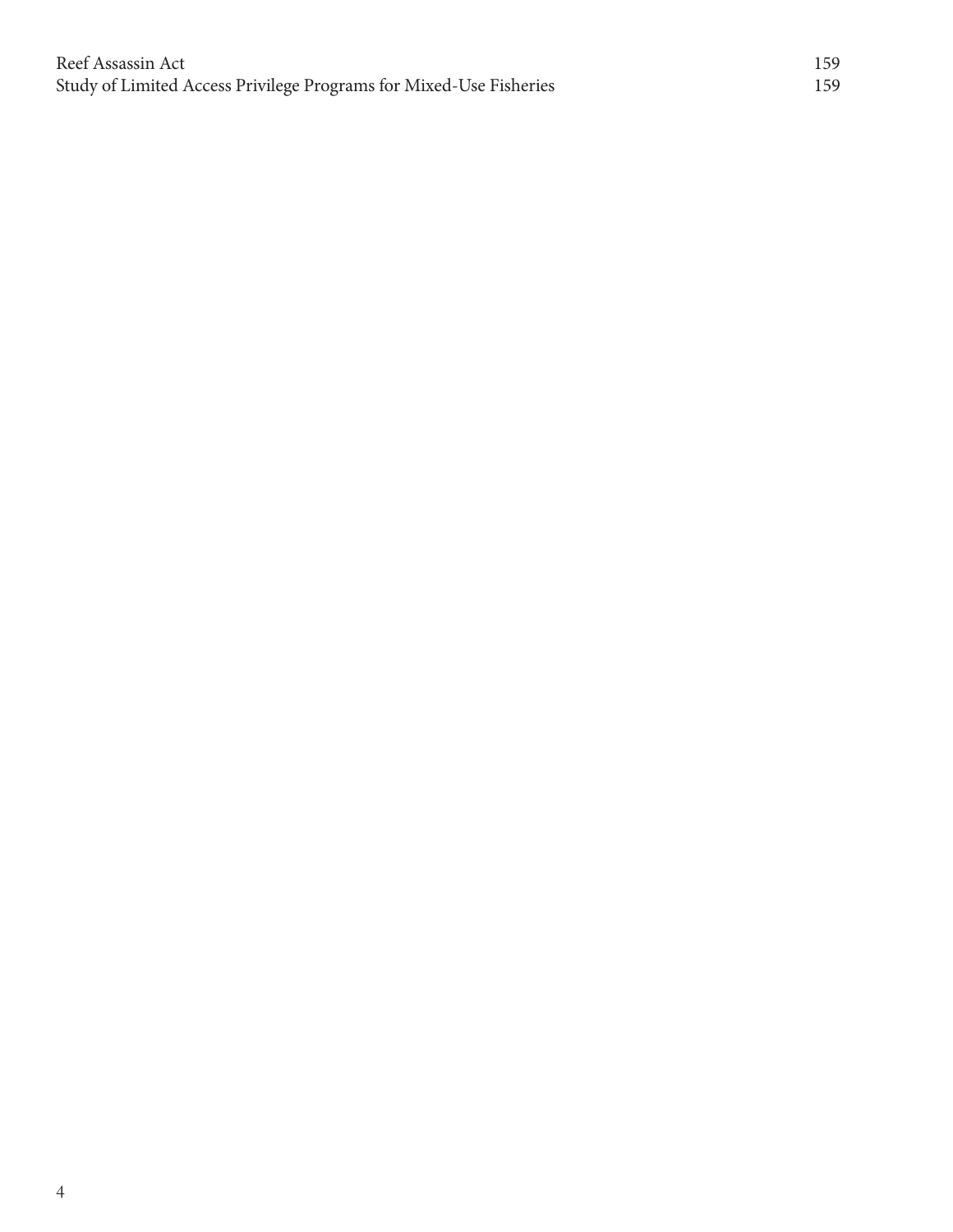# SEC. 2. FINDINGS, PURPOSES, AND POLICY

#### (a) FINDINGS.—The Congress finds and declares the following:

- (1) The fish off the coasts of the United States, the highly migratory species of the high seas, the species which dwell on or in the Continental Shelf appertaining to the United States, and the anadromous species which spawn in United States rivers or estuaries, constitute valuable and renewable natural resources. These fishery resources contribute to the food supply, economy, cultural wellbeing<sup>1</sup>, and health of the Nation and provide recreational opportunities.
- (2) Certain stocks of fish have declined to the point where their survival is threatened, and other stocks of fish have been so substantially reduced in number that they could become similarly threatened as a consequence of  $(A)$  increased fishing pressure,  $(B)$  the inadequacy of fishery resource conservation and management practices and controls, or (C) direct and indirect habitat losses which have resulted in a diminished capacity to support existing fishing levels.
- (3) Commercial and recreational fishing constitutes a major source of employment and contributes significantly to the economy of the Nation. Many coastal areas are dependent upon fishing and related activities, and their economies have been badly damaged by the overfishing of fishery resources at an ever-increasing rate over the past decade. The activities of massive foreign fishing fleets in waters adjacent to such coastal areas have contributed to such damage, interfered with domestic fishing efforts, and caused destruction of the fishing gear of United States fishermen.
- (4) International fishery agreements have not been effective in preventing or terminating the overfishing of these valuable fishery resources. There is danger that irreversible effects from overfishing will take place before an effective international agreement on fishery management jurisdiction can be negotiated, signed, ratified, and implemented.
- (5) Fishery resources are finite but renewable. If placed under sound management before overfishing has caused irreversible effects, the fisheries can be conserved and maintained so as to provide optimum yields on a continuing basis.
- (6) A national program for the conservation and management of the fishery resources of the United States is necessary to prevent overfishing, to rebuild overfished depleted stocks, to insure conservation, to facilitate long-term protection of essential fish habitats, and to realize the full potential of the Nation's fishery resources.
- (7) A national program for the development of  $\begin{bmatrix} The \text{ term "overfished" is replaced} \\ \text{if } a \text{ is reduced} \end{bmatrix}$  ized by the United States fishing industry, including bott<sup>with</sup> "depleted" throughout hat our citizens benefit from the employment, food supply, and revenue which could be generated thereby.
- (8) The collection of reliable data is essential to the effective conservation, management, and scientific understanding of the fishery resources of the United States.<sup>2</sup>
- (9) One of the greatest long-term threats to the viability of commercial and recreational fisheries is the continuing loss of marine, estuarine, and other aquatic habitats. Habitat considerations should receive increased attention for the conservation and management of fishery resources of the United States.
- (10) Pacifi c Insular Areas contain unique historical, cultural, legal, political, and geographical circum-

<sup>1</sup> HR 200 (7/12/18) page 4

<sup>2</sup> HR 200 (7/12/18) does \*not\* include previously included wording on incorporating data from nongovernmental sources.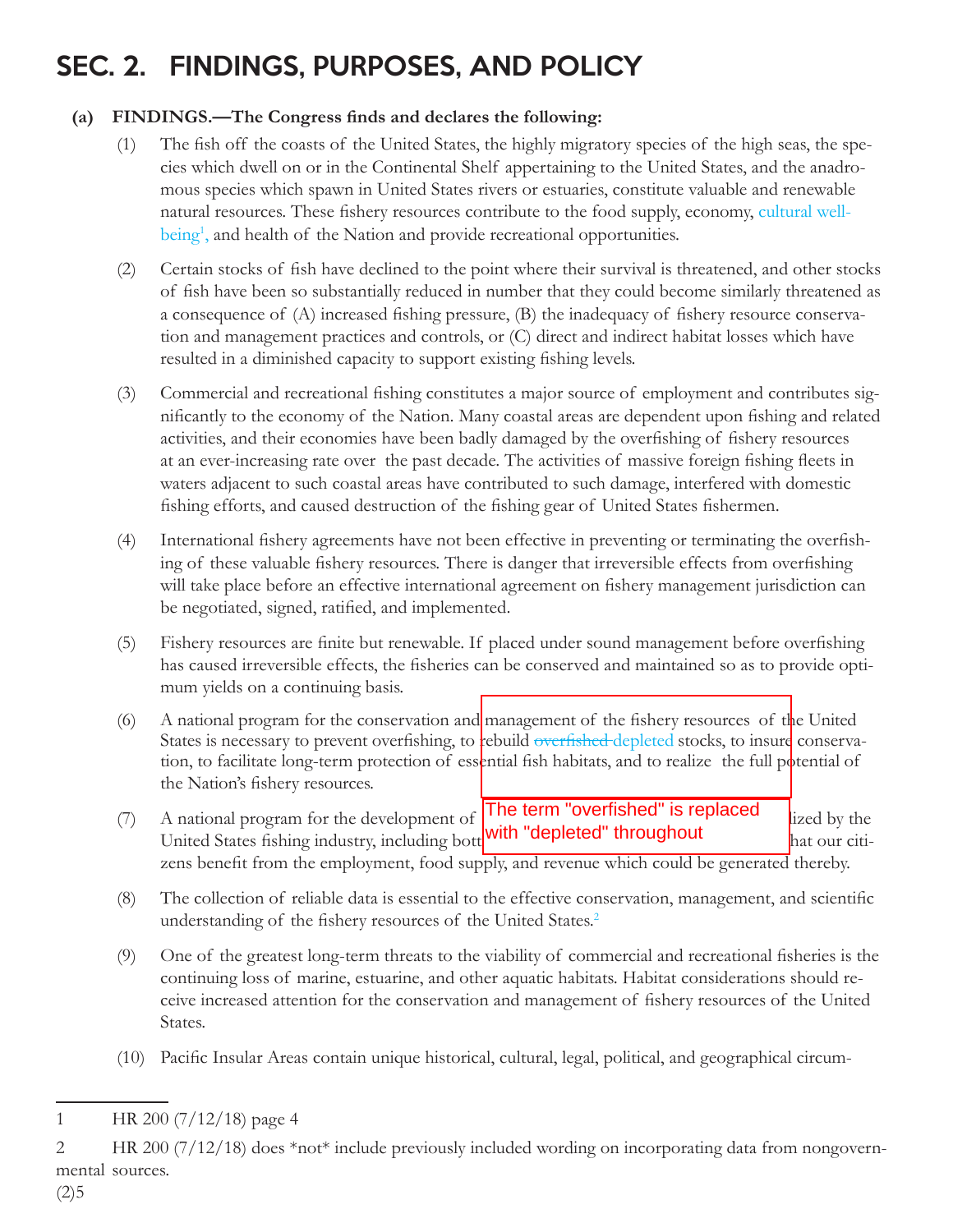stances which make fisheries resources important in sustaining their economic growth and traditional ways of life<sup>3</sup>.

- (11) A number of the Fishery Management Councils have demonstrated significant progress in integrating ecosystem considerations in fisheries management using the existing authorities provided under this Act.
- (12) International cooperation is necessary to address illegal, unreported, and unregulated fishing and other fishing practices which may harm the sustainability of living marine resources and disadvantage the United States fishing industry.
- (13) While both provide significant cultural and economic benefits to the Nation, recreational fishing and commercial fishing are different activities. Therefore, management approaches should be adapted to the characteristics of each sector.<sup>4</sup>

#### **(b) PURPOSES.—It is therefore declared to be the purposes of the Congress in this Act—**

- (1) to take immediate action to conserve and manage the fishery resources found off the coasts of the United States, and the anadromous species and Continental Shelf fishery resources of the United States, by exercising (A) sovereign rights for the purposes of exploring, exploiting, conserving, and managing all fish within the exclusive economic zone established by Presidential Proclamation 5030, dated March 10, 1983, and (B) exclusive fishery management authority beyond the exclusive economic zone over such anadromous species and Continental Shelf fishery resources[, and fishery resources in the special areas];
- (2) to support and encourage the implementation and enforcement of international fishery agreements for the conservation and management of highly migratory species, and to encourage the negotiation and implementation of additional such agreements as necessary;
- (3) to promote domestic commercial and recreational and subsistence<sup>5</sup> fishing under sound conservation and management principles, including the promotion of catch and release programs in recreational fishing;
- (4) to provide for the preparation and implementation, in accordance with national standards, of fishery management plans which will achieve and maintain, on a continuing basis, the optimum yield from each fishery;
- (5) to establish Regional Fishery Management Councils to exercise sound judgment in the stewardship of fishery resources through the preparation, monitoring, and revision of such plans under circumstances (A) which will enable the States, the fishing industry, consumer and environmental organizations, and other interested persons to participate in, and advise on, the establishment and administration of such plans, and (B) which take into account the social and economic needs of the States;
- (6) to encourage the development by the United States fishing industry of fisheries which are currently underutilized or not utilized by United States fishermen, including bottom fish off Alaska, and to that end, to ensure that optimum yield determinations promote such development in a non-wasteful manner; and
- (7) to promote the protection of essential fish habitat in the review of projects conducted under Federal permits, licenses, or other authorities that affect or have the potential to affect such habitat.

 $(2)6$ 

5 HR 200 (7/12/18).<br>
S 1520 (6/5/18), page 23<br>
HR 200 (7/12/18) page 26

<sup>3</sup> HR 200  $(7/12/18)$ .

<sup>4</sup> S 1520 (6/5/18), page 23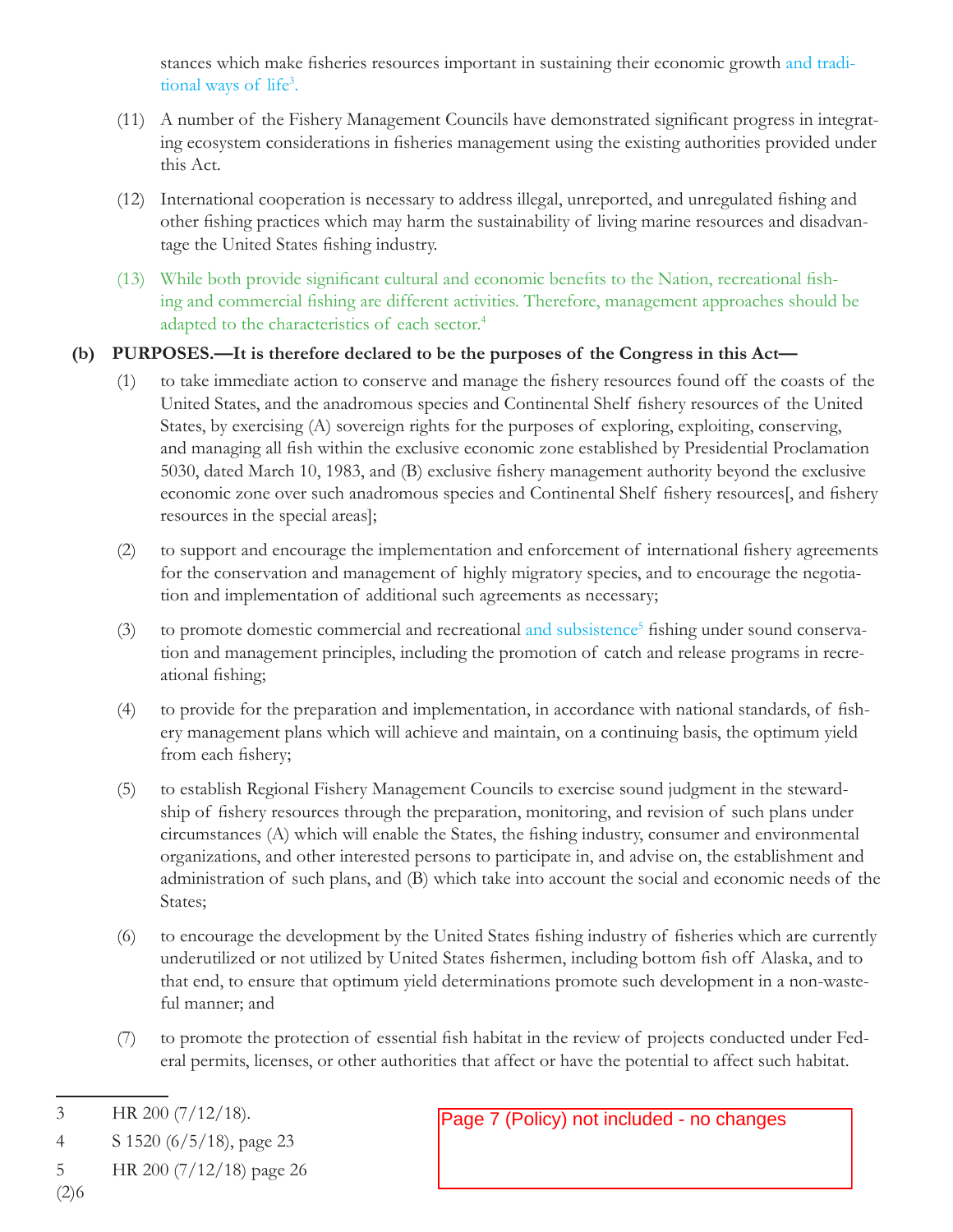# SEC. 3. DEFINITIONS

As used in this Act, unless the context otherwise requires—

- (1) The term "anadromous species" means species of fish which spawn in fresh or estuarine waters of the United States and which migrate to ocean waters.
- (2) The term "bycatch" means fish which are harvested in a fishery, but which are not sold or kept for personal use, and includes economic discards and regulatory discards. Such term does not include fish released alive under a recreational catch and release fishery management program<sup>6</sup>.
- (2a) The term 'catch share' means any fishery management program that allocates a specific percentage of the total allowable catch for a fishery, or a specific fishing area, to an individual, cooperative, community, processor, representative of a commercial sector, or regional fishery association established in accordance with section  $303A(c)(4)$ , or other entity.<sup>7</sup>
- (3) The term "charter fishing" means fishing from a vessel carrying a passenger for hire (as defined in section  $2101(21a)$  of title 46, United States Code) who is engaged in recreational fishing.
- (4) The term "commercial fishing" means fishing in which the fish harvested, either in whole or in part, are intended to enter commerce or enter commerce through sale, barter or trade.
- (5) The term "conservation and management" refers to all of the rules, regulations, conditions, methods, and other measures
	- (A) which are required to rebuild, restore, or maintain, and which are useful in rebuilding, restoring, or maintaining, any fishery resource and the marine environment; and
	- (B) which are designed to assure that—
		- $(i)$  a supply of food and other products may be taken, and that recreational benefits may be obtained, on a continuing basis;
		- (i) irreversible or long-term adverse effects on fishery resources and the marine environment are avoided; and
		- (i) there will be a multiplicity of options available with respect to future uses of these resources.
- (6) The term "Continental Shelf " means the seabed and subsoil of the submarine areas adjacent to the coast, but outside the area of the territorial sea, of the United States, to a depth of 200 meters or, beyond that limit, to where the depth of the superjacent waters admits of the exploitation of the natural resources of such areas.
- (7) The term "Continental Shelf fishery resources" means the following:

#### CNIDARIA

 Bamboo Coral—Acanella spp.; Black Coral—Antipathes spp.; Gold Coral—Callogorgia spp.; Precious Red Coral—Corallium spp.; Bamboo Coral—Keratoisis spp.; and

<sup>6</sup> HR 200 (7/12/18) page 4

<sup>7</sup> HR 200 (7/12/18) page 15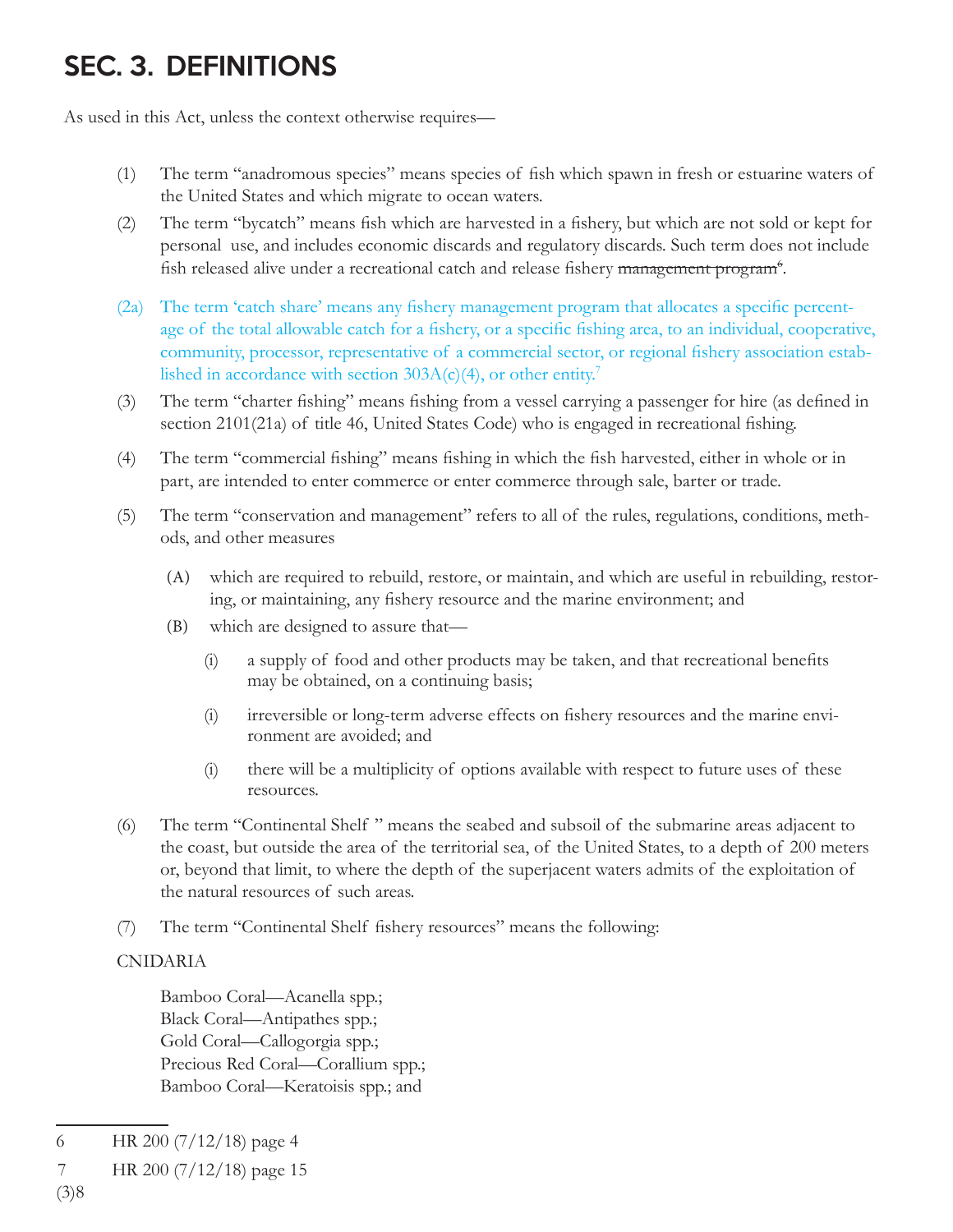#### Gold Coral—Parazoanthus spp.

#### **CRUSTACEA**

 Tanner Crab—Chionoecetes tanneri; Tanner Crab—Chionoecetes opilio; Tanner Crab—Chionoecetes angulatus; Tanner Crab—Chionoecetes bairdi; King Crab—Paralithodes camtschatica; King Crab—Paralithodes platypus; King Crab—Paralithodes brevipes; Lobster—Homarus americanus; Dungeness Crab—Cancer magister; California King Crab—Paralithodes californiensis; California King Crab—Paralithodes rathbuni; Golden King Crab—Lithodes aequispinus; Northern Stone Crab—Lithodes maja; Stone Crab—Menippe mercenaria; and Deep-sea Red Crab—Chaceon quinquedens.

#### MOLLUSKS

Red Abalone—Haliotis rufescens; Pink Abalone—Haliotis corrugata; Japanese Abalone—Haliotis kamtschatkana; Queen Conch—Strombus gigas; Surf Clam—Spisula solidissima; and Ocean Quahog—Arctica islandica

#### **SPONGES**

 Glove Sponge—Spongia cheiris; Sheepswool Sponge—Hippiospongia lachne; Grass Sponge—Spongia graminea; and Yellow Sponge—Spongia barbera.

 If the Secretary determines, after consultation with the Secretary of State, that living organisms of any other sedentary species are, at the harvestable stage, either—

- (A) immobile on or under the seabed, or
- (B) unable to move except in constant physical contact with the seabed or subsoil, of the Continental Shelf which appertains to the United States, and publishes notices of such determination in the Federal Register, such sedentary species shall be considered to be added to the foregoing list and included in such term for purposes of this Act.
- (8) The term "Council" means any Regional Fishery Management Council established under section 302.
- (8a) The term 'depleted' means, with respect to a stock of fish or stock complex, that the stock or stock complex has a biomass that has declined below a level that jeopardizes the capacity of the stock or stock complex to produce maximum sustainable yield on a continuing basis.<sup>8</sup>
- (9) The term "economic discards" means fish which are the target of a fishery, but which are not retained because they are of an undesirable size, sex, or quality, or for other economic reasons.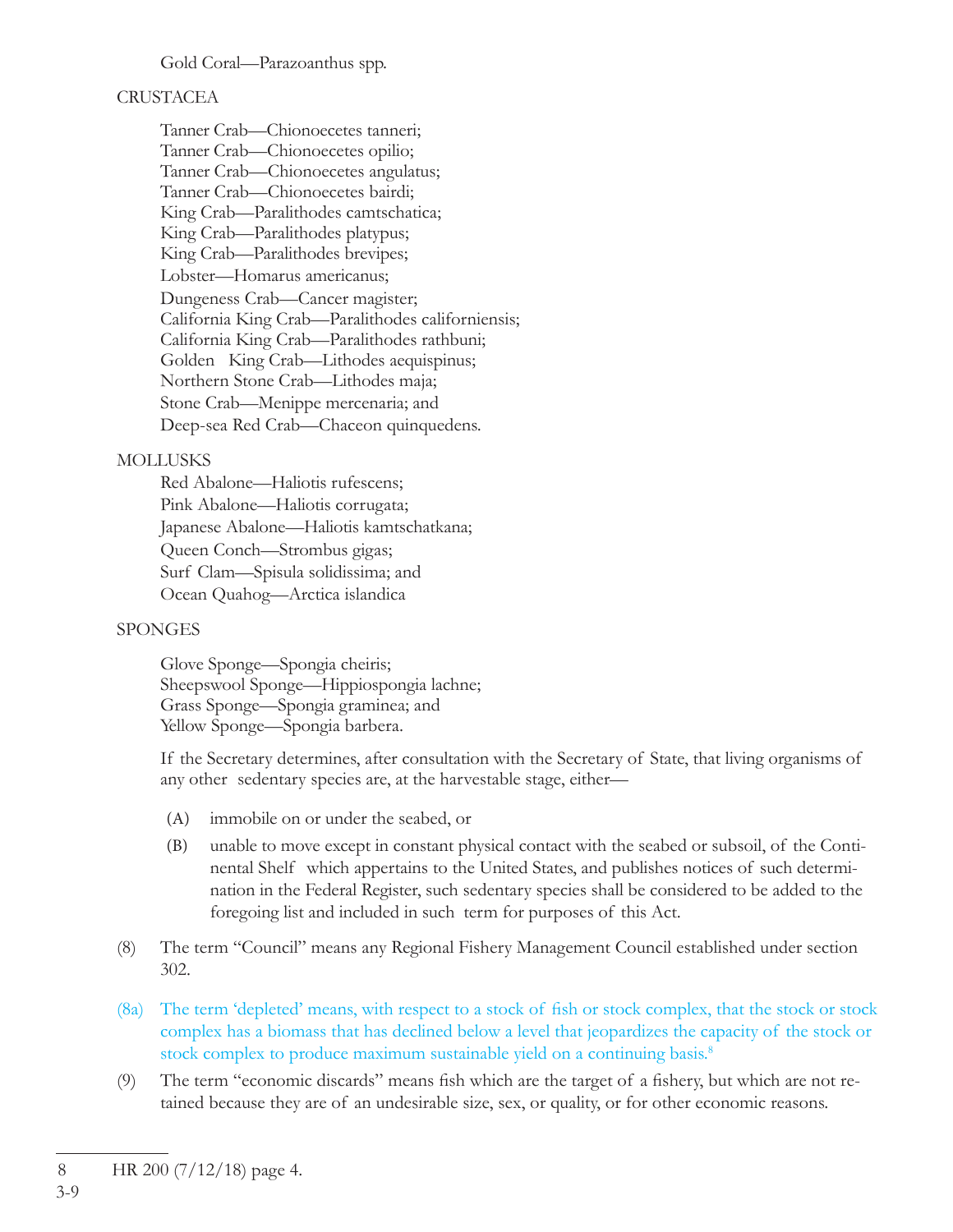- (10) The term "essential fish habitat" means those waters and substrate necessary to fish for spawning, breeding, feeding, except that such term
	- (A) does not include any area that—
		- (i) was previously covered by land or a fresh water environment; and
		- (ii) is in a State where the average annual land loss of such State during the 20 years before the date of the enactment of the Strengthening Fishing Communities and Increasing Flexibility in Fisheries Management Act exceeds 10 square miles; and
	- (B) does not apply with respect to a project undertaken by a State or local government with the purpose of restoration or protection of an area described in subparagraph (A).<sup>9</sup>

|      |                                                                                                                                                                                                       | This is aimed at Louisiana but could have implications elsewhere.                                                                                                                                                                           | e established by Proc- |  |
|------|-------------------------------------------------------------------------------------------------------------------------------------------------------------------------------------------------------|---------------------------------------------------------------------------------------------------------------------------------------------------------------------------------------------------------------------------------------------|------------------------|--|
|      | lamation Numbered 5030, dated March 10, 1983. For purposes of applying this Act, the inner<br>boundary of that zone is a line coterminous with the seaward boundary of each of the coastal<br>States. |                                                                                                                                                                                                                                             |                        |  |
| (12) | The term "fish" means finfish, mollusks, crustaceans, and all other forms of marine animal and<br>plant life other than marine mammals and birds.                                                     |                                                                                                                                                                                                                                             |                        |  |
| (13) | The term "fishery" means-                                                                                                                                                                             |                                                                                                                                                                                                                                             |                        |  |
|      | (A)                                                                                                                                                                                                   | one or more stocks of fish which can be treated as a unit for purposes of conservation and<br>management and which are identified on the basis of geographical, scientific, technical, rec-<br>reational, and economic characteristics; and |                        |  |
|      | (B)                                                                                                                                                                                                   | any fishing for such stocks.                                                                                                                                                                                                                |                        |  |
| (14) | The term 'regional fishery association' means an association formed for the mutual benefit of<br>members-                                                                                             |                                                                                                                                                                                                                                             |                        |  |
|      | (A)                                                                                                                                                                                                   | to meet social and economic needs in a region or subregion; and                                                                                                                                                                             |                        |  |
|      | (B)                                                                                                                                                                                                   | comprised of persons engaging in the harvest or processing of fishery resources in that spe-<br>cific region or subregion or who otherwise own or operate businesses substantially depen-<br>dent upon a fishery.                           |                        |  |
| (15) | The term "fishery resource" means any fishery, any stock of fish, any species of fish, and any habi-<br>tat of fish.                                                                                  |                                                                                                                                                                                                                                             |                        |  |
| (16) | The term "fishing" means—                                                                                                                                                                             |                                                                                                                                                                                                                                             |                        |  |
|      | (A)                                                                                                                                                                                                   | the catching, taking, or harvesting of fish;                                                                                                                                                                                                |                        |  |
|      | (B)                                                                                                                                                                                                   | the attempted catching, taking, or harvesting of fish;                                                                                                                                                                                      |                        |  |
|      | (C)                                                                                                                                                                                                   | any other activity which can reasonably be expected to result in the catching, taking, or har-<br>vesting of fish; or                                                                                                                       |                        |  |
|      | (D)                                                                                                                                                                                                   | any operations at sea in support of, or in preparation for, any activity described in subpara-<br>graphs $(A)$ through $(C)$ .                                                                                                              |                        |  |
|      | vessel.                                                                                                                                                                                               | Such term does not include any scientific research activity which is conducted by a scientific research                                                                                                                                     |                        |  |
| (17) | The term "fishing community" means a community which is substantially dependent on or sub-                                                                                                            |                                                                                                                                                                                                                                             |                        |  |

<sup>9</sup> HR 200 (7/12/18). Section (B) is new to this version.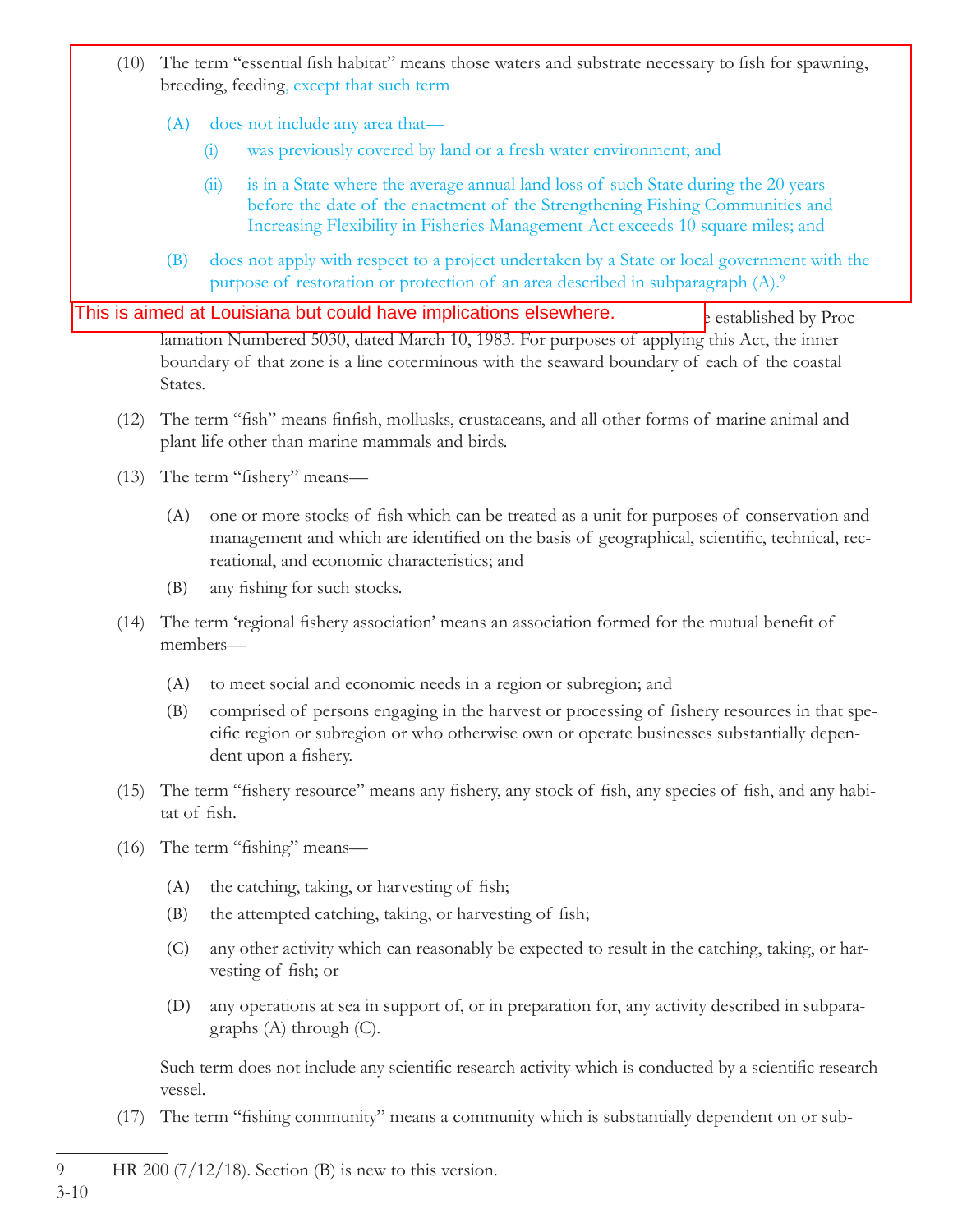stantially engaged in the harvest or processing of fishery resources to meet social and economic needs, and includes fishing vessel owners, operators, and crew and United States fish processors that are based in such community.

- (18) The term "fishing vessel" means any vessel, boat, ship, or other craft which is used for, equipped to be used for, or of a type which is normally used for—
	- $(A)$  fishing; or
	- (B) aiding or assisting one or more vessels at sea in the performance of any activity relating to fishing, including, but not limited to, preparation, supply, storage, refrigeration, transportation, or processing.
- (19) The term "foreign fishing" means fishing by a vessel other than a vessel of the United States.
- (20) The term "high seas" means all waters beyond the territorial sea of the United States and beyond any foreign nation's territorial sea, to the extent that such sea is recognized by the United States.
- (21) The term "highly migratory species" means tuna species, marlin (Tetrapturus spp. and Makaira spp.), oceanic sharks, sailfishes (Istiophorus spp.), and swordfish (Xiphias gladius).
- (22) The term 'import'—
	- (A) means to land on, bring into, or introduce into, or attempt to land on, bring into, or introduce into, any place subject to the jurisdiction of the United States, whether or not such landing, bringing, or introduction constitutes an importation within the meaning of the customs laws of the United States; but
	- $(B)$  does not include any activity described in subparagraph  $(A)$  with respect to fish caught in the exclusive economic zone or by a vessel of the United States.
- (23) The term "individual fishing quota" means a Federal permit under a limited access system to harvest a quantity of fish, expressed by a unit or units representing a percentage of the total allowable catch of a fishery that may be received or held for exclusive use by a person. Such term does not include community development quotas as described in section 305(i).
- (24) The term "international fishery agreement" means any bilateral or multilateral treaty, convention, or agreement which relates to fishing and to which the United States is a party.
- (25) The term "large-scale driftnet fishing" means a method of fishing in which a gillnet composed of a panel or panels of webbing, or a series of such gillnets, with a total length of two and one-half kilometers or more is placed in the water and allowed to drift with the currents and winds for the purpose of entangling fish in the webbing.
- (26) The term 'limited access privilege'—
	- (A) means a Federal permit, issued as part of a limited access system under section 303A to harvest a quantity of fish expressed by a unit or units representing a portion of the total allowable catch of the fishery that may be received or held for exclusive use by a person; and
	- (B) includes an individual fishing quota; but
	- (A) does not include community development quotas as described in section 305(i).
- (27) The term 'limited access system' means a system that limits participation in a fishery to those satisfying certain eligibility criteria or requirements contained in a fishery management plan or associated regulation.
- (28) The term "Marine Fisheries Commission" means the Atlantic States Marine Fisheries Commission,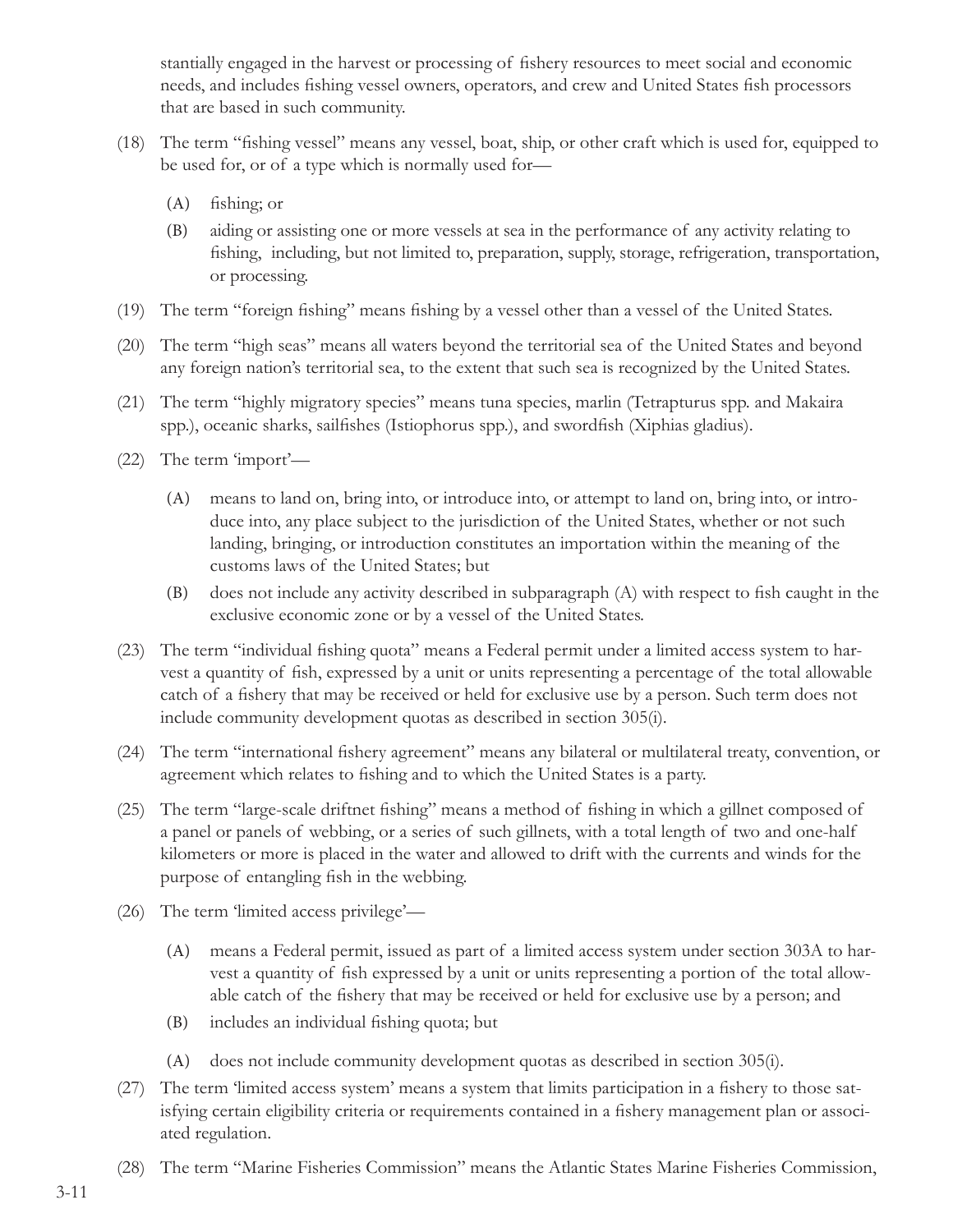the Gulf States Marine Fisheries Commission, or the Pacific States Marine Fisheries Commission.

- (29) The term "migratory range" means the maximum area at a given time of the year within which fish of an anadromous species or stock thereof can be expected to be found, as determined on the basis of scale pattern analysis, tagging studies, or other reliable scientific information, except that the term does not include any part of such area which is in the waters of a foreign nation.
- (30) The term "national standards" means the national standards for fishery conservation and management set forth in section 301.
- (31) The term "observer" means any person required or authorized to be carried on a vessel for conservation and management purposes by regulations or permits under this Act.
- (32) The term 'observer information' means any information collected, observed, retrieved, or created by an observer or electronic monitoring system pursuant to authorization by the Secretary, or collected as part of a cooperative research initiative, including fish harvest or processing observations, fish sampling or weighing data, vessel logbook data, vessel or processor-specific information (including any safety, location, or operating condition observations), and video, audio, photographic, or written documents.
- (33) The term "optimum", with respect to the yield from a fishery, means the amount of fish which—
	- (A) will provide the greatest overall benefit to the Nation, particularly with respect to food production and recreational opportunities, and taking into account the protection of marine ecosystems;
	- (B) is prescribed as such on the basis of the maximum sustainable yield from the fishery, as reduced by any relevant economic, social, or ecological factor; and
	- (C) in the case of an overfished depleted fishery, provides for rebuilding to a level consistent with producing the maximum sustainable yield in such fishery.
- (34) The terms "overfishing" and "overfished" means a rate or level of fishing mortality that jeopardizes the capacity of a fishery to produce the maximum sustainable yield on a continuing basis.<sup>10</sup>
- (35) The term "Pacific Insular Area" means American Samoa, Guam, the Northern Mariana Islands, Baker Island, Howland Island, Jarvis Island, Johnston Atoll, Kingman Reef, Midway Island, Wake Island, or Palmyra Atoll, as applicable, and includes all islands and reefs appurtenant to such island, reef, or atoll.
- (36) The term "person" means any individual (whether or not a citizen or national of the United States), any corporation, partnership, association, or other entity (whether or not organized or existing under the laws of any State), and any Federal, State, local, or foreign government or any entity of any such government.
- (37) The term "recreational fishing" means fishing for sport or pleasure.
- (38) The term "regulatory discards" means fish harvested in a fishery which fishermen are required by regulation to discard whenever caught, or are required by regulation to retain but not sell.
- (39) The term "Secretary" means the Secretary of Commerce or his designee.
- (40) The term "special areas" means the areas referred to as eastern special areas in Article 3(1) of the Agreement between the United States of America and the Union of Soviet Socialist Republics on the Maritime Boundary, signed June 1, 1990. In particular, the term refers to those areas east of the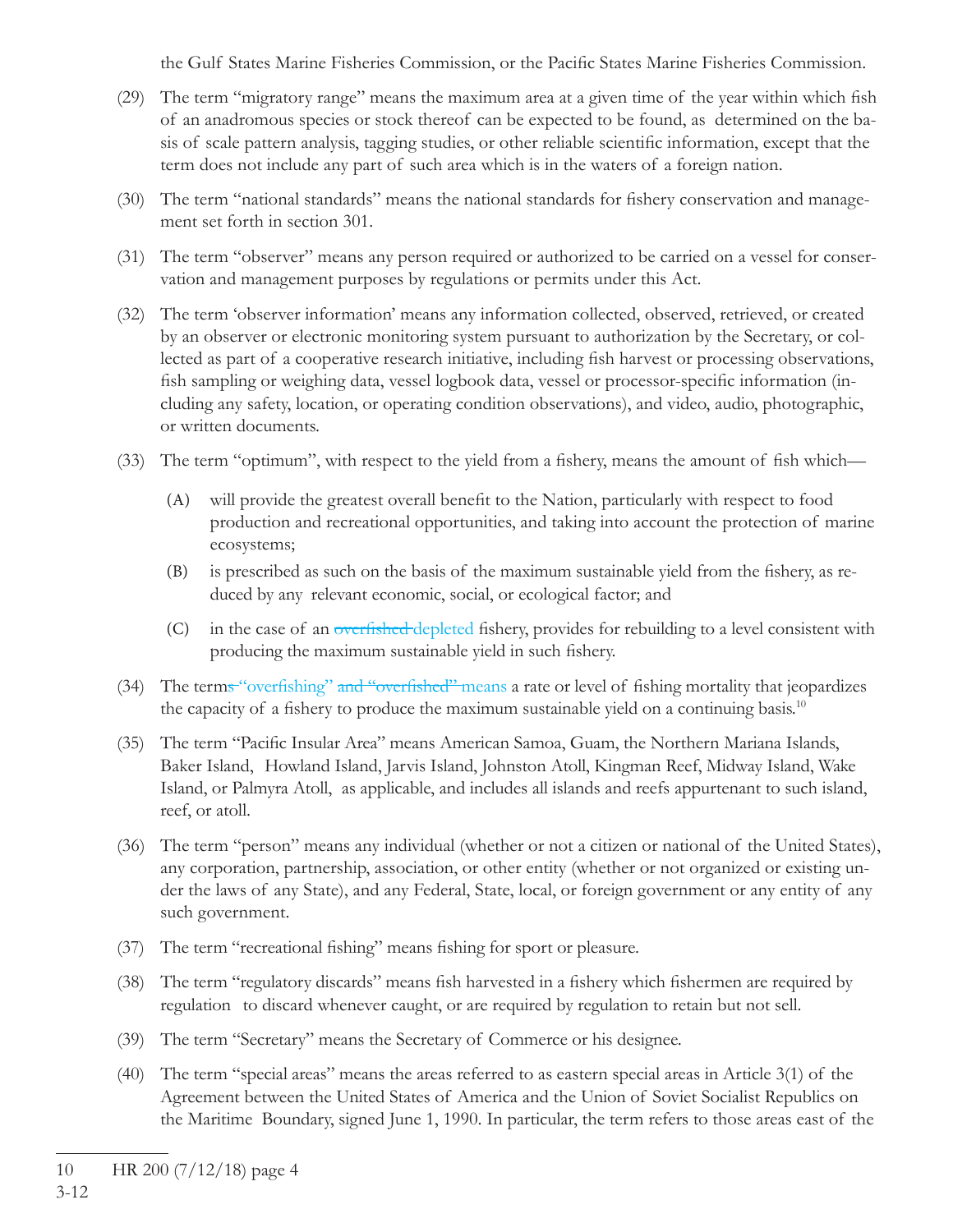maritime boundary, as defined in that Agreement, that lie within 200 nautical miles of the baselines from which the breadth of the territorial sea of Russia is measured but beyond 200 nautical miles of the baselines from which the breadth of the territorial sea of the United States is measured.

- (41) The term "State" means each of the several States, the District of Columbia, the Commonwealth of Puerto Rico, American Samoa, the Virgin Islands, Guam, and any other Commonwealth, territory, or possession of the United States.
- (42) The term "stock of fish" means a species, subspecies, geographical grouping, or other category of fish capable of management as a unit.
- (43) The term 'stock assessment' means an evaluation of the past, present, and future status of a stock of fish, that includes-
	- (A) a range of life history characteristics for such stock, including—
		- (i) the geographical boundaries of such stock; and
		- (ii) information on age, growth, natural mortality, sexual maturity and reproduction, feeding habits, and habitat preferences of such stock; and
	- (B) fishing for the stock.<sup>11</sup>
- $(44)$  (was  $43$ ) The term "treaty" means any international fishery agreement which is a treaty within the meaning of section 2 of article II of the Constitution.

(43a)

- (A) The term "subsistence fishing" means fishing in which the fish harvested are intended for customary and traditional uses, including for direct personal or family consumption as food or clothing; for the making or selling of handicraft articles out of nonedible byproducts taken for personal or family consumption; and for customary exchange or trade.
- (B) In this paragraph—
	- (i) the term "family" means all persons related by blood, marriage, or adoption, or any person living within the household on a permanent basis; and
	- $(ii)$  the term "barter" means the exchange of a fish or fish part—
		- $(I)$  for another fish or fish part; or
		- (II) for other food or for nonedible items other than money if the exchange is of a limited and noncommercial nature.12
- (45) The term "tuna species" means the following: Albacore Tuna—Thunnus alalunga; Bigeye Tuna— Thunnus obesus; Bluefin Tuna—Thunnus thynnus; Skipjack Tuna—Katsuwonus pelamis; and Yellowfin Tuna—Thunnus albacares.
- (46) The term "United States", when used in a geographical context, means all the States thereof.
- (47) The term "United States fish processors" means facilities located within the United States for, and vessels of the United States used or equipped for, the processing of fish for commercial use or consumption.
- (48) The term "United States harvested fish" means fish caught, taken, or harvested by vessels of the

3-13

<sup>11</sup> HR 200 (7/12/18) page 28+.

<sup>12</sup> HR 200  $(7/12/18)$  page 5. The reference to "barter" has been removed but the definition remains.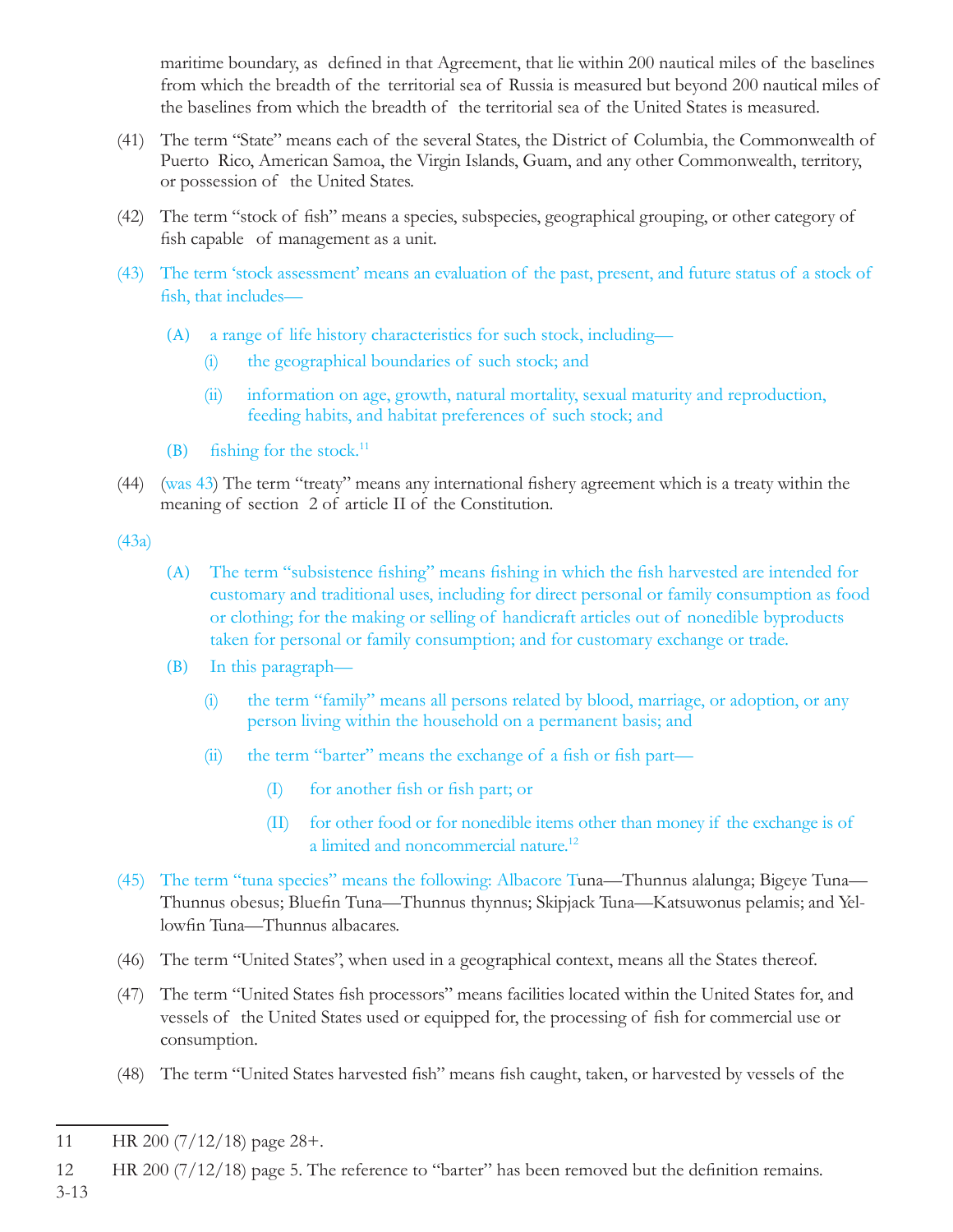United States within any fishery regulated under this Act.

- (49) The term "vessel of the United States" means—
	- (A) any vessel documented under chapter 121 of title 46, United States Code;
	- (B) any vessel numbered in accordance with chapter 123 of title 46, United States Code, and measuring less than 5 net tons;
	- (C) any vessel numbered in accordance with chapter 123 of title 46, United States Code, and used exclusively for pleasure; or
	- (D) any vessel not equipped with propulsion machinery of any kind and used exclusively for pleasure.
- (50) The term "vessel subject to the jurisdiction of the United States" has the same meaning such term has in section 3(c) of the Maritime Drug Law Enforcement Act (46 U.S.C. App. 1903(c)).
- (51) The term "waters of a foreign nation" mean any part of the territorial sea or exclusive economic zone (or the equivalent) of a foreign nation, to the extent such territorial sea or exclusive economic zone is recognized by the United States.

# SEC. 4. AUTHORIZATION OF APPROPRIATIONS

There are authorized to be appropriated to the Secretary to carry out the provisions of this Act—

 $(1)$  \$337,844,000 for fiscal year 2007;

 $(2)$  \$347,684,000 for fiscal year 2008;

 $(3)$  \$357,524,000 for fiscal year 2009;

 $(4)$  \$367,364,000 for fiscal year 2010; (5) \$377,204,000 for fiscal year 2011;

 $(6)$  \$387,044,000 for fiscal year 2012; and

(7) \$396,875,000 for fiscal year 2013. 2018 through 2022.<sup>13 14</sup>

This section was removed from the most recent version of HR 200:

In any case of a conflict between this Act and the National Marine Sanctuaries Act or the Antiquities Act of 1906, this Act shall control.

Fisheries Restrictions Under Endangered Species Act.—To ensure transparency and consistent management of fisheries throughout their range, any restriction on the management of fish in the exclusive economic zone that is necessary to implement a recovery plan under the Endangered Species Act of 1973 shall be implemented—using authority under this Act; and in accordance with processes and time schedules required under this Act.

<sup>13</sup> HR 200 (7/12/18) page 6

<sup>14</sup> HR 200 (7/12/18) removes previously suggested wording on MSA controlling in conflicts with National Marine Sanctuaries Act or Antiquities Act.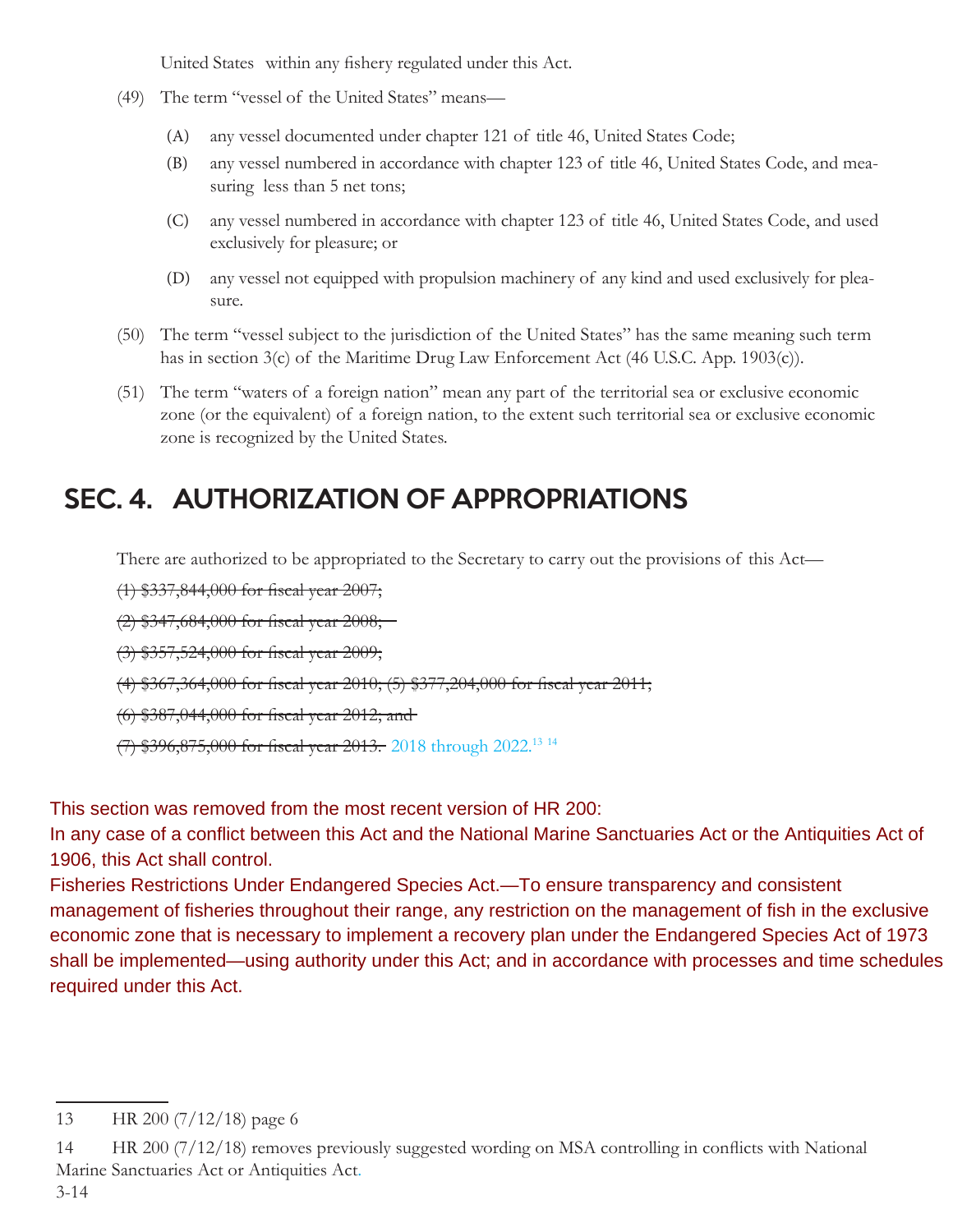### TITLE I—UNITED STATES RIGHTS AND AUTHORITY REGARDING FISH AND FISHERY RESOURCES

### SEC. 101. UNITED STATES SOVEREIGN RIGHTS TO FISH AND FISHERY MANAGEMENT AUTHORITY

- **(a) IN THE EXCLUSIVE ECONOMIC ZONE.—**Except as provided in section 102, the United States claims, and will exercise in the manner provided for in this Act, sovereign rights and exclusive fishery management authority over all fish, and all Continental Shelf fishery resources, within the exclusive economic zone [and special areas]\*.
- **(b) BEYOND THE EXCLUSIVE ECONOMIC ZONE.**—The United States claims, and will exercise in the manner provided for in this Act, exclusive fishery management authority over the following:
	- (1) All anadromous species throughout the migratory range of each such species beyond the exclusive economic zone; except that management authority does not extend to any such species during the time they are found within any waters of a foreign nation.
	- (2) All Continental Shelf fishery resources beyond the exclusive economic zone.  $(3)$  All fishery resources in the special areas.]\*

# SEC. 102. HIGHLY MIGRATORY SPECIES

- **(a) IN GENERAL.—**The United States shall cooperate directly or through appropriate international organizations with those nations involved in fisheries for highly migratory species with a view to ensuring conservation and shall promote the achievement of optimum yield of such species throughout their range, both within and beyond the exclusive economic zone.
- **(b) TRADITIONAL PARTICIPATION.—In managing any fisheries under an international fisheries agree**ment to which the United States is a party, the appropriate Council or Secretary shall take into account the traditional participation in the fishery, relative to other nations, by fishermen of the United States on fishing vessels of the United States.
- **(c) PROMOTION OF STOCK MANAGEMENT.**—If a relevant international fisheries organization does not have a process for developing a formal plan to rebuild a depleted stock, an overfished depleted stock, or a stock that is approaching a condition of being overfished depleted, the provisions of this Act in this regard shall be communicated to and promoted by the United States in the international or regional fisheries organization.

Did not include Title II, Foreign Fishing and International Fishing Agreements, High Seas Driftnet Fishery Enforcement Act, High Seas Driftnet Fishing Moratorium Protection Act no changes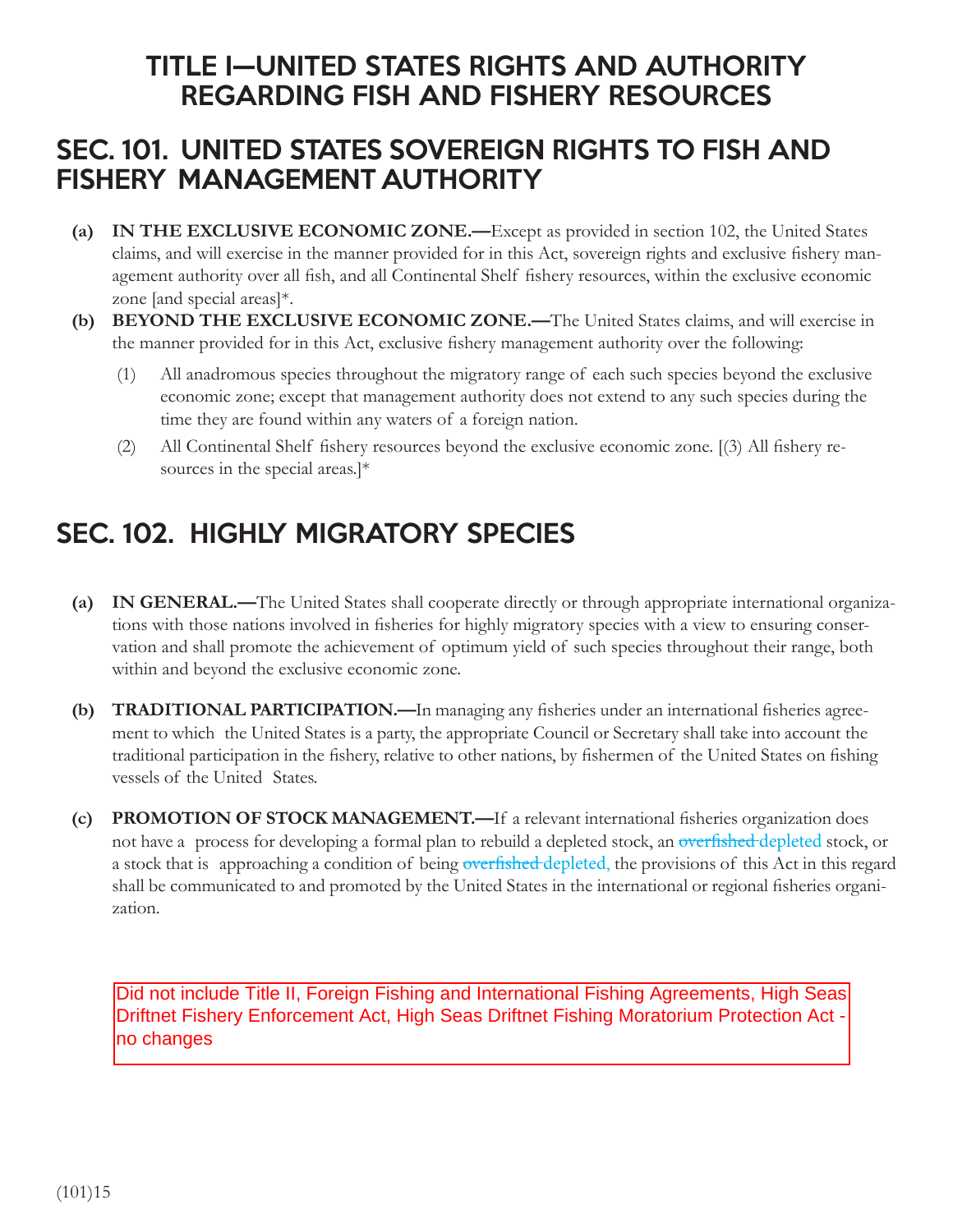### TITLE III—NATIONAL FISHERY MANAGEMENT PROGRAM

### SEC. 301. NATIONAL STANDARDS FOR FISHERY CONSERVATION AND MANAGEMENT

- **(c) IN GENERAL.—Any** fishery management plan prepared, and any regulation promulgated to implement any such plan, pursuant to this title shall be consistent with the following national standards for fishery conservation and management:
	- (1) Conservation and management measures shall prevent overfi shing while achieving, on a continuing basis, the optimum yield from each fishery for the United States fishing industry.
	- (2) Conservation and management measures shall be based upon the best scientifi c information available.
	- (3) To the extent practicable, an individual stock of fish shall be managed as a unit throughout its range, and interrelated stocks of fish shall be managed as a unit or in close coordination.
	- (4) Conservation and management measures shall not discriminate between residents of different States. If it becomes necessary to allocate or assign fishing privileges among various United States fishermen, such allocation shall be  $(A)$  fair and equitable to all such fishermen;  $(B)$  reasonably calculated to promote conservation; and (C) carried out in such manner that no particular individual, corporation, or other entity acquires an excessive share of such privileges.
	- (5) Conservation and management measures shall, where practicable, consider efficiency in the utilization of fishery resources; except that no such measure shall have economic allocation as its sole purpose.
	- (6) Conservation and management measures shall take into account and allow for variations among, and contingencies in, fisheries, fishery resources, and catches.
	- (7) Conservation and management measures shall, where practicable, minimize costs and avoid unnecessary duplication.
	- (8) Conservation and management measures shall, consistent with the conservation requirements of this Act (including the prevention of overfishing and rebuilding of overfished depleted stocks), take into account the importance of fishery resources to fishing communities by utilizing economic and social data that meet the requirements of paragraph (2), in order to (A) provide for the sustained participation of such communities, and (B) to the extent practicable, minimize adverse economic impacts on such communities.
	- (9) Conservation and management measures shall, to the extent practicable, (A) minimize bycatch and (B) to the extent bycatch cannot be avoided, minimize the mortality of such bycatch.
	- (10) Conservation and management measures shall, to the extent practicable, promote the safety of human life at sea.
- **(d) GUIDELINES.—**The Secretary shall establish advisory guidelines (which shall not have the force and effect of law), based on the national standards, to assist in the development of fishery management plans.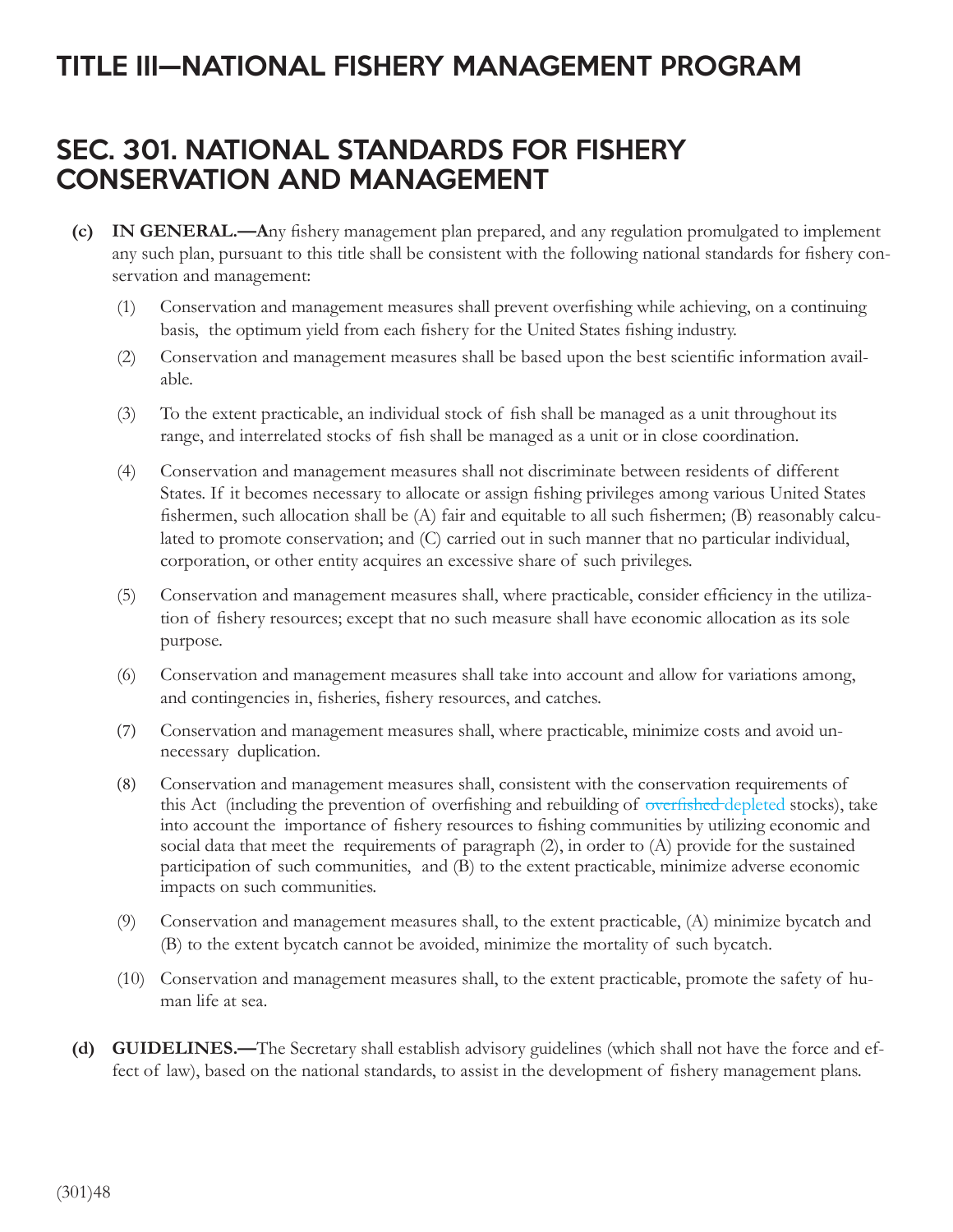# SEC. 302. REGIONAL FISHERY MANAGEMENT COUNCILS

#### **(a) ESTABLISHMENT.—**

- (1) There shall be established, within 120 days after the date of the enactment of this Act, eight Regional Fishery Management Councils, as follows:
	- (A) NEW ENGLAND COUNCIL.—The New England Fishery Management Council shall consist of the States of Maine, New Hampshire, Massachusetts, Rhode Island, and Connecticut and shall have authority over the fisheries in the Atlantic Ocean seaward of such States (except as provided in paragraph  $(3)$ ). The New England Council shall have  $17-19$  voting members, including 11 appointed by the Secretary in accordance with subsection (b)(2) (at least one of whom shall be appointed from each such State) and a liaison who is a member of the Mid-Atlantic Fishery Management Council to represent the interests of fisheries under the jurisdiction of such Council.
	- (B) MID-ATLANTIC COUNCIL.—The Mid-Atlantic Fishery Management Council shall consist of the States of New York, New Jersey, Delaware, Pennsylvania, Maryland, Virginia, and North Carolina and shall have authority over the fisheries in the Atlantic Ocean seaward of such States (except North Carolina as provided in paragraph (3)). The Mid-Atlantic Council shall have 21 22 voting members, including 13 appointed by the Secretary in accordance with subsection (b) (2) (at least one of whom shall be appointed from each such State) and a liaison who is a member of the New England Fishery Management Council to represent the interests of fisheries under the jurisdiction of such Council<sup>15</sup>.
	- (C) SOUTH ATLANTIC COUNCIL.—The South Atlantic Fishery Management Council shall consist of the States of North Carolina, South Carolina, Georgia, and Florida and shall have authority over the fisheries in the Atlantic Ocean seaward of such States (except as provided in paragraph (3)). The South Atlantic Council shall have 13 voting members, including 8 appointed by the Secretary in accordance with subsection (b)(2) (at least one of whom shall be appointed from each such State).
	- (D) CARIBBEAN COUNCIL.—The Caribbean Fishery Management Council shall consist of the Virgin Islands and the Commonwealth of Puerto Rico and shall have authority over the fisheries in the Caribbean Sea and Atlantic Ocean seaward of such States and of commonwealths, territories, and possessions of the United States in the Caribbean Sea (except as provided in paragraph (3)). The Caribbean Council shall have 7 voting members, including 4 appointed by the Secretary in accordance with subsection (b)(2) (at least one of whom shall be appointed from each such State).
	- (E) GULF COUNCIL.—The Gulf of Mexico Fishery Management Council shall consist of the States of Texas, Louisiana, Mississippi, Alabama, and Florida and shall have authority over the fisheries in the Gulf of Mexico seaward of such States (except as provided in paragraph (3)). The Gulf Council shall have 17 voting members, including 11 appointed by the Secretary in accordance with subsection (b)(2) (at least one of whom shall be appointed from each such State).
	- (F) PACIFIC COUNCIL.—The Pacific Fishery Management Council shall consist of the States of California, Oregon, Washington, and Idaho and shall have authority over the fisheries in the Pacific Ocean seaward of such States. The Pacific Council shall have 14 voting members, including 8 appointed by the Secretary in accordance with subsection  $(b)(2)$  (at least one of whom shall be appointed from each such State), and including one appointed from an

<sup>(302)49</sup> 15 HR 200 (7/12/18) page 25 (all changes in this section)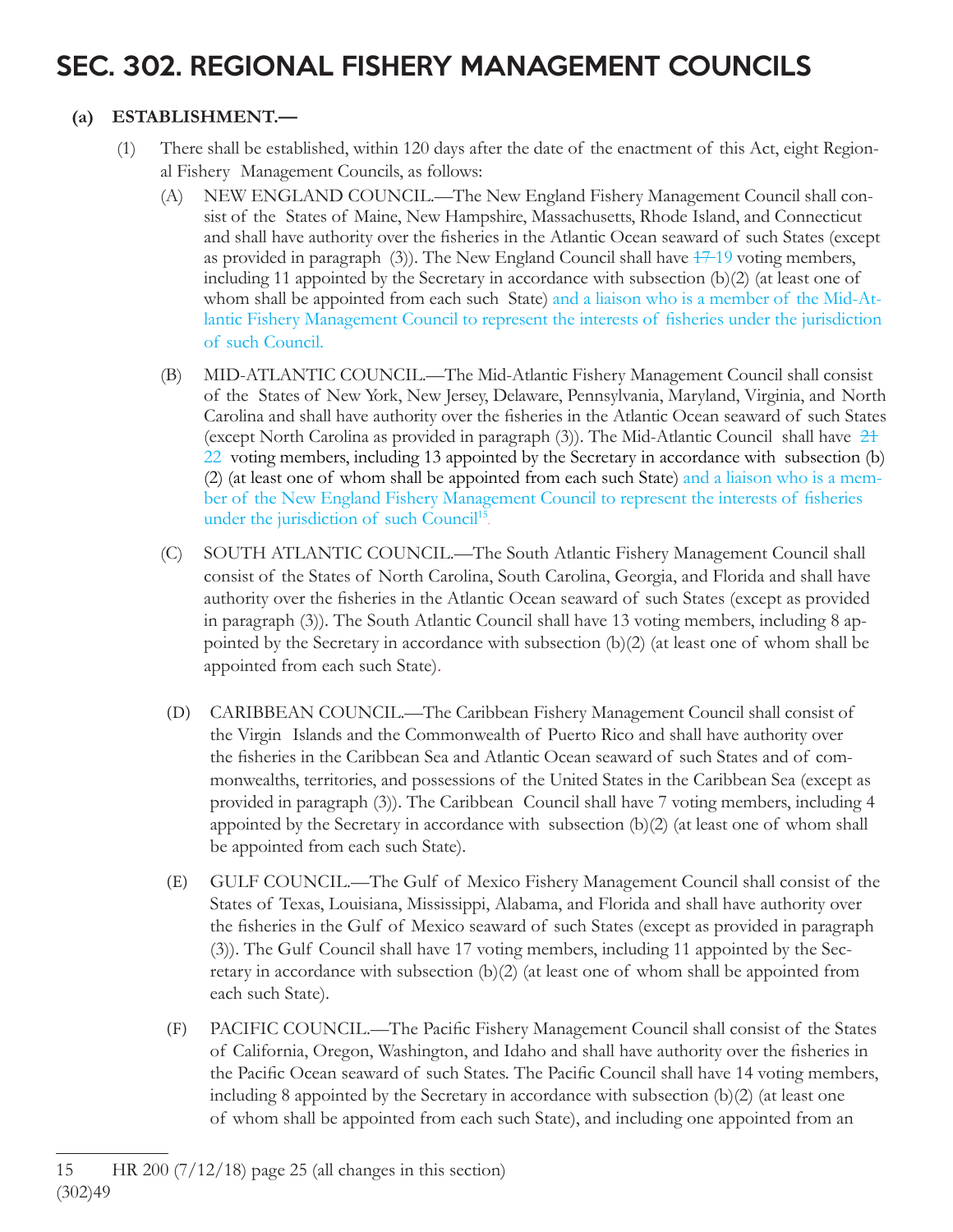Indian tribe with federally recognized fishing rights from California, Oregon, Washington, or Idaho in accordance with subsection (b)(5).

- (G) NORTH PACIFIC COUNCIL.—The North Pacific Fishery Management Council shall consist of the States of Alaska, Washington, and Oregon and shall have authority over the fisheries in the Arctic Ocean, Bering Sea, and Pacific Ocean seaward of Alaska. The North Pacific Council shall have 11 voting members, including 7 appointed by the Secretary in accordance with subsection (b)(2) (5 of whom shall be appointed from the State of Alaska and 2 of whom shall be appointed from the State of Washington).
- (H) WESTERN PACIFIC COUNCIL.—The Western Pacific Fishery Management Council shall consist of the States of Hawaii, American Samoa, Guam, and the Northern Mariana Islands and shall have authority over the fisheries in the Pacific Ocean seaward of such States and of the Commonwealths, territories, and possessions of the United States in the Pacific Ocean area. The Western Pacifi c Council shall have 13 voting members, including 8 appointed by the Secretary in accordance with subsection (b)(2) (at least one of whom shall be appointed from each of the following States: Hawaii, American Samoa, Guam, and the Northern Mariana Islands).
- (2) Each Council shall reflect the expertise and interest of the several constituent States in the ocean area over which such Council is granted authority.
- (3) The Secretary shall have authority over any highly migratory species fishery that is within the geographical area of authority of more than one of the following Councils: New England Council, Mid-Atlantic Council, South Atlantic Council, Gulf Council, and Caribbean Council.

#### **(b) VOTING MEMBERS.—**

- (1) The voting members of each Council shall be:
	- (A) The principal State official with marine fishery management responsibility and expertise in each constituent State, who is designated as such by the Governor of the State, so long as the official continues to hold such position, or the designee of such official.
	- (B) The regional director of the National Marine Fisheries Service for the geographic area concerned, or his designee, except that if two such directors are within such geographical area, the Secretary shall designate which of such directors shall be the voting member.
	- (C) The members required to be appointed by the Secretary in accordance with paragraphs (2) and (5).

(2)

- (A) The members of each Council required to be appointed by the Secretary must be individuals who, by reason of their occupational or other experience, scientific expertise, or training, are knowledgeable regarding the conservation and management, or the commercial or recreational, or subsistence fishing, of the fishery resources of the geographical area concerned. Within nine months after the date of enactment of the Fishery Conservation Amendments of 1990, the Secretary shall, by regulation, prescribe criteria for determining whether an individual satisfies the requirements of this subparagraph.
- (B) The Secretary, in making appointments under this section, shall, to the extent practicable, ensure a fair and balanced apportionment, on a rotating or other basis, of the active participants (or their representatives) in the commercial and recreational fisheries under the jurisdiction of the Council. On January 31, 1991, and each year thereafter, the Secretary shall submit to the Committee on Commerce, Science, and Transportation of the Senate and the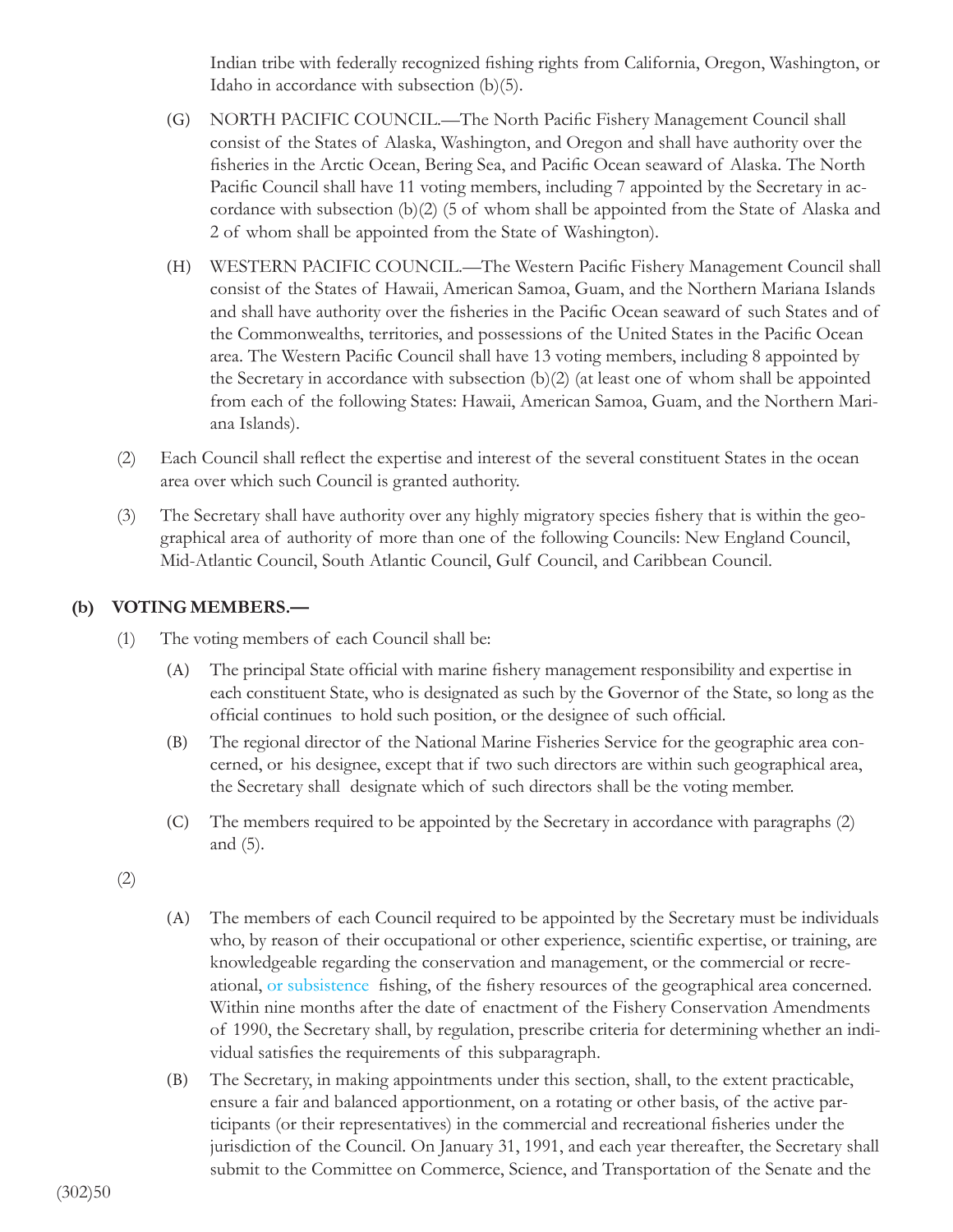Committee on Merchant Marine and Fisheries of the House of Representatives a report on the actions taken by the Secretary to ensure that such fair and balanced apportionment is achieved. The report shall—

- (i) list the fisheries under the jurisdiction of each Council, outlining for each fishery the type and quantity of fish harvested, fishing and processing methods employed, the number of participants, the duration and range of the fishery, and other distinguishing characteristics;
- (ii) assess the membership of each Council in terms of the apportionment of the active participants in each such fishery; and
- (iii) state the Secretary's plans and schedule for actions to achieve a fair and balanced apportionment on the Council for the active participants in any such fishery.
- (C) The Secretary shall appoint the members of each Council from a list of individuals submitted by the Governor of each applicable constituent State. A Governor may not submit the names of individuals to the Secretary for appointment unless the Governor has determined that each such individual is qualified under the requirements of subparagraph  $(A)$  and unless the Governor has, to the extent practicable, first consulted with representatives of the commercial and recreational, fishing interests of the State, and in the case of the Governor of Alaska with the subsistence fishing interests of the State<sup>16</sup>, regarding those individuals. Each such list shall include the names and pertinent biographical data of not less than three individuals for each applicable vacancy and shall be accompanied by a statement by the Governor explaining how each such individual meets the requirements of subparagraph (A). The Secretary shall review each list submitted by a Governor to ascertain if the individuals on the list are qualified for the vacancy on the basis of such requirements. If the Secretary determines that any individual is not qualified, the Secretary shall notify the appropriate Governor of that determination. The Governor shall then submit a revised list or resubmit the original list with an additional explanation of the qualifications of the individual in question. An individual is not eligible for appointment by the Secretary until that individual complies with the applicable financial disclosure requirements under subsection (k)

#### (D)

- (i) The Governor of a State submitting a list of names of individuals for appointment by the Secretary of Commerce to the Gulf of Mexico Fisheries Management Council under subparagraph (C) shall include—
	- (I) at least 1 nominee each from the commercial, recreational, and charter fishing sectors; and
	- (II) at least 1 other individual who is knowledgeable regarding the conservation and management of fisheries resources in the jurisdiction of the Council.
- (ii) Notwithstanding the requirements of subparagraph (C), if the Secretary determines that the list of names submitted by the Governor does not meet the requirements of clause (i) the Secretary shall—
	- (I) publish a notice in the Federal Register asking the residents of that State to submit the names and pertinent biographical data of individuals who would meet the requirement not met for appointment to the Council; and
	- (II) add the name of any qualified individual submitted by the public who meets

<sup>(302)51</sup> 16 HR 200 (7/12/18) page 26 (changes in 2(A) and 2(C))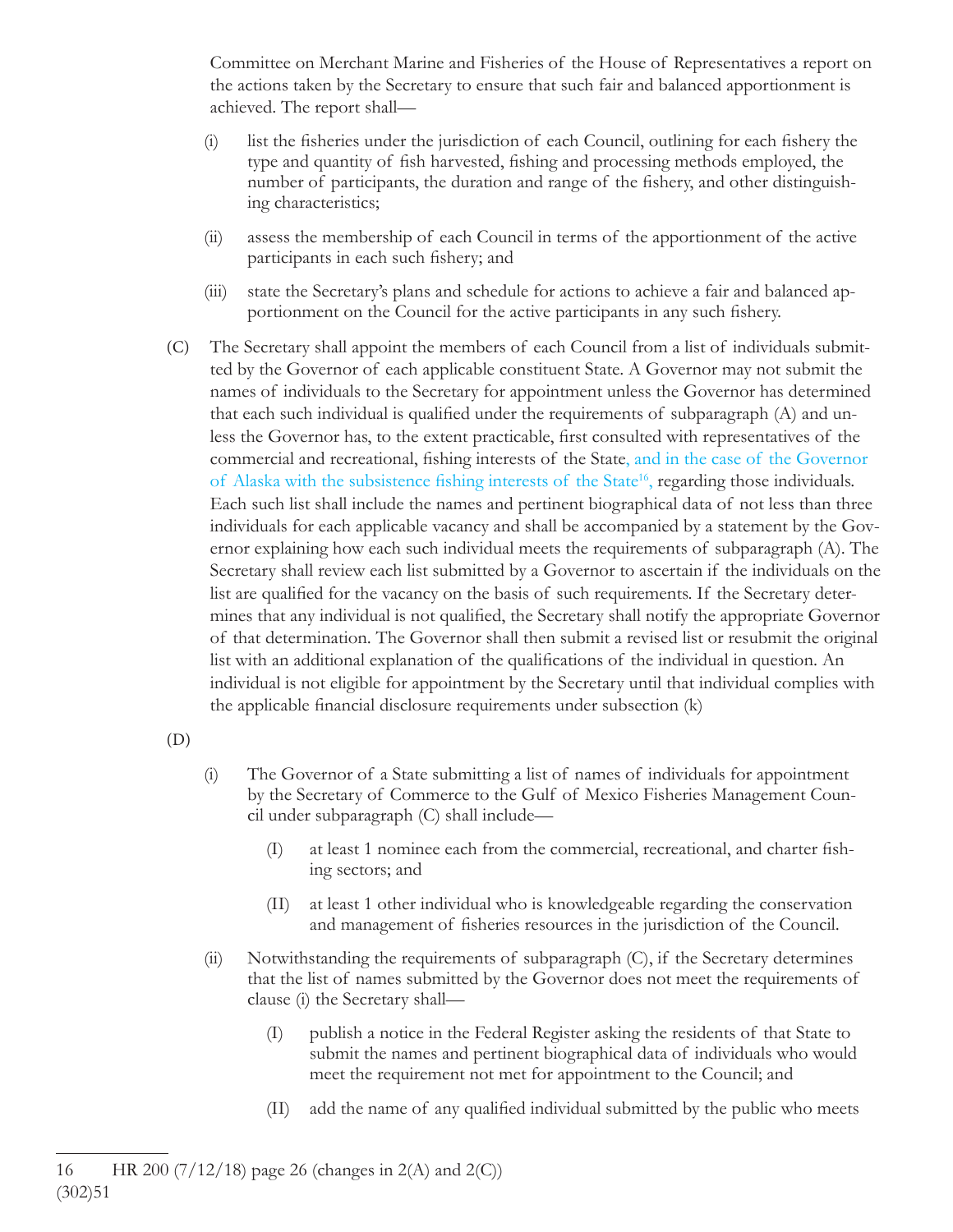the unmet requirement to the list of names submitted by the Governor.

- $(iii)$  For purposes of clause  $(i)$  an individual who owns or operates a fish farm outside of the United States shall not be considered to be a representative of the commercial or recreational fishing sector.
- $(iv)$  The requirements of this subparagraph shall expire at the end of fiscal year 2012.
- (E) Whenever the Secretary makes an appointment to a Council, the Secretary shall make a public announcement of such appointment not less than 45 days before the first day on which the individual is to take office as a member of the Council.
- (3) Each voting member appointed to a Council by the Secretary in accordance with paragraphs (2) and (5) shall serve for a term of 3 years; except that the Secretary may designate a shorter term if necessary to provide for balanced expiration to terms of office. No member appointed after January 1, 1986, may serve more than three consecutive terms. Any term in which an individual was appointed to replace a member who left office during the term shall not be counted in determining the number of consecutive terms served by that Council member.
- (4) Successors to the voting members of any Council shall be appointed in the same manner as the original voting members. Any individual appointed to fill a vacancy occurring prior to the expiration of any term of office shall be appointed for the remainder of that term.
- (5)
- (A) The Secretary shall appoint to the Pacific Council one representative of an Indian tribe with Federally recognized fishing rights from California, Oregon, Washington, or Idaho from a list of not less than 3 individuals submitted by the tribal governments. The Secretary, in consultation with the Secretary of the Interior and tribal governments, shall establish by regulation the procedure for submitting a list under this subparagraph.
- (B) Representation shall be rotated among the tribes taking into consideration—
	- $(i)$  the qualifications of the individuals on the list referred to in subparagraph  $(A)$ ,
	- (ii) the various rights of the Indian tribes involved and judicial cases that set forth how those rights are to be exercised, and
	- (iii) the geographic area in which the tribe of the representative is located.
- (C) A vacancy occurring prior to the expiration of any term shall be filled in the same manner as set out in subparagraphs (A) and (B), except that the Secretary may use the list from which the vacating representative was chosen.
- (D) The tribal representative appointed under subparagraph (A) may designate as an alternate, during the period of the representative's term, an individual knowledgeable concerning tribal rights, tribal law, and the fishery resources of the geographical area concerned.
- (6) The Secretary may remove for cause any member of a Council required to be appointed by the Secretary in accordance with paragraphs (2) or (5) if—
	- (A) the Council concerned first recommends removal by not less than two-thirds of the members who are voting members and submits such removal recommendation to the Secretary in writing together with a statement of the basis for the recommendation; or
	- (B) the member is found by the Secretary, after notice and an opportunity for a hearing in accordance with section 554 of title 5, United States Code, to have committed an act prohibited by section  $307(1)(O)$ .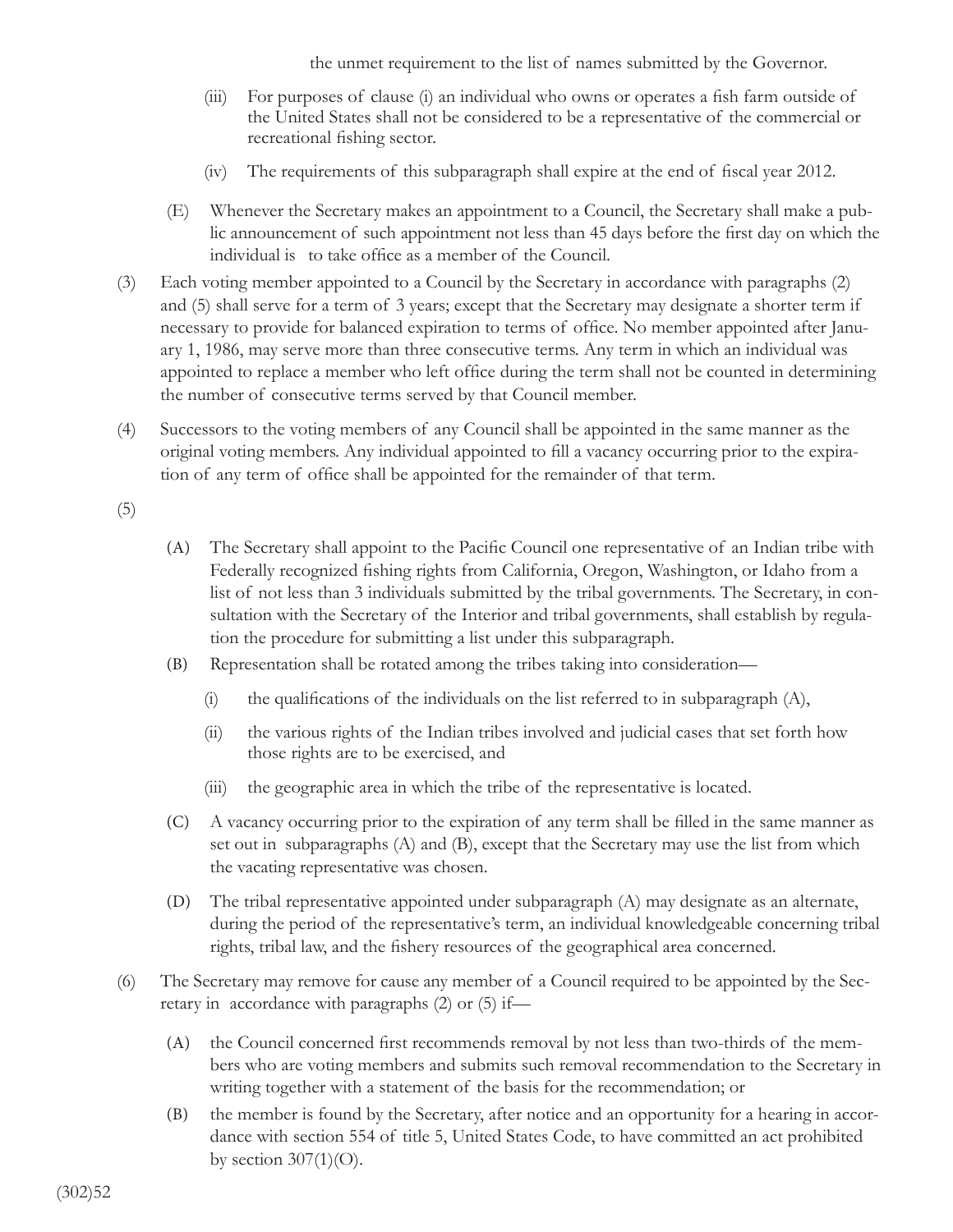#### **(c) NONVOTING MEMBERS.—**

- (1) The nonvoting members of each Council shall be:
	- (A) The regional or area director of the United States Fish and Wildlife Service for the geographical area concerned, or his designee.
	- (B) The commander of the Coast Guard district for the geographical area concerned, or his designee; except that, if two Coast Guard districts are within such geographical area, the commander designated for such purpose by the commandant of the Coast Guard.
	- (C) The Executive Director of the Marine Fisheries Commission for the geographical area concerned, if any, or his designee.
	- (D) One representative of the Department of State designated for such purpose by the Secretary of State, or his designee.
- (2) The Pacific Council shall have one additional nonvoting member who shall be appointed by, and serve at the pleasure of, the Governor of Alaska.
- **(d) COMPENSATION AND EXPENSES.**—The voting members of each Council who are required to be appointed by the Secretary and who are not employed by the Federal Government or any State or local government, shall receive compensation at the daily rate for GS-15, step 7 of the General Schedule, when engaged in the actual performance of duties for such Council. The voting members of each Council, any nonvoting member described in subsection (c)(1)(C), and the nonvoting member appointed pursuant to subsection (c)(2) shall be reimbursed for actual expenses incurred in the performance of such duties, and other nonvoting members and Council staff members may be reimbursed for actual expenses.

#### **(e) TRANSACTION OF BUSINESS.—**

- (1) A majority of the voting members of any Council shall constitute a quorum, but one or more such members designated by the Council may hold hearings. All decisions of any Council shall be by majority vote of the voting members present and voting.
- (2) The voting members of each Council shall select a Chairman for such Council from among the voting members.
- (3) Each Council shall meet at appropriate times and places in any of the constituent States of the Council at the call of the Chairman or upon the request of a majority of its voting members.
- (4) If any voting member of a Council disagrees with respect to any matter which is transmitted to the Secretary by such Council, such member may submit a statement to the Secretary setting forth the reasons for such disagreement. The regional director of the National Marine Fisheries Service serving on the Council, or the regional director's designee, shall submit such a statement, which shall be made available to the public upon request, if the regional director disagrees with any such matter.
- (5) At the request of any voting member of a Council, the Council shall hold a roll call vote on any matter before the Council. The official minutes and other appropriate records of any Council meeting shall identify all roll call votes held, the name of each voting member present during each roll call vote, and how each member voted on each roll call vote.

#### **(f) STAFF AND ADMINISTRATION.—**

- (1) Each Council may appoint, and assign duties to, an executive director and such other full and parttime administrative employees as the Secretary determines are necessary to the performance of its functions.
- (2) Upon the request of any Council, and after consultation with the Secretary, the head of any Fed-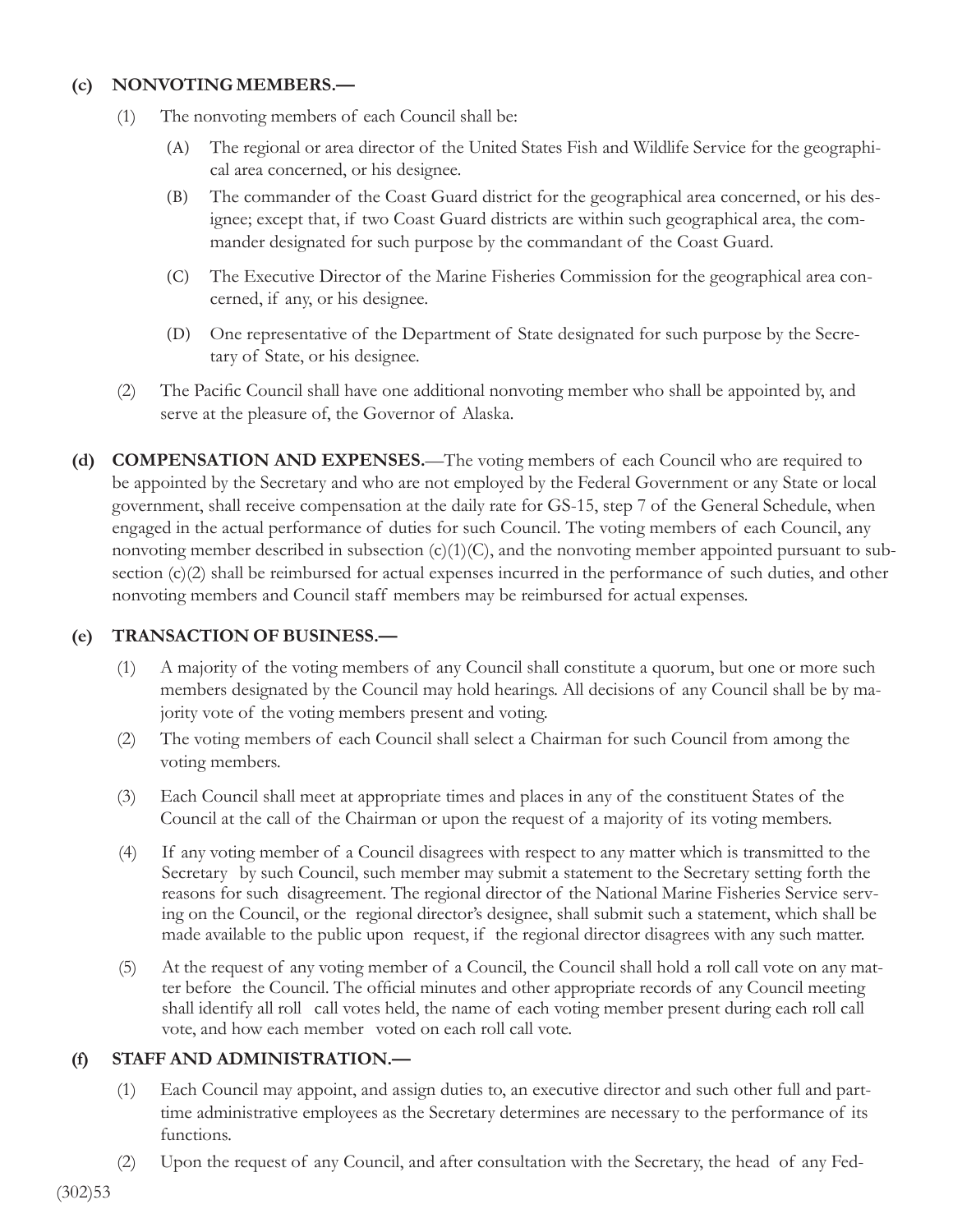eral agency is authorized to detail to such Council, on a reimbursable basis, any of the personnel of such agency, to assist such Council in the performance of its functions under this Act.

- (3) The Secretary shall provide to each Council such administrative and technical support services as are necessary for the effective functioning of such Council.
- (4) The Administrator of General Services shall furnish each Council with such offices, equipment, supplies, and services as he is authorized to furnish to any other agency or instrumentality of the United States.
- (5) The Secretary and the Secretary of State shall furnish each Council with relevant information concerning foreign fishing and international fishery agreements.
- (6) Each Council shall determine its organization, and prescribe its practices and procedures for carrying out its functions under this Act, in accordance with such uniform standards as are prescribed by the Secretary. The procedures of a Council, and of its scientific and statistical committee and advisory panels established under subsection (g), must be consistent with the procedural guidelines set forth in subsection  $[i](2)$ . Each Council shall publish and make available to the public a statement of its organization, practices, and procedures.
- (7) The Secretary shall pay—
	- (A) the compensation and expenses provided for in subsection (d);
	- (B) appropriate compensation to employees appointed under paragraph (1);
	- (C) the amounts required for reimbursement of other Federal agencies under paragraphs (2) and  $(4);$
	- (D) the actual expenses of the members of the committees and panels established under subsection (g); and
	- (E) such other costs as the Secretary determines are necessary to the performance of the functions of the Councils.

#### **(g) COMMITTEES AND ADVISORY PANELS.—**

- (1)
- (A) Each Council shall establish, maintain, and appoint the members of a scientific and statistical committee to assist it in the development, collection, evaluation, and peer review of such statistical, biological, economic, social, and other scientific information as is relevant to such Council's development and amendment of any fishery management plan.
- (B) Each scientific and statistical committee shall provide its Council ongoing scientific advice for fishery management decisions, including recommendations for acceptable biological catch, preventing overfishing, maximum sustainable yield, and achieving rebuilding targets, and reports on stock status and health, bycatch, habitat status, social and economic impacts of management measures, and sustainability of fishing practices. Members appointed by the Councils to the scientific and statistical committees shall be Federal employees, State employees, academicians, or independent experts and shall have strong scientific or technical credentials and experience. Each scientific and statistical committee shall develop such advice in a transparent manner and allow for public involvement in the process.17
- (C) Each member of a scientific and statistical committee shall be treated as an affected indi-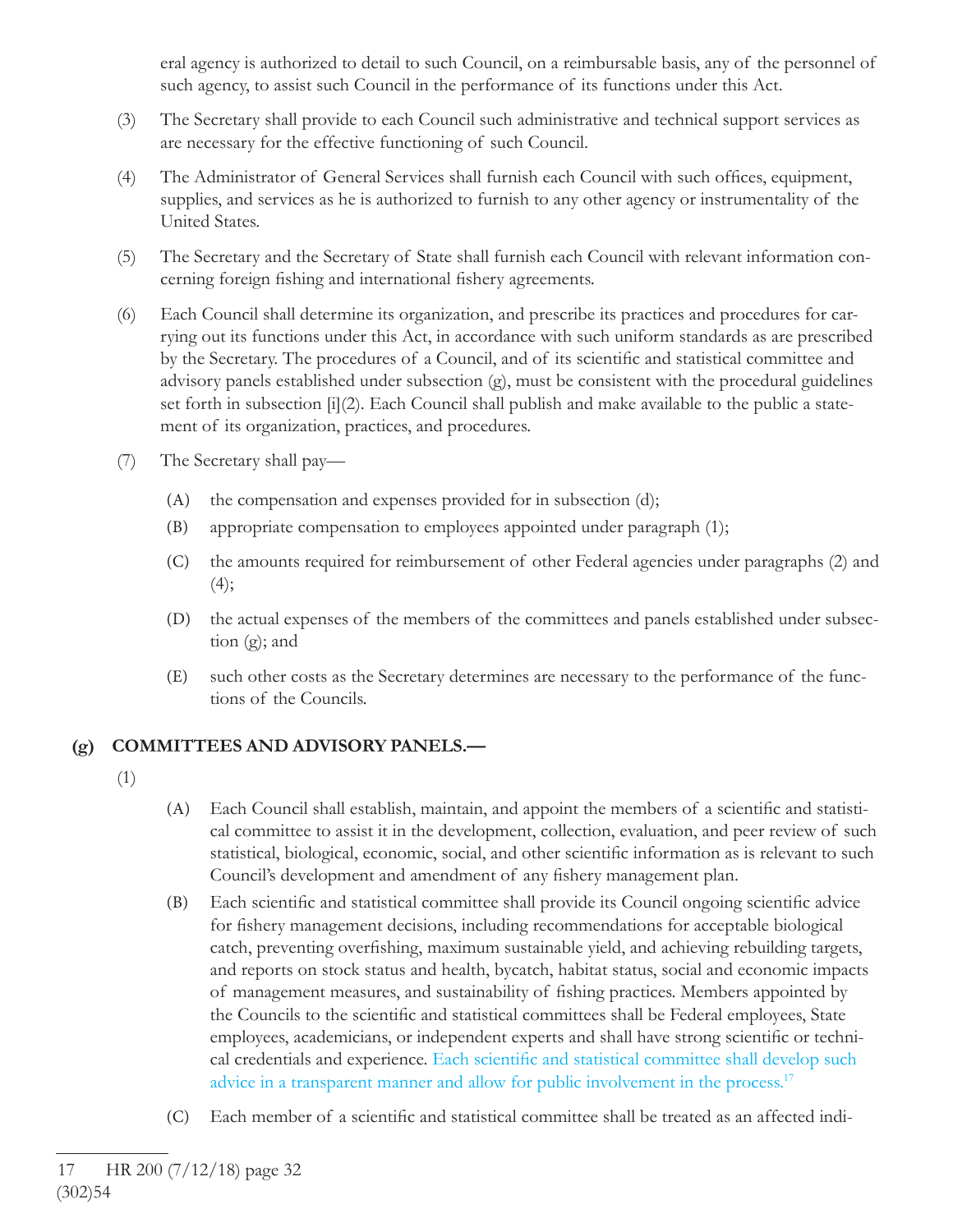vidual for purposes of paragraphs  $(2)$ ,  $(3)(B)$ ,  $(4)$ , and  $(5)(A)$  of subsection (j). The Secretary shall keep disclosures made pursuant to this subparagraph on file.

- (D) The Secretary and each Council may establish a peer review process for that Council for scientific information used to advise the Council about the conservation and management of the fishery. The review process, which may include existing committees or panels, is deemed to satisfy the requirements of the guidelines issued pursuant to section 515 of the Treasury and General Government Appropriations Act for Fiscal year 2001 (Public Law 106–554— Appendix C; 114 Stat. 2763A–153).
- (E) In addition to the provisions of section 302(f)(7), the Secretary shall, subject to the availability of appropriations, pay a stipend to members of the scientific and statistical committees or advisory panels who are not employed by the Federal Government or a State marine fisheries agency.
- (F) A science and statistical committee shall hold its meetings in conjunction with the meeting of the Council, to the extent practicable.
- (2) Each Council shall establish such advisory panels as are necessary or appropriate to assist it in carrying out its functions under this Act.

(3)

- (A) Each Council shall establish and maintain a fishing industry advisory committee which shall provide information and recommendations on, and assist in the development of, fishery management plans and amendments to such plans.
- (B) Appointments to a committee established under subparagraph (A) shall be made by each Council in such a manner as to provide fair representation to commercial fishing interests in the geographical area of authority of the Council.
- (4) The Secretary shall establish advisory panels to assist in the collection and evaluation of information relevant to the development of any fishery management plan or plan amendment for a fishery to which subsection (a)(3) applies. Each advisory panel shall participate in all aspects of the development of the plan or amendment; be balanced in its representation of commercial, recreational, and other interests; and consist of not less than 7 individuals who are knowledgeable about the fishery for which the plan or amendment is developed, selected from among—
	- (A) members of advisory committees and species working groups appointed under Acts implementing relevant international fishery agreements pertaining to highly migratory species; and
	- (B) other interested persons.
- (5) Decisions and recommendations made by committees and panels established under this subsection shall be considered to be advisory in nature.

#### **(h) FUNCTIONS.—Each Council shall, in accordance with the provisions of this Act—**

- (1) for each fishery under its authority that requires conservation and management, prepare and submit to the Secretary  $(A)$  a fishery management plan, and  $(B)$  amendments to each such plan that are necessary from time to time (and promptly whenever changes in conservation and management measures in another fishery substantially affect the fishery for which such plan was developed);
- (2) prepare comments on any application for foreign fishing transmitted to it under section  $204(b)(4)$ (C) or section 204(d), and any fishery management plan or amendment transmitted to it under section  $304(c)(4)$ ;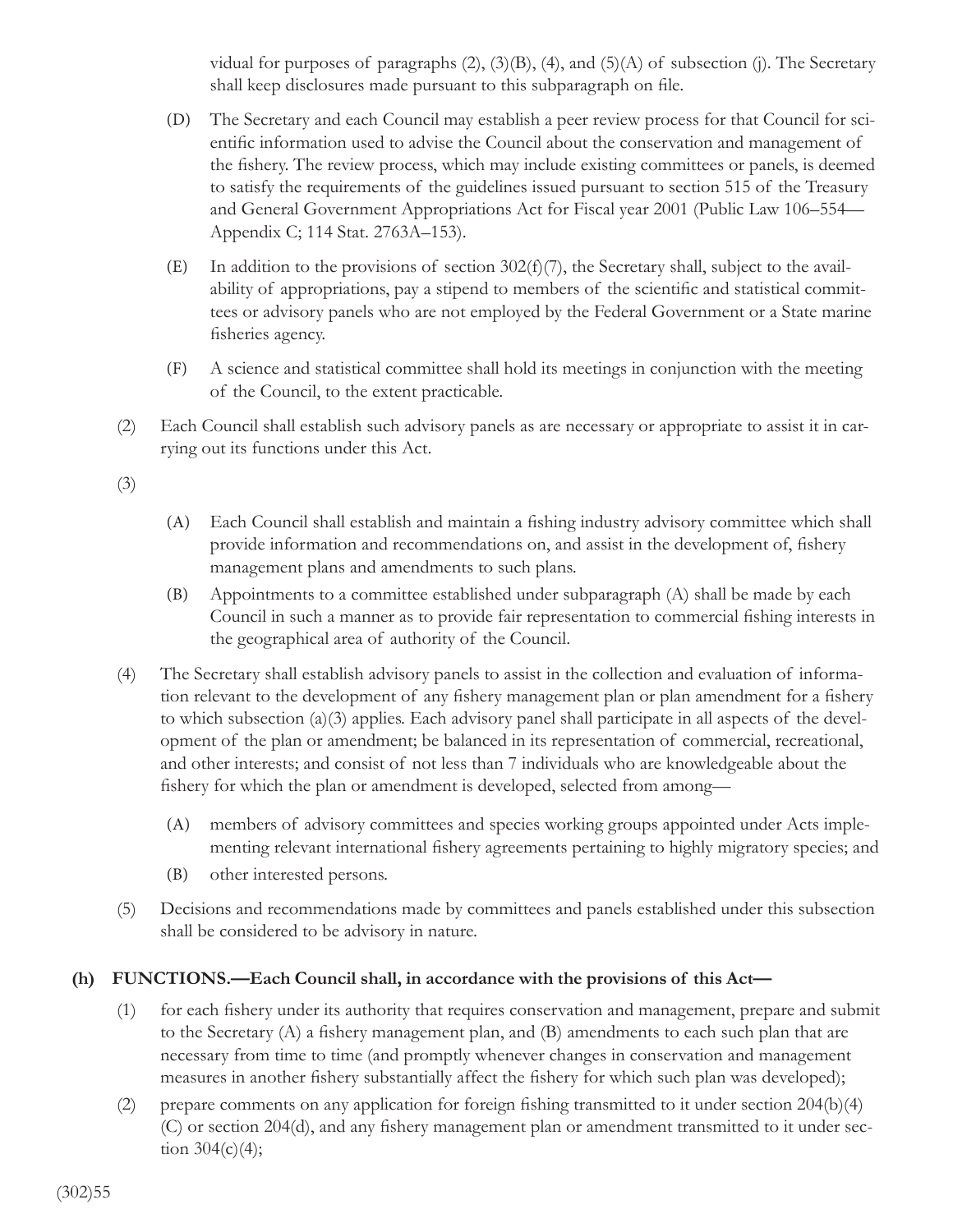- (3) conduct public hearings, at appropriate times and in appropriate locations in the geographical area concerned, so as to allow all interested persons an opportunity to be heard in the development of fishery management plans and amendments to such plans, and with respect to the administration and implementation of the provisions of this Act (and for purposes of this paragraph, the term "geographical area concerned" may include an area under the authority of another Council if the fish in the fishery concerned migrate into, or occur in, that area or if the matters being heard affect fishermen of that area; but not unless such other Council is first consulted regarding the conduct of such hearings within its area);
- (4) submit to the Secretary such periodic reports as the Council deems appropriate, and any other relevant report which may be requested by the Secretary;
- (5) review on a continuing basis, and revise as appropriate, the assessments and specifications made pursuant to section 303(a)(3) and (4) with respect to the optimum yield from, the capacity and extent to which United States fish processors will process United States harvested fish from, and the total allowable level of foreign fishing in, each fishery (except as provided in section subsection (a) (3)) within its geographical area of authority;
- (6) develop annual catch limits for each of its managed fisheries that may not exceed the over 50 fishing level recommendations of its scientific and statistical committee or the peer review process established under subsection (g);
- (7) develop, in conjunction with the scientific and statistical committee, multi-year research priorities for fisheries, fisheries interactions, habitats, and other areas of research that are necessary for management purposes, that shall—
	- (A) establish priorities for 5-year periods;
	- (B) be updated as necessary; and
	- (C) be submitted to the Secretary and the regional science centers of the National Marine Fisheries Service for their consideration in developing research priorities and budgets for the region of the Council; and
- (8) have the authority to use alternative fishery management measures in a recreational fishery (or the recreational component of a mixed-use fishery), including extraction rates, fishing mortality targets, and harvest control rules, or traditional or cultural practices of native communities, in developing a fishery management plan, plan amendment, or proposed regulations; and.<sup>18</sup>
- (9) (previously 8) conduct any other activities which are required by, or provided for in, this Act or which are necessary and appropriate to the foregoing functions.

#### **(i) PROCEDURAL MATTERS.—**

- (1) The Federal Advisory Committee Act (5 U.S.C. App. 2) shall not apply to the Councils, the Council coordination committee established under subsection (l), or to the scientific and statistical committees or other committees or advisory panels established under subsection (g).
- (2) The following guidelines apply with respect to the conduct of business at meetings of a Council, of the Council coordination committee established under subsection (l), and of the scientific and statistical committees or other committees or advisory panels established under subsection (g):

<sup>(302)56</sup> 18 HR 200 (7/12/18) page 10. HR 1520 essentially the same with green addition. S 1520 adds a report to Con-Congress within 180 days on "any actions pursuant to paragraph 8."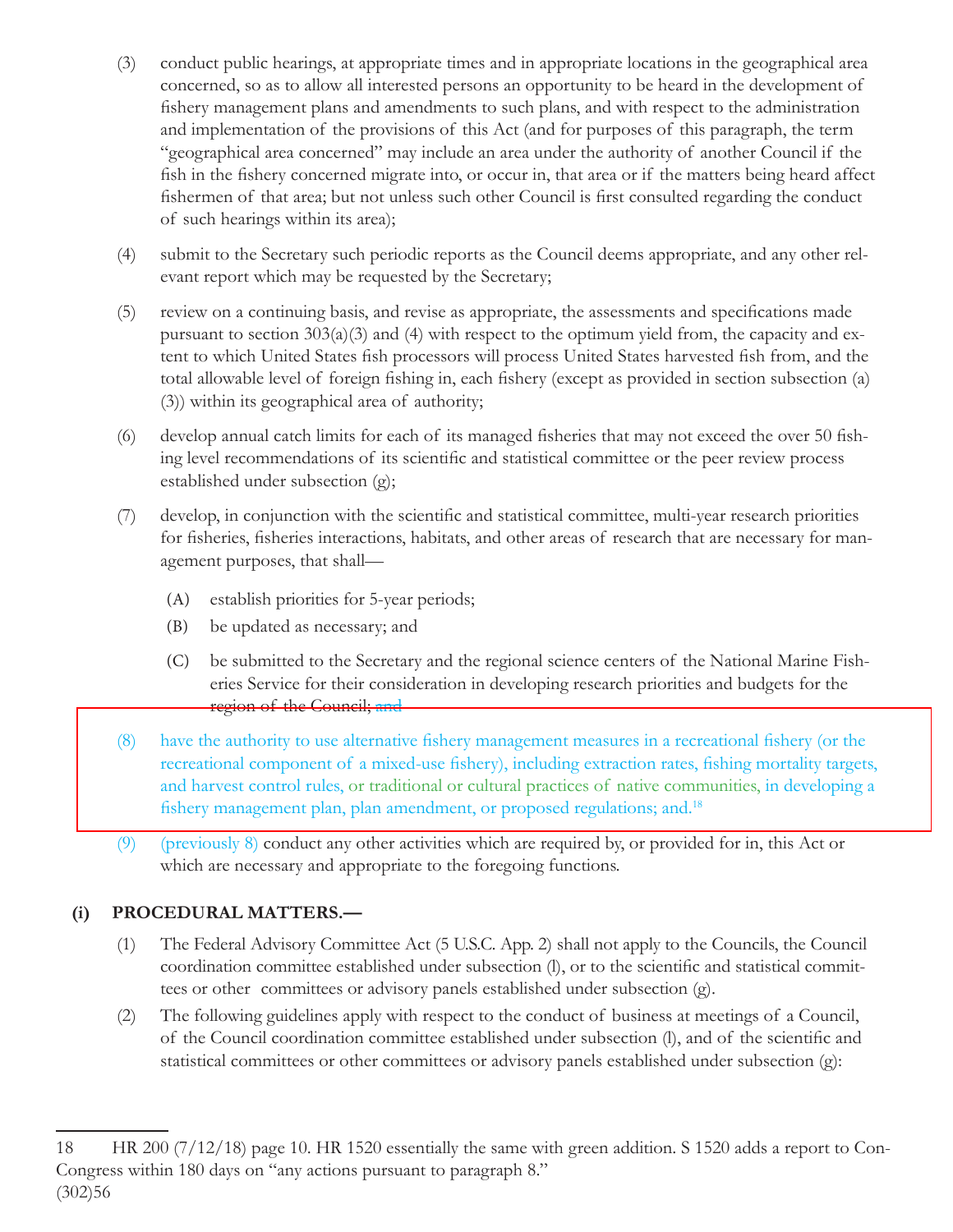- (A) Unless closed in accordance with paragraph (3), each regular meeting and each emergency meeting shall be open to the public.
- (B) Emergency meetings shall be held at the call of the chairman or equivalent presiding officer.
- (C) Timely public notice of each regular meeting and each emergency meeting, including the time, place, and agenda of the meeting, shall be provided by any means that will result in wide publicity in the major fishing ports of the region (and in other major fishing ports having a direct interest in the affected fishery), except that e-mail notification and website postings alone are not sufficient. Timely notice of each regular meeting shall also be published in the Federal Register. The published agenda of the meeting may not be modified to include additional matters for Council action without public notice or within 14 days prior to the meeting date, unless such modification is to address an emergency action under section 305(c), in which case public notice shall be given immediately.
- (D) Interested persons shall be permitted to present oral or written statements regarding the matters on the agenda at meetings. All written information submitted to a Council by an interested person shall include a statement of the source and date of such information. Any oral or written statement shall include a brief description of the background and interests of the person in the subject of the oral or written statement.
- (E) Detailed minutes of each meeting of the Council, except for any closed session, shall be kept and shall contain a record of the persons present, a complete and accurate description of matters discussed and conclusions reached, and copies of all statements filed. The Chairman shall certify the accuracy of the minutes of each such meeting and submit a copy thereof to the Secretary. The minutes shall be made available to any court of competent jurisdiction.
- (F) Subject to the procedures established under paragraph (4), and the guidelines prescribed by the Secretary under section 402(b), relating to confidentiality, the administrative record, including minutes required under subparagraph (E), of each meeting, and records or other documents which were made available to or prepared for or by the Council, committee, or panel incident to the meeting, shall be available for public inspection and copying at a single location in the offices of the Council or the Secretary, as appropriate.
- (G) Each Council shall make available on the Internet Web site of the Council—
	- (i) to the extent practicable, a Webcast, an audio recording, or a live broadcast of each meeting of the Council, and of the Council Coordination Committee established under subsection (l), that is not closed in accordance with paragraph (3); and
	- (ii) audio, video (if the meeting was in person or by video conference), or a searchable audio or written transcript of each meeting of the Council and of the meetings of committees referred to in section  $(g)(1)(B)$  of the Council by not later than 30 days after the conclusion of the meeting.
- (H) The Secretary shall maintain and make available to the public an archive of Council and Scientific and Statistical Committee meeting audios, videos, and transcripts made available under clauses (i) and (ii) of subparagraph  $(G).<sup>19</sup>$

(3)

(A) Each Council, the Council Coordination Committee established under subsection (l), scien-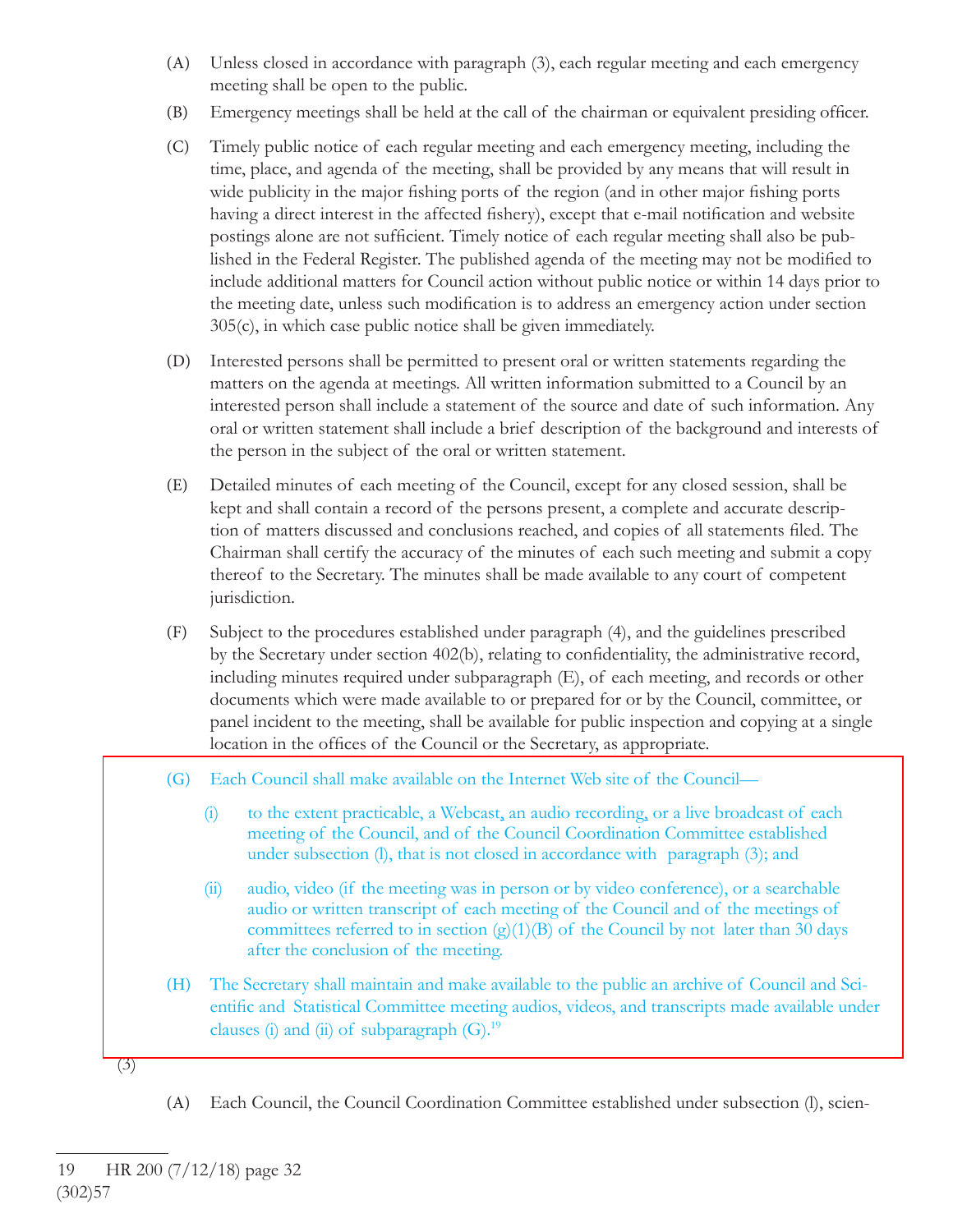tific and statistical committee, other committees, and advisory panel—

- (i) shall close any meeting, or portion thereof, that concerns matters or information that bears a national security classification; and
- (ii) may close any meeting, or portion thereof, that concerns matters or information that pertains to national security, employment matters, or briefings on litigation in which the Council is interested; and
- (B) If any meeting or portion is closed, the Council concerned shall provide notice by any means that will result in wide publicity in the major fishing ports of the region (and in other major fishing ports having a direct interest in the affected fishery), except that email notification and website postings alone are not sufficient, including in that notification the time and place of the meeting. This subparagraph does not require notification regarding any brief closure of a portion of a meeting in order to discuss employment or other internal administrative matters. Subparagraphs (D) and (F) of paragraph (2) shall not apply to any meeting or portion thereof that is so closed.
- (4) Each Council shall establish appropriate procedures applicable to it and to its committee and advisory panels for ensuring confidentiality of the statistics that may be submitted to it by Federal or State authorities, and may be voluntarily submitted to it by private persons; including, but not limited to, procedures for the restriction of Council employee access and the prevention of conflicts of interest; except that such procedures, in the case of statistics submitted to the Council by a State or by the Secretary under section 402(b), must be consistent with the laws and regulations of that State, or with the procedures of the Secretary, as the case may be, concerning the confidentiality of the statistics.
- (5) Each Council shall specify those procedures that are necessary or appropriate to ensure that the committees and advisory panels established under subsection (g) are involved, on a continuing basis, in the development and amendment of fishery management plans.
- (6) At any time when a Council determines it appropriate to consider new information from a State or Federal agency, or from a Council advisory body, the Council shall give comparable consideration to new information offered at that time by interested members of the public. Interested parties shall have a reasonable opportunity to respond to new data or information before the Council takes final action on conservation and management measures.

#### **(j) DISCLOSURE OF FINANCIAL INTEREST AND RECUSAL.—**

- (1) For the purposes of this subsection—
	- (A) the term "affected individual" means an individual who—
		- (i) is nominated by the Governor of a State for appointment as a voting member of a Council in accordance with subsection  $(b)(2)$ ; or
		- (ii) is a voting member of a Council appointed—
			- (I) under subsection (b)(2); or
			- (II) under subsection (b)(5) who is not subject to disclosure and recusal requirements under the laws of an Indian tribal government; and
	- (B) the term "designated official" means a person with expertise in Federal conflict-of-interest requirements who is designated by the Secretary, in consultation with the Council, to attend Council meetings and make determinations under paragraph (7)(B)
- (2) Each affected individual must disclose any financial interest held by—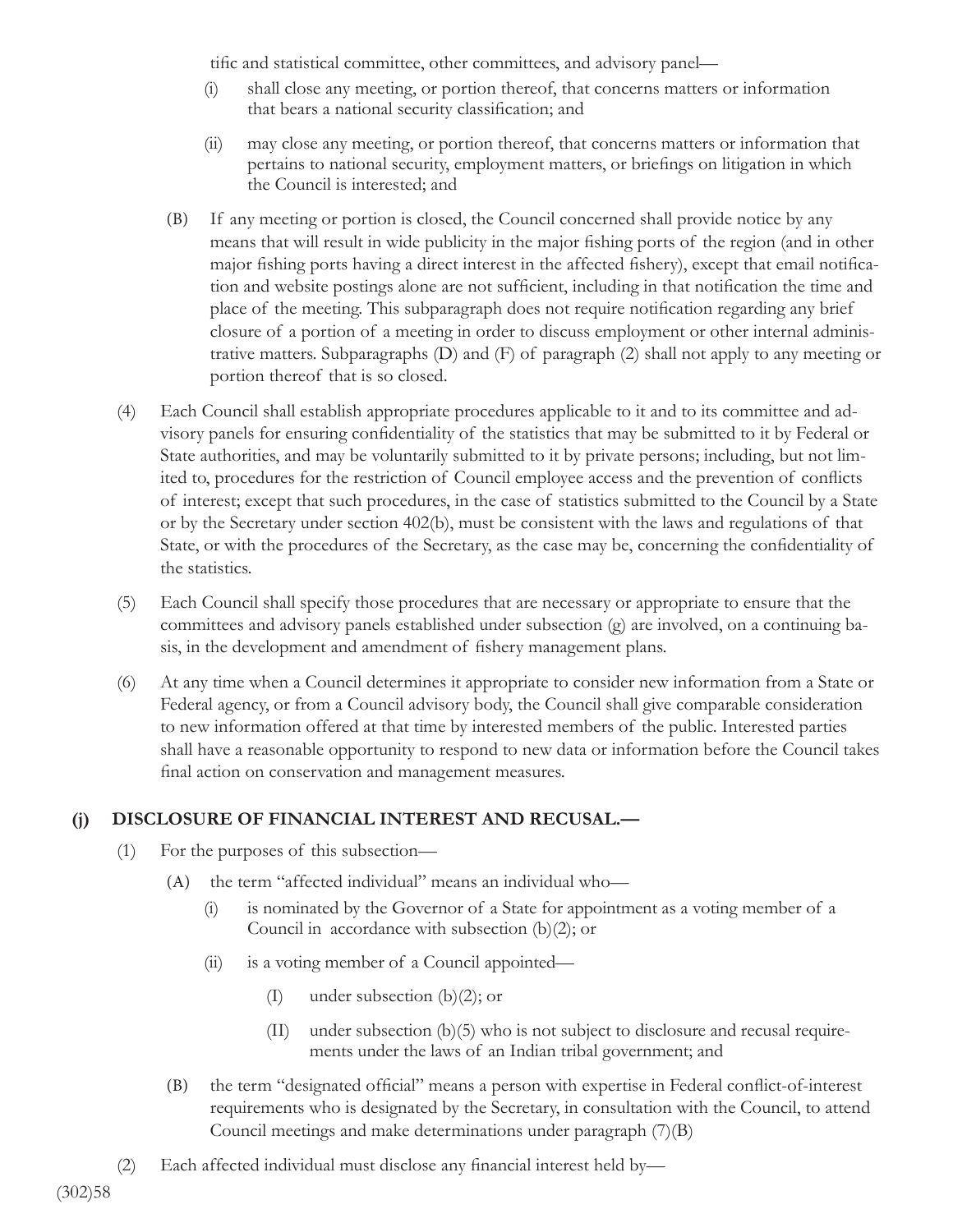- (A) that individual;
- (B) the spouse, minor child, or partner of that individual; and
- (C) any organization (other than the Council) in which that individual is serving as an officer, director, trustee, partner, or employee; in any harvesting, processing, lobbying, advocacy, or marketing activity that is being, or will be, undertaken within any fishery over which the Council concerned has jurisdiction, or with respect to an individual or organization with a financial interest in such activity.
- (3) The disclosure required under paragraph (2) shall be made—
	- (A) in the case of an affected individual referred to in paragraph  $(1)(A)(i)$ , before appointment by the Secretary; and
	- (B) in the case of an affected individual referred to in paragraph  $(1)(A)(ii)$ , within 45 days of taking office.
- (4) An affected individual referred to in paragraph  $(1)(A)(ii)$  must update his or her disclosure form at any time any such financial interest is acquired, or substantially changed, by any person referred to in paragraph  $(2)$   $(A)$ ,  $(B)$ , or  $(C)$ .
- (5) The financial interest disclosures required by this subsection shall—
	- (A) be made on such forms, in accordance with such procedures, and at such times, as the Secretary shall by regulation prescribe;
	- (B) be kept on file by the Council and made available on the Internet and for public inspection at the Council offices during reasonable hours; and
	- (C) be kept on file by the Secretary for use in reviewing determinations under paragraph  $7(B)$ and made available for public inspection at reasonable hours.
- (6) The participation by an affected individual referred to in paragraph  $(1)(A)(ii)$  in an action by a Council during any time in which that individual is not in compliance with the regulations prescribed under paragraph (5) may not be treated as cause for the invalidation of that action.
- (7)
- (A) After the effective date of regulations promulgated under subparagraph (F) of this paragraph, an affected individual required to disclose a financial interest under paragraph (2) shall not vote on a Council decision which would have a significant and predictable effect on such financial interest. A Council decision shall be considered to have a significant and predictable effect on a financial interest if there is a close causal link between the Council decision and an expected and substantially disproportionate benefit to the financial interest of the affected individual relative to the financial interests of other participants in the same gear type or sector of the fishery. An affected individual who may not vote may participate in Council deliberations relating to the decision after notifying the Council of the voting recusal and identifying the financial interest that would be affected.
- (B) At the request of an affected individual, or upon the initiative of the appropriate designated official, the designated official shall make a determination for the record whether a Council decision would have a significant and predictable effect on a financial interest.
- (C) Any Council member may submit a written request to the Secretary to review any determination by the designated official under subparagraph (B) within 10 days of such determination. Such review shall be completed within 30 days of receipt of the request.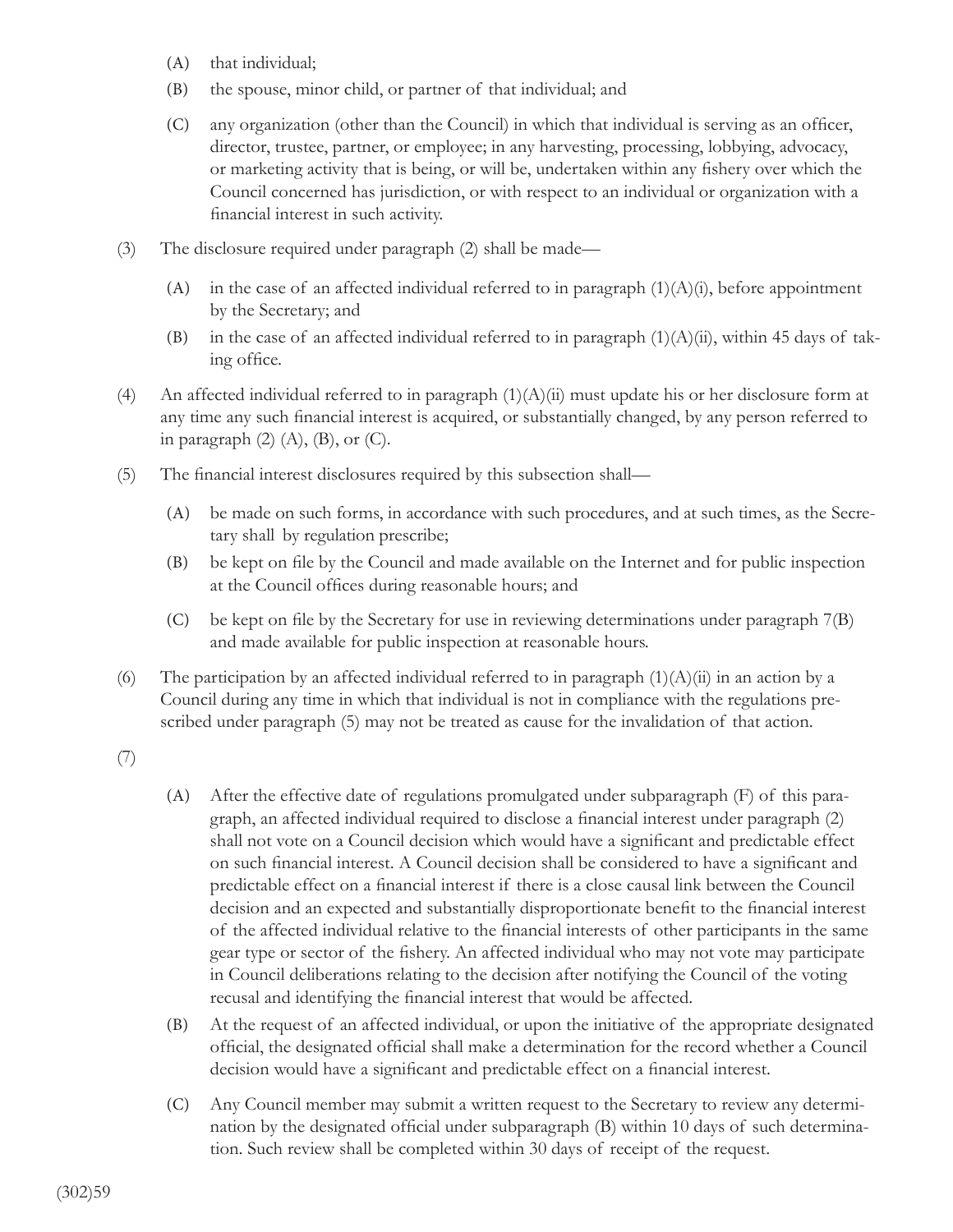- (D) Any affected individual who does not vote in a Council decision in accordance with this subsection may state for the record how he or she would have voted on such decision if he or she had voted.
- (E) If the Council makes a decision before the Secretary has reviewed a determination under subparagraph (C), the eventual ruling may not be treated as cause for the invalidation or reconsideration by the Secretary of such decision.
- (F) The Secretary, in consultation with the Councils and by not later than one year from the date of enactment of the Sustainable Fisheries Act, shall promulgate regulations which prohibit an affected individual from voting in accordance with subparagraph (A), and which allow for the making of determinations under subparagraphs (B) and (C).
- (8) Section 208 of title 18, United States Code, does not apply to an affected individual referred to in paragraph  $(1)(A)(ii)$  during any time in which that individual is in compliance with the regulations prescribed under paragraph (5).
- (9) On January 1, 2008, and annually thereafter, the Secretary shall submit a report to the Senate Committee on Commerce, Science, and Transportation and the House of Representatives Committee on Resources on action taken by the Secretary and the Councils to implement the disclosure of financial interest and recusal requirements of this subsection, including identification of any conflict of interest problems with respect to the Councils and scientific and statistical committees and recommendations for addressing any such problems.

#### **(k) COUNCIL TRAINING PROGRAM.—**

- (1) TRAINING COURSE.—Within 6 months after the date of enactment of the Magnuson-Stevens Fishery Conservation and Management Reauthorization Act of 2006, the Secretary, in consultation with the Councils and the National Sea Grant College Program, shall develop a training course for newly appointed Council members. The course may cover a variety of topics relevant to matters before the Councils, including—
	- (A) fishery science and basic stock assessment methods;
	- (B) fi shery management techniques, data needs, and Council procedures;
	- (C) social science and fishery economics;
	- (D) tribal treaty rights and native customs, access, and other rights related to Western Pacific indigenous communities;
	- (E) legal requirements of this Act, including conflict of interest and disclosure provisions of this section and related policies;
	- (F) other relevant legal and regulatory requirements, including the National Environmental Policy Act (42 U.S.C. 4321 et seq.);
	- (G) public process for development of fishery management plans;
	- (H) other topics suggested by the Council; and
	- (I) recreational and commercial fishing information, including fish harvesting techniques, gear types, fishing vessel types, and economics for the fisheries within each Council's jurisdiction.
- (2) MEMBER TRAINING.—The training course shall be available to both new and existing Council members, staff from the regional offices and regional science centers of the National Marine Fisheries Service, and may be made available to committee or advisory panel members as resources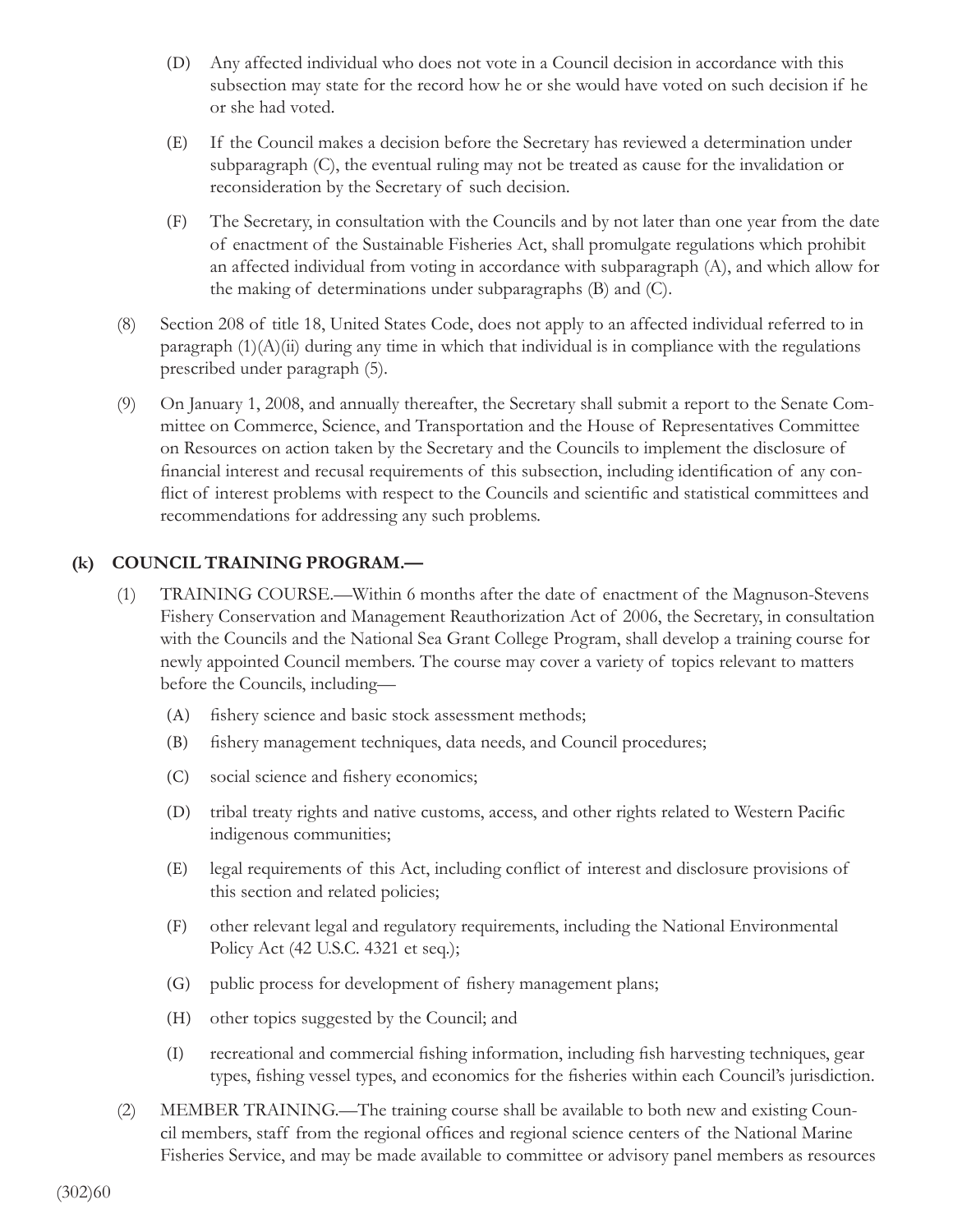allow.

- (3) REQUIRED TRAINING.—Council members appointed after the date of enactment of the Magnuson-Stevens Fishery Conservation and Management Reauthorization Act of 2006 shall complete a training course that meets the requirements of this section not later than 1 year after the date on which they were appointed. Any Council member who has completed a training course within 24 months before the date of enactment of the Magnuson-Stevens Fishery Conservation and Management Reauthorization Act of 2006 shall be considered to have met the training requirement of this paragraph.
- **(l) COUNCIL COORDINATION COMMITTEE.—**The Councils may establish a Council coordination committee consisting of the chairs, vice chairs, and executive directors of each of the 8 Councils described in subsection (a)(1), or other Council members or staff, in order to discuss issues of relevance to all Councils, including issues related to the implementation of this Act.

#### **(m) CONSIDERATIONS FOR MODIFICATIONS TO ANNUAL CATCH LIMIT REQUIRE-MENTS.—**

- (1) ANNUAL CATCH LIMIT REQUIREMENT FOR CERTAIN DATA-POOR FISHERIES.— Notwithstanding subsection  $(h)(6)$ , in the case of a stock of fish for which the total annual catch limit is 25 percent or more below the overfishing limit, a peer-reviewed stock survey and stock assessment have not been performed during the preceding 5 fishing years, and the stock is not subject to overfishing, a Council may, after notifying the Secretary, maintain the current annual catch limit for the stock until a peer-reviewed stock survey and stock assessment are conducted and the results are considered by the Council and its scientific and statistical committee.
- (2) CONSIDERATION OF ECOSYSTEM AND ECONOMIC IMPACTS.—In establishing annual catch limits a Council may, consistent with subsection (h)(6), consider changes in an ecosystem and the economic needs of the fishing communities.
- (3) LIMITATIONS TO ANNUAL CATCH LIMIT REQUIREMENT FOR SPECIAL FISHER-IES.—Notwithstanding subsection (h)(6), a Council is not required to develop an annual catch limit for—
	- (A) an ecosystem component species;
	- (B) a fi shery for a species that has a life cycle of approximately 1 year, unless the Secretary has determined the fishery is subject to overfishing; or
	- (C) a stock for which—
		- (i) more than half of a single-year class will complete their life cycle in less than 18 months; and
		- (ii) fishing mortality will have little impact on the stock.
- (4) RELATIONSHIP TO INTERNATIONAL EFFORTS.—
	- (A) IN GENERAL.—Each annual catch limit, consistent with subsection  $(h)(6)$ 
		- (i) may take into account management measures under international agreements in which the United States participates; and
		- (ii) in the case of an annual catch limit developed by a Council for a species, shall take into account fishing for the species outside the exclusive economic zone and the lifehistory characteristics of the species that are not subject to the jurisdiction of the Council.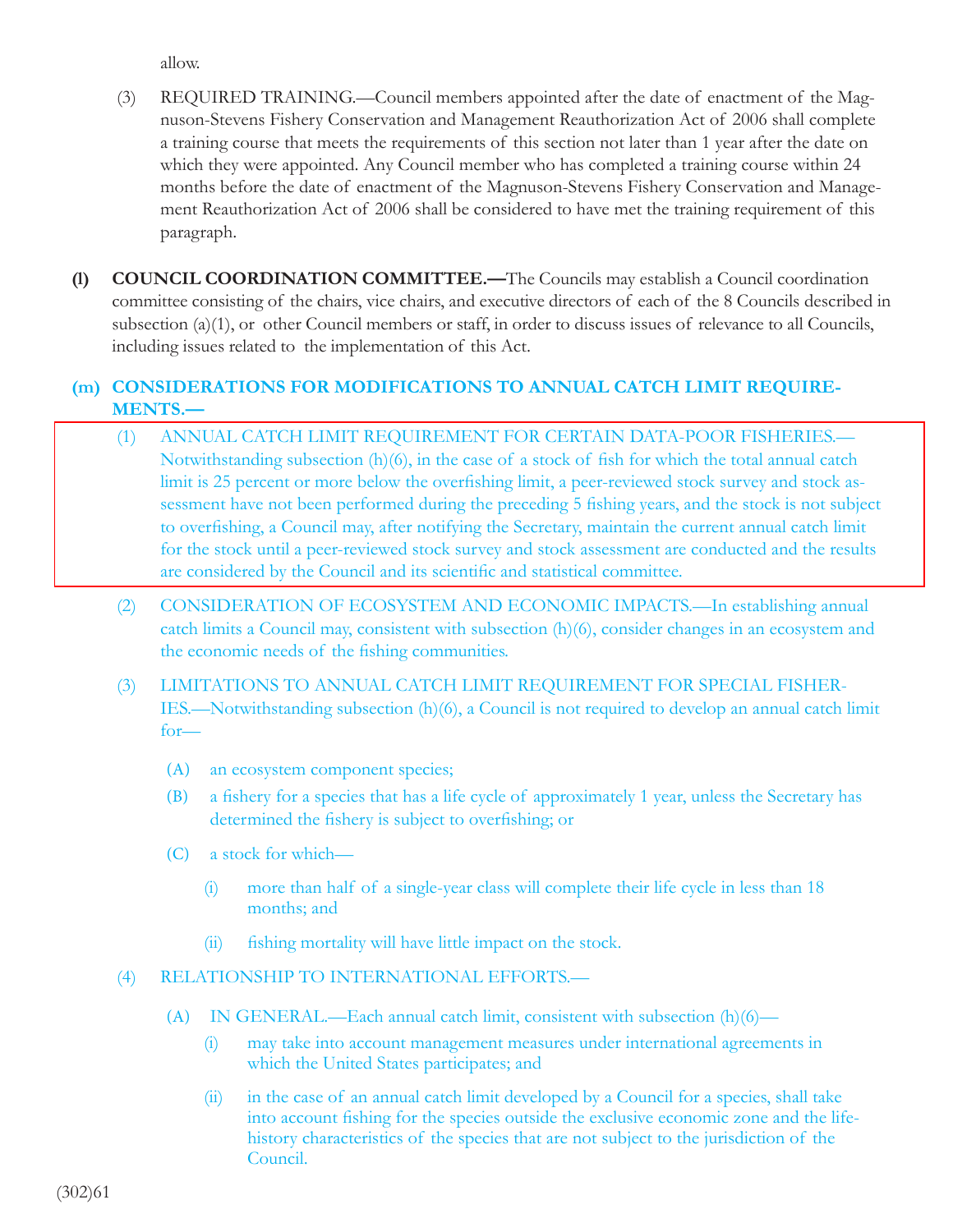- (B) EXCEPTION TO ANNUAL CATCH LIMIT REQUIREMENT.— If fishery management activities by another country with respect to fishing outside the exclusive economic zone may hinder conservation efforts by United States fishermen for a fish species for which any of the recruitment, distribution, life history, or fishing activities are transboundary, and for which there is no informal transboundary agreement with that country in effect, then—
	- (i) notwithstanding subsection  $(h)(6)$ , no annual catch limit is required to be developed for the species by a Council; and
	- (ii) if an annual catch limit is developed by a Council for the species, the catch limit shall take into account fishing for the species outside the exclusive economic zone that is not subject to the jurisdiction of the Council<sup>20</sup>.
- (5) AUTHORIZATION FOR MULTISPECIES COMPLEXES AND MULTIYEAR ANNUAL CATCH LIMITS.—For purposes of subsection (h)(6), a Council may establish—
	- (A) an annual catch limit for a stock complex; or
	- (B) annual catch limits for each year in any continuous period that is not more than three years in duration.<sup>21</sup>
- (6) ECOSYSTEM COMPONENT SPECIES DEFINED.—In this subsection the term 'ecosystem component species' means a stock of fish that is a nontarget, incidentally harvested stock of fish in a fishery, or a nontarget, incidentally harvested stock of fish that a Council or the Secretary has determined—
	- (A) is not subject to overfishing, approaching a depleted condition or depleted; and
	- (B) is not likely to become subject to overfishing or depleted in the absence of conservation and management measures.
- (7) RULE OF CONSTRUCTION.—Nothing in this subsection shall be construed as providing an exemption from the requirements of section  $301(a)$  of this Act.<sup>22</sup>

<sup>20</sup> HR 200 (7/12/18) pages 11-13

<sup>21</sup> S 1520 (6/5/18) page 33. Underlined text only.

<sup>22</sup> HR 200 (7/12/18) page 14. Taken at least in part from S 1520.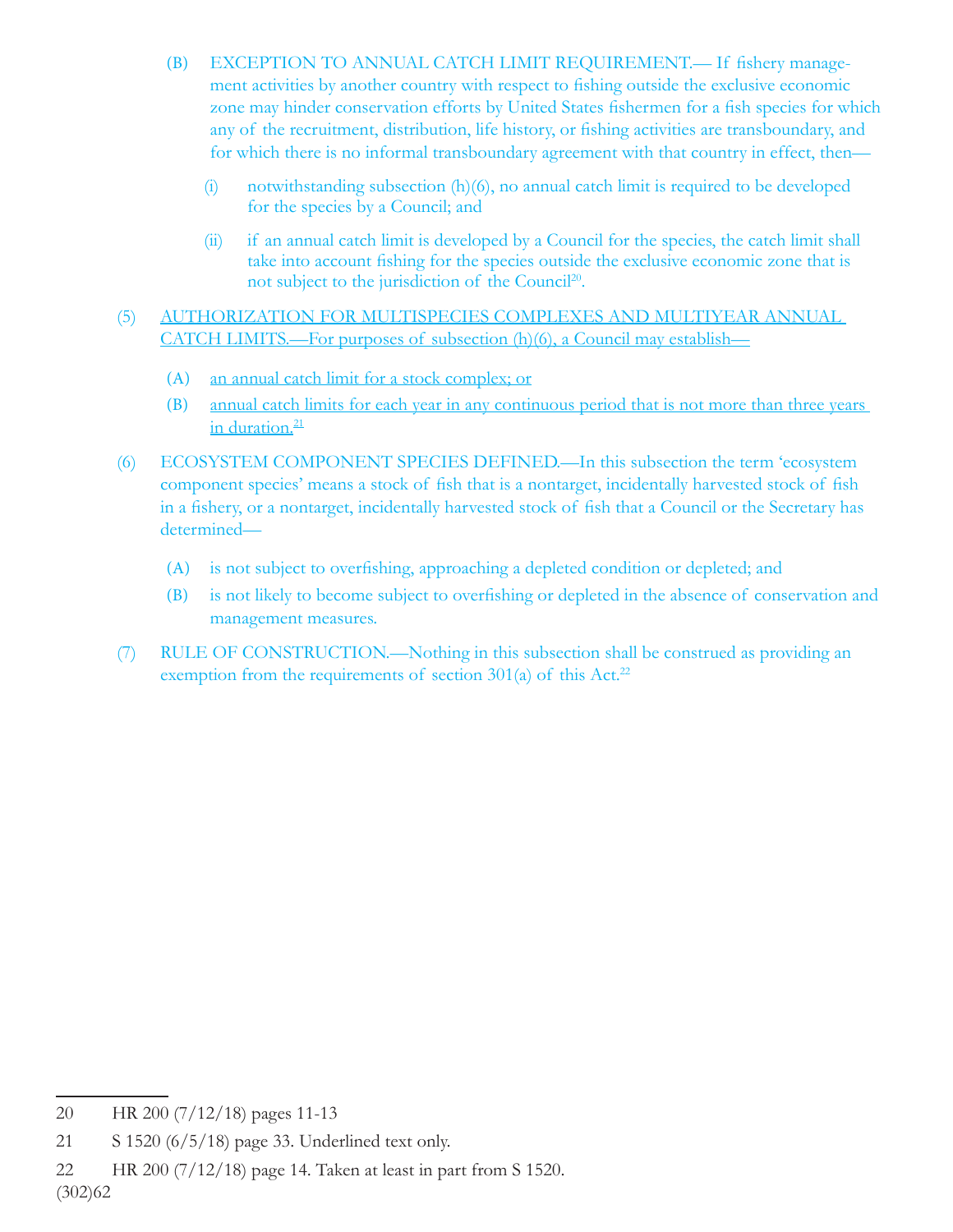# SEC. 303. CONTENTS OF FISHERY MANAGEMENT PLANS

- **(a) REQUIRED PROVISIONS.—**Any fishery management plan which is prepared by any Council, or by the Secretary, with respect to any fishery, shall—
	- (1) contain the conservation and management measures, applicable to foreign fishing and fishing by vessels of the United States, which are—
		- (A) necessary and appropriate for the conservation and management of the fishery to prevent overfishing and rebuild overfished depleted stocks, and to protect, restore, and promote the long-term health and stability of the fishery;
		- (B) described in this subsection or subsection (b), or both; and
		- (C) consistent with the national standards, the other provisions of this Act, regulations implementing recommendations by international organizations in which the United States participates (including but not limited to closed areas, quotas, and size limits), and any other applicable law;
	- (2) contain a description of the fishery, including, but not limited to, the number of vessels involved, the type and quantity of fishing gear used, the species of fish involved and their location, the cost likely to be incurred in management, actual and potential revenues from the fishery, any recreational interest in the fishery, and the nature and extent of foreign fishing and Indian treaty fishing rights, if any;
	- (3) assess and specify the present and probable future condition of, and the maximum sustainable yield and optimum yield from, the fishery, and include a summary of the information utilized in making such specification;
	- (4) assess and specify—
		- (A) the capacity and the extent to which fishing vessels of the United States, on an annual basis, will harvest the optimum yield specified under paragraph (3),
		- (B) the portion of such optimum yield which, on an annual basis, will not be harvested by fishing vessels of the United States and can be made available for foreign fishing, and
		- (C) the capacity and extent to which United States fish processors, on an annual basis, will process that portion of such optimum yield that will be harvested by fishing vessels of the United States;
	- (5) specify the pertinent data which shall be submitted to the Secretary with respect to commercial, recreational, charter, and fish processing in the fishery, including, but not limited to, information regarding the type and quantity of fishing gear used, catch by species in numbers of fish or weight thereof, areas in which fishing was engaged in, time of fishing, number of hauls, economic information necessary to meet the requirements of this Act, and the estimated processing capacity of, and the actual processing capacity utilized by, United States fish processors;
	- (6) consider and provide for temporary adjustments, after consultation with the Coast Guard and persons utilizing the fishery, regarding access to the fishery for vessels otherwise prevented from harvesting because of weather or other ocean conditions affecting the safe conduct of the fishery; except that the adjustment shall not adversely affect conservation efforts in other fisheries or discriminate among participants in the affected fishery;
	- (7) describe and identify essential fish habitat for the fishery based on the guidelines established by the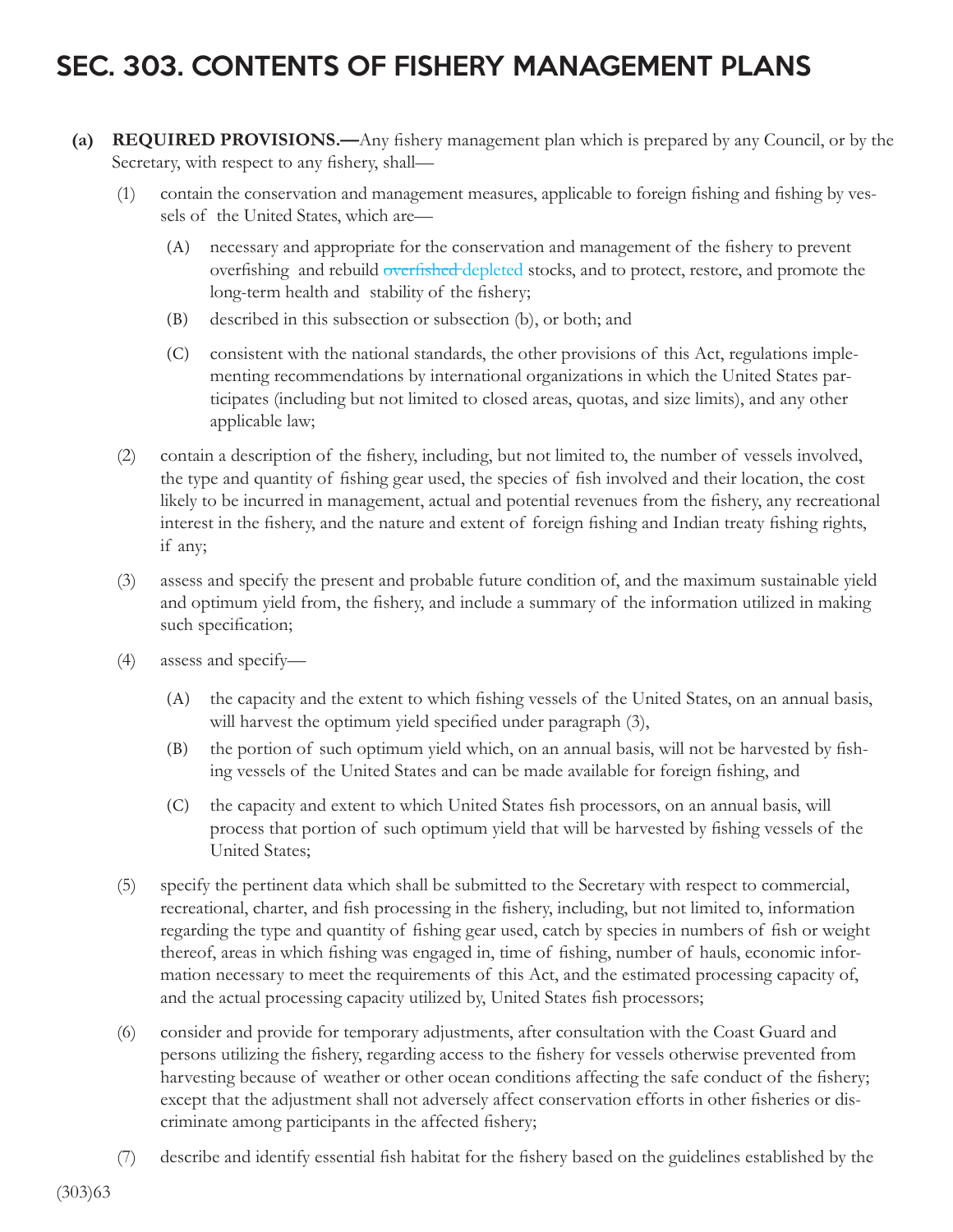Secretary under section  $305(b)(1)(A)$ , minimize to the extent practicable adverse effects on such habitat caused by fishing, and identify other actions to encourage the conservation and enhancement of such habitat;

- $(8)$  in the case of a fishery management plan that, after January 1, 1991, is submitted to the Secretary for review under section 304(a) (including any plan for which an amendment is submitted to the Secretary for such review) or is prepared by the Secretary, assess and specify the nature and extent of scientific data which is needed for effective implementation of the plan;
- (9) include a fishery impact statement for the plan or amendment (in the case of a plan or amendment thereto submitted to or prepared by the Secretary after October 1, 1990) which shall assess, specify, and analyze the likely effects, if any, including the cumulative conservation, economic, and social impacts, of the conservation and management measures on, and possible mitigation measures for—
	- (A) participants in the fisheries and fishing communities affected by the plan or amendment;
	- (B) participants in the fisheries conducted in adjacent areas under the authority of another Council, after consultation with such Council and representatives of those participants; and
	- (C) the safety of human life at sea, including whether and to what extent such measures may affect the safety of participants in the fishery;
- (10) specify objective and measurable criteria for identifying when the fishery to which the plan applies is overfished depleted (with an analysis of how the criteria were determined and the relationship of the criteria to the reproductive potential of stocks of fish in that fishery) and, in the case of a fishery which the Council or the Secretary has determined is approaching an overfished depleted condition or is overfished depleted, contain conservation and management measures to prevent overfishing or end overfishing and rebuild the fishery;
- (11) establish a standardized reporting methodology to assess the amount and type of bycatch occurring in the fishery, and include conservation and management measures that, to the extent practicable and in the following priority—
	- (A) minimize bycatch; and
	- (B) minimize the mortality of bycatch which cannot be avoided;
- (12) assess the type and amount of fish caught and released alive during recreational fishing under catch and release fishery management programs and the mortality of such fish, and include conservation and management measures that, to the extent practicable, minimize mortality and ensure the extended survival of such fish;
- (13) include a description of the commercial, recreational, and charter, sectors which participate in the fishery, including its economic impact, and, to the extent practicable, quantify trends in landings of the managed fishery resource by the commercial, recreational, and charter, sectors;
- (14) to the extent that rebuilding plans or other conservation and management measures which reduce the overall harvest in a fishery are necessary, allocate, taking into consideration the economic im-

#### $p$  and  $p$  the harvest restrictions or recovery benefits or recovery participants in each sector, any participants in each sector, any participants in each sector, any participants in each sector, any participants in eac Not included:

Remainder of Sec. 303 (discretionary provisions, proposed regulations) - no changes Sec. 303A (Limited Access Privilege Programs) - no changes other than changing "overfished" to "depleted"

to depreced<br>HR 200 deletes section on New England and Gulf referendum and replaces with catch share discussed sections on the manifestion and search conditions, and replaces not cation share a level shing does not occur in that of  $\frac{1}{2}$ the first program for the mo, or a mo, as a mo referendum pilot program for NEFMC, SAFMC, MAFMC, and GFMC (not included here)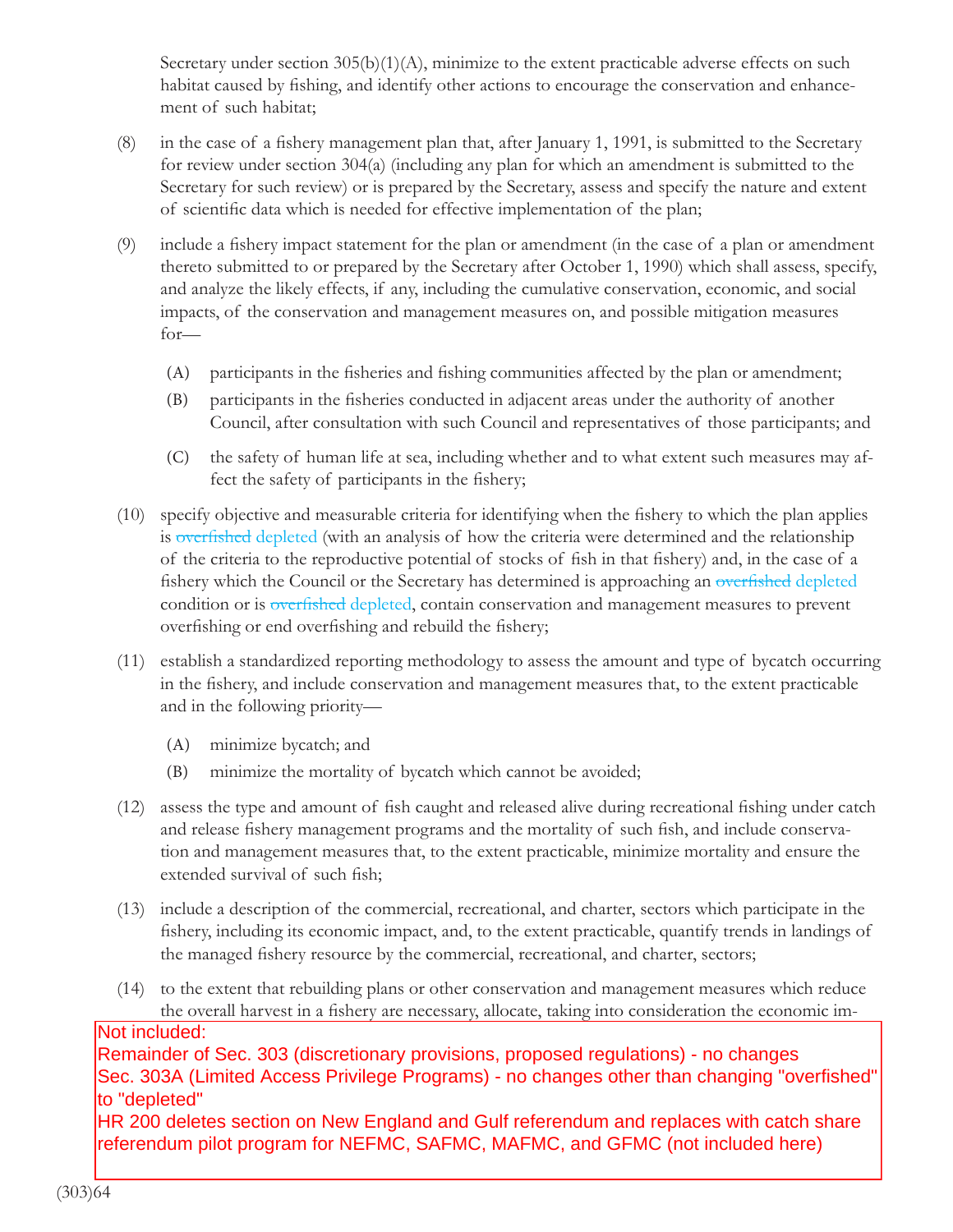# SEC. 304. ACTION BY THE SECRETARY

#### **(a) REVIEW OF PLANS.—**

- (1) Upon transmittal by the Council to the Secretary of a fishery management plan or plan amendment, the Secretary shall—
	- (A) immediately commence a review of the plan or amendment to determine whether it is consistent with the national standards, the other provisions of this Act, and any other applicable law; and
	- (B) immediately publish in the Federal Register a notice stating that the plan or amendment is available and that written information, views, or comments of interested persons on the plan or amendment may be submitted to the Secretary during the 60-day period beginning on the date the notice is published.
- (2) In undertaking the review required under paragraph (1), the Secretary shall—
	- (A) take into account the information, views, and comments received from interested persons;
	- (B) consult with the Secretary of State with respect to foreign fishing; and
	- (C) consult with the Secretary of the department in which the Coast Guard is operating with respect to enforcement at sea and to fishery access adjustments referred to in section  $303(a)(6)$ .
- (3) The Secretary shall approve, disapprove, or partially approve a plan or amendment within 30 days of the end of the comment period under paragraph (1) by written notice to the Council. A notice of disapproval or partial approval shall specify—
	- (A) the applicable law with which the plan or amendment is inconsistent;
	- (B) the nature of such inconsistencies; and
	- (C) recommendations concerning the actions that could be taken by the Council to conform such plan or amendment to the requirements of applicable law.

 If the Secretary does not notify a Council within 30 days of the end of the comment period of the approval, disapproval, or partial approval of a plan or amendment, then such plan or amendment shall take effect as if approved.

- (4) If the Secretary disapproves or partially approves a plan or amendment, the Council may submit a revised plan or amendment to the Secretary for review under this subsection.
- (5) For purposes of this subsection and subsection (b), the term "immediately" means on or before the 5th day after the day on which a Council transmits to the Secretary a fishery management plan, plan amendment, or proposed regulation that the Council characterizes as final.

#### **(b) REVIEW OF REGULATIONS.—**

- (1) Upon transmittal by the Council to the Secretary of proposed regulations prepared under section 303(c), the Secretary shall immediately initiate an evaluation of the proposed regulations to determine whether they are consistent with the fishery management plan, plan amendment, this Act and other applicable law. Within 15 days of initiating such evaluation the Secretary shall make a determination and—
	- (A) if that determination is affirmative, the Secretary shall publish such regulations in the Federal Register, with such technical changes as may be necessary for clarity and an explanation of those changes, for a public comment period of 15 to 60 days; or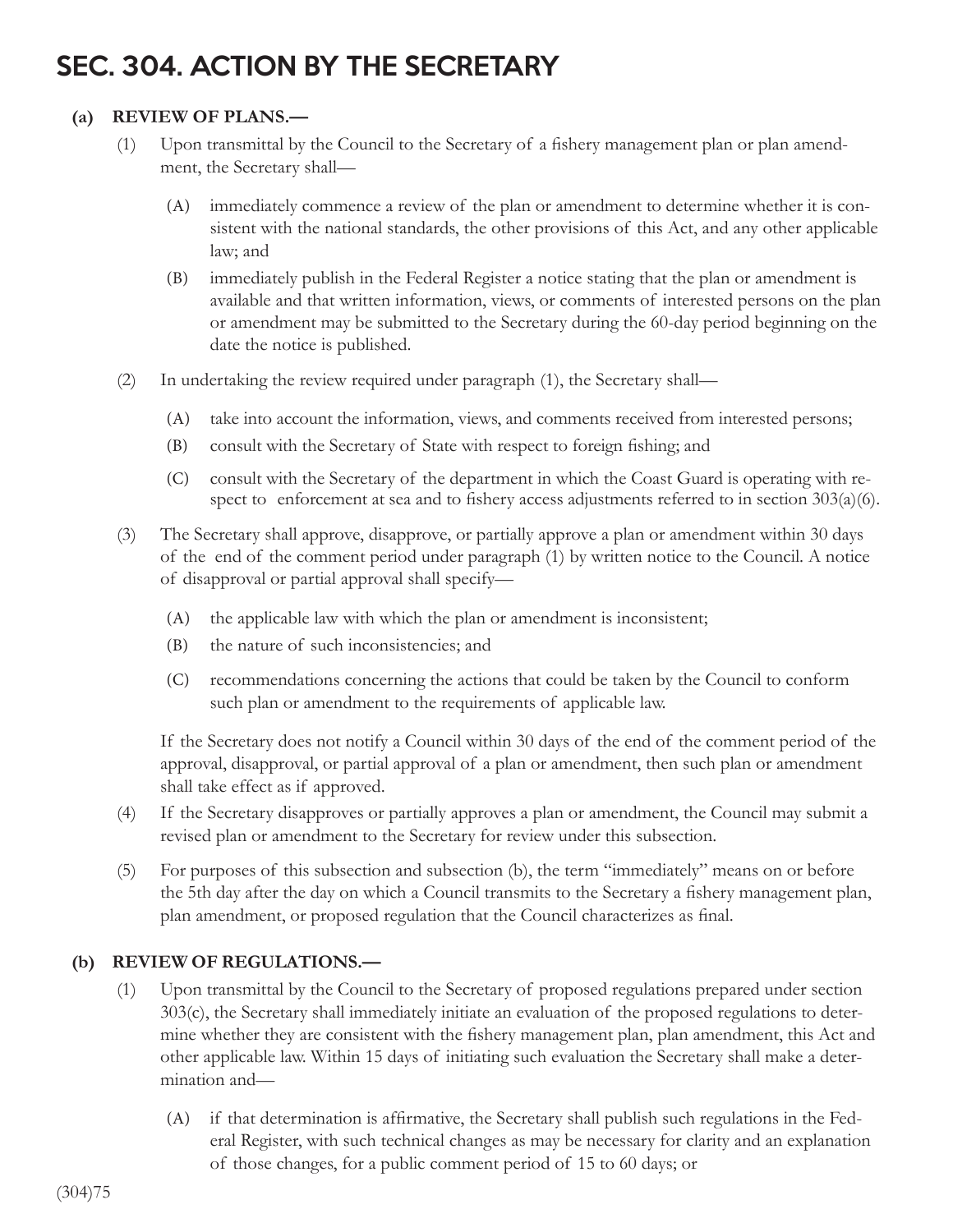- (B) if that determination is negative, the Secretary shall notify the Council in writing of the inconsistencies and provide recommendations on revisions that would make the proposed regulations consistent with the fishery management plan, plan amendment, this Act, and other applicable law.
- (2) Upon receiving a notification under paragraph  $(1)(B)$ , the Council may revise the proposed regulations and submit them to the Secretary for reevaluation under paragraph (1).
- (3) The Secretary shall promulgate final regulations within 30 days after the end of the comment period under paragraph (1)(A). The Secretary shall consult with the Council before making any revisions to the proposed regulations, and must publish in the Federal Register an explanation of any differences between the proposed and final regulations.

#### **(c) PREPARATION AND REVIEW OF SECRETARIAL PLANS.—**

- (1) The Secretary may prepare a fishery management plan, with respect to any fishery, or any amendment to any such plan, in accordance with the national standards, the other provisions of this Act, and any other applicable law, if—
	- (A) the appropriate Council fails to develop and submit to the Secretary, after a reasonable period of time, a fishery management plan for such fishery, or any necessary amendment to such a plan, if such fishery requires conservation and management;
	- (B) the Secretary disapproves or partially disapproves any such plan or amendment, or disapproves a revised plan or amendment, and the Council involved fails to submit a revised or further revised plan or amendment; or
	- (C) the Secretary is given authority to prepare such plan or amendment under this section.

 In preparing any such plan or amendment, the Secretary shall consult with the Secretary of State with respect to foreign fishing and with the Secretary of the department in which the Coast Guard is operating with respect to enforcement at sea. The Secretary shall also prepare such proposed regulations as he deems necessary or appropriate to carry out each plan or amendment prepared by him under this paragraph.

- (2) In preparing any plan or amendment under this subsection, the Secretary shall—
	- (A) conduct public hearings, at appropriate times and locations in the geographical areas concerned, so as to allow interested persons an opportunity to be heard in the preparation and amendment of the plan and any regulations implementing the plan; and
	- (B) consult with the Secretary of State with respect to foreign fishing and with the Secretary of the department in which the Coast Guard is operating with respect to enforcement at sea.
- (3) Notwithstanding paragraph (1) for a fishery under the authority of a Council, the Secretary may not include in any fishery management plan, or any amendment to any such plan, prepared by him, a provision establishing a limited access system, including any limited access privilege program unless such system is first approved by a majority of the voting members, present and voting, of each appropriate Council.
- (4) Whenever the Secretary prepares a fishery management plan, or plan amendment under this section, the Secretary shall immediately—
	- (A) for a plan or amendment for a fishery under the authority of a Council, submit such plan or amendment to the appropriate Council for consideration and comment; and
	- (B) publish in the Federal Register a notice stating that the plan or amendment is available and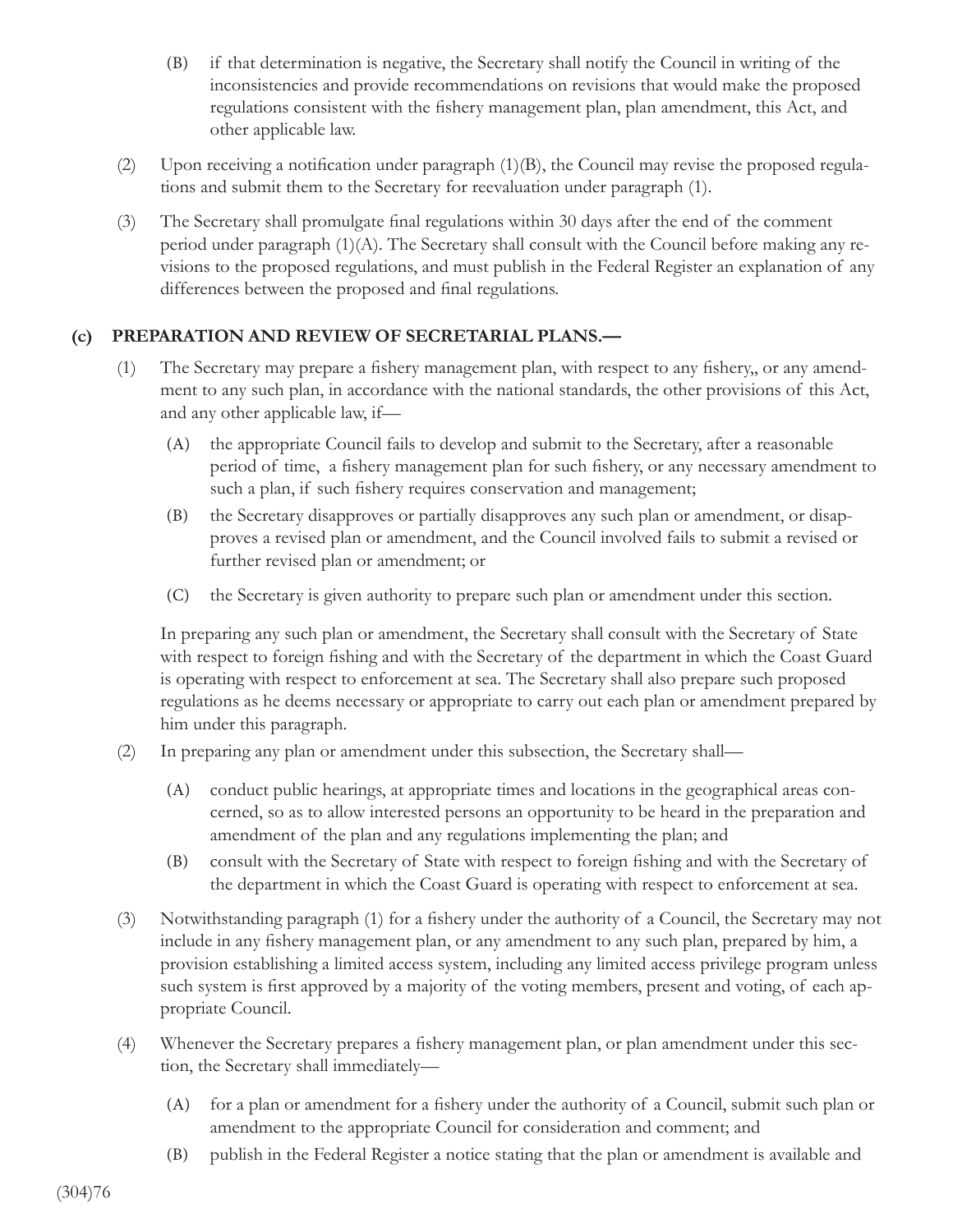that written information, views, or comments of interested persons on the plan or amendment may be submitted to the Secretary during the 60-day period beginning on the date the notice is published.

- (5) Whenever a plan or amendment is submitted under paragraph  $(4)(A)$ , the appropriate Council must submit its comments and recommendations, if any, regarding the plan or amendment to the Secretary before the close of the 60-day period referred to in paragraph (4)(B). After the close of such 60-day period, the Secretary, after taking into account any such comments and recommendations, as well as any views, information, or comments submitted under paragraph (4)(B), may adopt such plan or amendment.
- (6) The Secretary may propose regulations in the Federal Register to implement any plan or amendment prepared by the Secretary. In the case of a plan or amendment to which paragraph (4)(A) applies, such regulations shall be submitted to the Council with such plan or amendment. The comment period on proposed regulations shall be 60 days, except that the Secretary may shorten the comment period on minor revisions to existing regulations.
- (7) The Secretary shall promulgate final regulations within 30 days after the end of the comment period under paragraph (6). The Secretary must publish in the Federal Register an explanation of any substantive differences between the proposed and final rules. All final regulations must be consistent with the fishery management plan, with the fishery ecosystem plan, with the national standards and other provisions of this Act, and with any other applicable law.

#### **(d) ESTABLISHMENT OF FEES.—**

(1) The Secretary shall by regulation establish the level of any fees which are authorized to be charged pursuant to section 303(b)(1). The Secretary may enter into a cooperative agreement with the States concerned under which the States administer the permit system and the agreement may provide that all or part of the fees collected under the system shall accrue to the States. The level of fees charged under this subsection shall not exceed the administrative costs incurred in issuing the permits.

#### (2)

- (A) Notwithstanding paragraph (1), the Secretary is authorized and shall collect a fee to recover the actual costs directly related to the management, data collection, and enforcement of any—
	- (i) limited access privilege program; and
	- (ii) community development quota program that allocates a percentage of the total allowable catch of a fishery to such program
- (B) Such fee shall not exceed 3 percent of the ex-vessel value of fish harvested under any such program, and shall be collected at either the time of the landing, filing of a landing report, or sale of such fish during a fishing season or in the last quarter of the calendar year in which the fish is harvested.
	- (i) Fees collected under this paragraph shall be in addition to any other fees charged under this Act and shall be deposited in the Limited Access System Administration Fund established under section 305(h)(5)(B).
	- (ii) Upon application by a State, the Secretary shall transfer to such State up to 33 percent of any fee collected pursuant to subparagraph (A) under a community development quota program and deposited in the Limited Access System Administration Fund in order to reimburse such State for actual costs directly incurred in the man-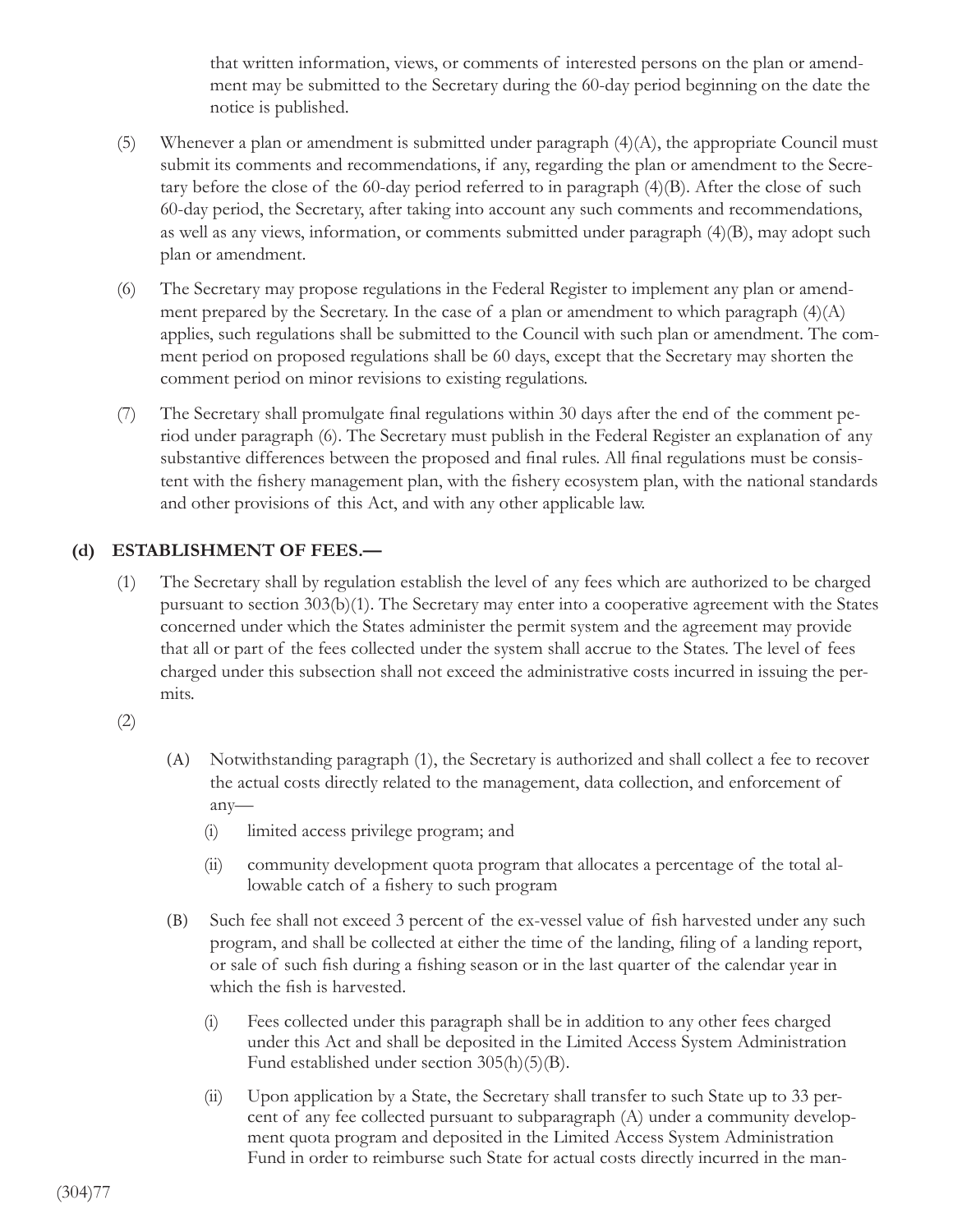agement and enforcement of such program.

#### **(e) REBUILDING OVERFISHED DEPLETED FISHERIES.—**

- (1) The Secretary shall report annually to the Congress and the Councils on the status of fisheries within each Council's geographical area of authority and identify those fisheries that are overfished depleted overfished or are approaching a condition of being overfished depleted. For those fisheries managed under a fishery management plan or international agreement, the status shall be determined using the criteria for overfishing specified in such plan or agreement. A fishery shall be classified as approaching a condition of being overfished depleted if, based on trends in fishing effort, fishery resource size, and other appropriate factors, the Secretary estimates that the fishery will become overfished depleted within two years. The report shall distinguish between fisheries that are depleted (or approaching that condition) as a result of fishing and fisheries that are depleted (or approaching that condition) as a result of factors other than fishing. The report shall state, for each fishery identified as depleted or approaching that condition, whether the fishery is the target of directed fishing.<sup>25</sup>
- (2) If the Secretary determines at any time that a fishery is overfished depleted, the Secretary shall immediately notify the appropriate Council and request that action be taken to end overfishing in the fishery and to implement conservation and management measures to rebuild affected stocks of fish. The Secretary shall publish each notice under this paragraph in the Federal Register.
- (3) Within 2 years after an identification under paragraph (1) or notification under paragraphs (2) or (7), the appropriate Council (or the Secretary, for fisheries under section  $302(a)(3)$ ) shall prepare and implement a fishery management plan, plan amendment, or proposed regulations for the fishery to which the identification or notice applies—
	- (A) to end overfishing immediately in the fishery and to rebuild affected stocks of fish, or
	- (B) to prevent overfishing from occurring in the fishery whenever such fishery is identified as approaching an overfished depleted condition.
- (4) For a fishery that is <del>overfished</del> depleted, any fishery management plan, amendment, or proposed regulations prepared pursuant to paragraph (3) or paragraph (5) for such fishery shall—
	- (A) specify a time period for rebuilding the fishery that—
		- (i) shall be as short as possible practicable<sup>26</sup>, taking into account the status and biology of any overfished stock of fish, the needs of fishing communities, recommendations by international organizations in which the United States participates, and the interaction of the overfished stock of fish within the marine ecosystem; and
		- (ii) not exceed 10 years, except in cases where the biology of the stock of fish, other environmental conditions, or management measures under an international agreement in which the United States participates dictate otherwise; may not exceed the time stock would be rebuilt without fishing occurring plus one mean generation, except in a case in which— [S 1520 version: "shall not exceed the shortest time possible within which the stock of fish would be rebuilt without fishing occurring, plus one mean generation, unless management measures under international agreements in which the United States participates dictate otherwise"]<sup>27</sup>
			- (I) the biology of the stock of fish, other environmental conditions, or man-

25 HR 200 (7/12/18) page 6

- 26 HR 200 (7/12/18) page 33
- 27 S 1520 (6/5/18) page 31. Does not include I-V.

(304)78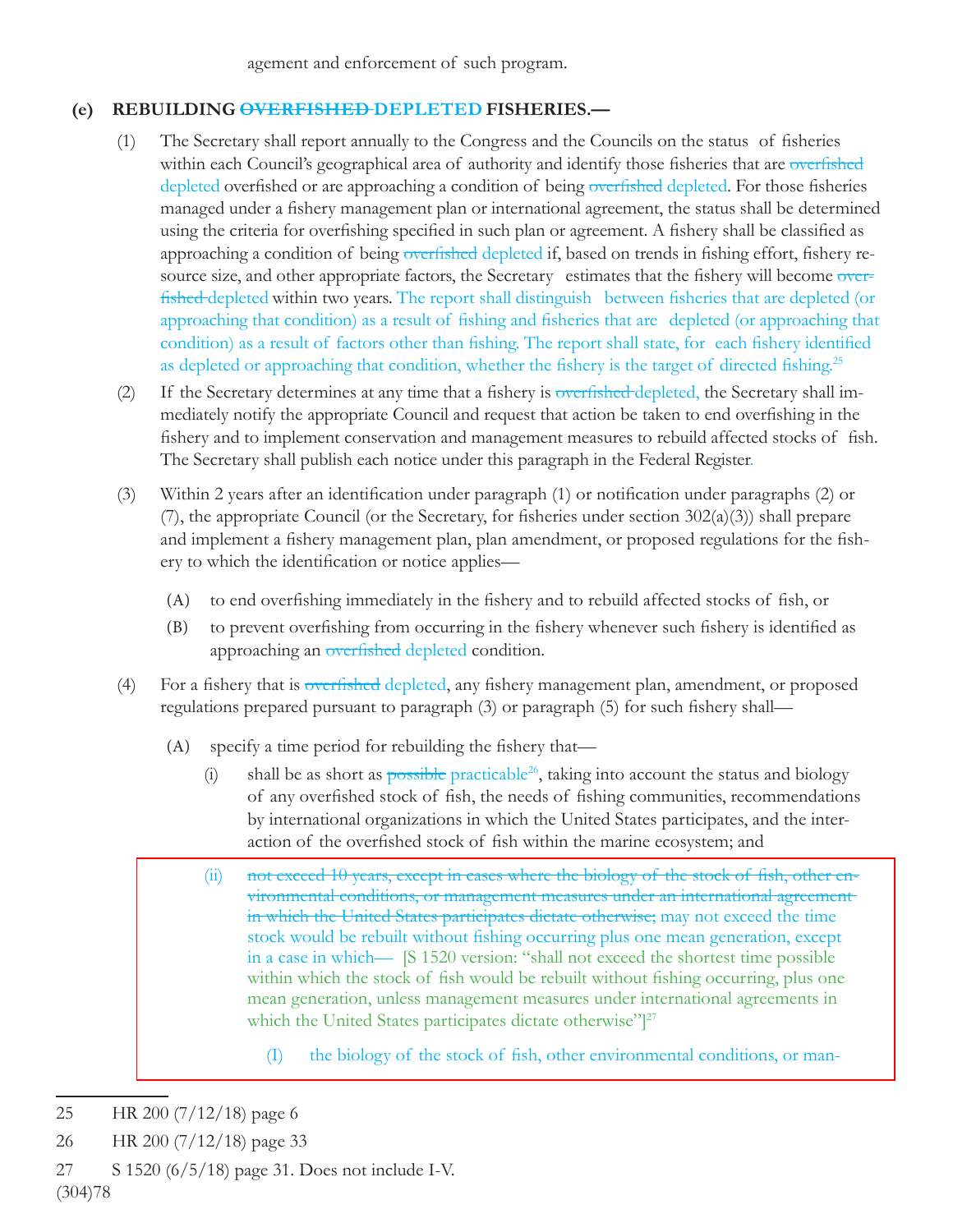agement measures under an international agreement in which the United States participates dictate otherwise;

- (II) The Secretary determines that the cause of the stock being depleted is outside the jurisdiction of the Council or the rebuilding program cannot be effective only by limiting fishing activities;
- (III) the Secretary determines that one or more components of a mixed-stock fishery is depleted but cannot be rebuilt within that time frame without significant economic harm to the fishery, or cannot be rebuilt without causing another component of the mixed-stock fishery to approach a depleted status;
- (IV) the Secretary determines that recruitment, distribution, or life history of, or fishing activities for, the stock are affected by informal transboundary agreements under which management activities outside the exclusive economic zone by another country may hinder conservation and management efforts by United States fishermen; and
- (V) the Secretary determines that the stock has been affected by unusual events that make rebuilding within the specified time period improbable without significant economic harm to fishing communities.<sup>28</sup>
- (B) take into account environmental condition including predator/prey relationships
- (C) (previously  $B$ ) allocate both overfishing restrictions and recovery benefits fairly and equitably among sectors of the fishery; and
- (D) (previously C) for fisheries managed under an international agreement, reflect traditional participation in the fishery, relative to other nations, by fishermen of the United States; and
- (E) specify a schedule for reviewing the rebuilding targets, evaluating environmental impacts on rebuilding progress, and evaluating progress being made toward reaching rebuilding targets.<sup>29</sup>
- (5) If, within the 2-year period beginning on the date of identification or notification that a fishery is overfished depleted, the Council does not submit to the Secretary a fishery management plan, plan amendment, or proposed regulations required by paragraph (3)(A), the Secretary shall prepare a fishery management plan or plan amendment and any accompanying regulations to stop overfishing and rebuild affected stocks of fish within 9 months under subsection (c).
- (6) During the development of a fishery management plan, a plan amendment, or proposed regulations required by this subsection, the Council may request the Secretary to implement interim measures to reduce overfishing under section  $305(c)$  until such measures can be replaced by such plan, amendment, or regulations. Such measures, if otherwise in compliance with the provisions of this Act, may be implemented even though they are not sufficient by themselves to stop overfishing of a fishery.
- (7) (A) The Secretary shall review any fishery management plan, plan amendment, or regulations required by this subsection at routine intervals that may not exceed two years. The Secretary shall find that adequate progress toward ending overfishing and rebuilding affected fish stocks has not resulted if—
	- (i) the status of the stock is not improving, such that it becomes unlikely that the stock will be rebuilt within the rebuilding time period;

<sup>28</sup> HR 200 (7/12/18) page 33+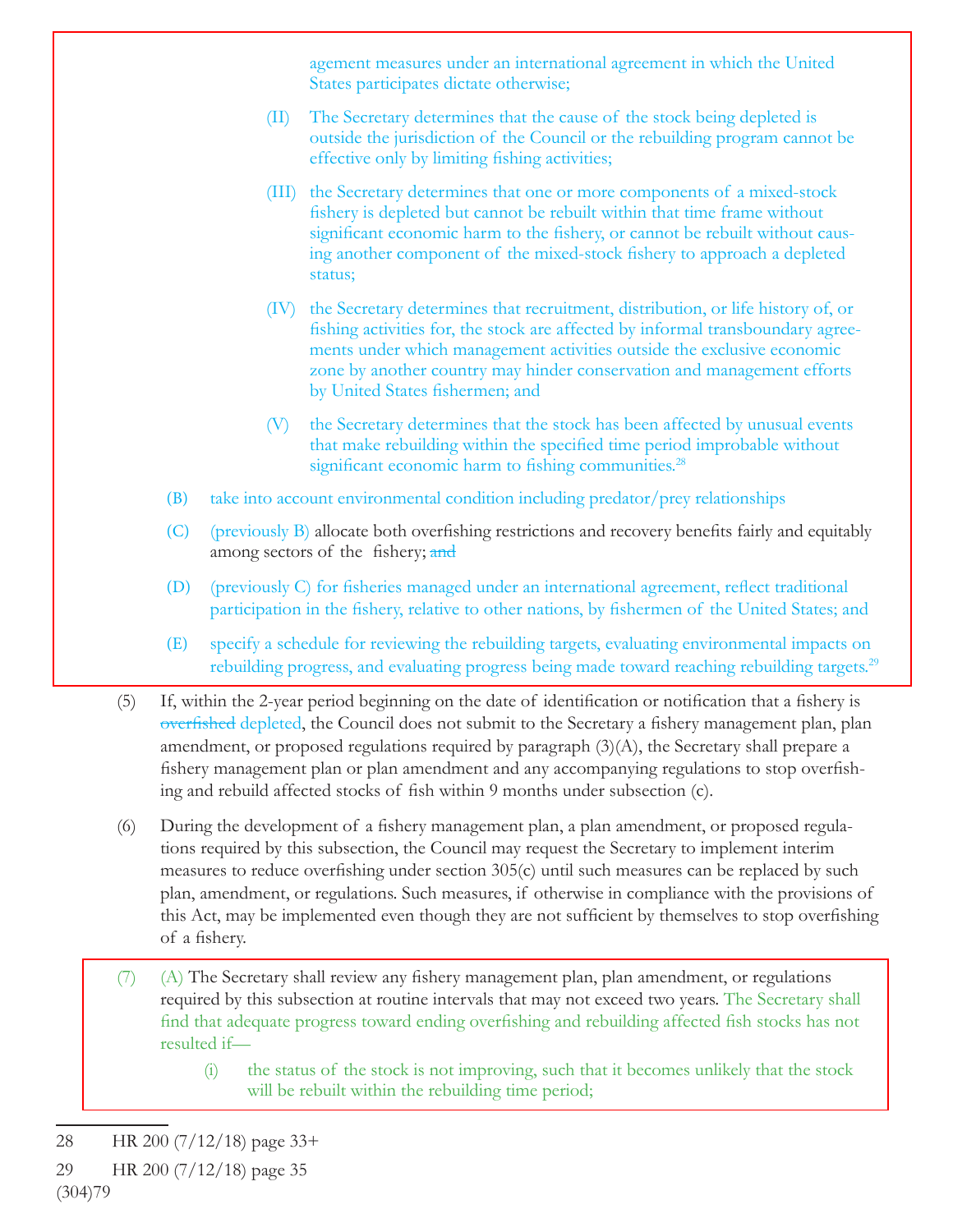- (ii) the applicable fishing mortality rate or catch limits are exceeded, and the causes and rebuilding consequences of such exceedances have not been corrected;
- (iii) the rebuilding expectations are significantly changed due to new information about the status of the stock, and the new information indicates that less progress than expected has been made toward rebuilding the stock; or
- $(iv)$  for other reasons, as appropriate.<sup>30</sup>
- (7) (B) If the Secretary finds as a result of the review that such plan, amendment, or regulations have not resulted in adequate progress toward ending overfishing and rebuilding affected fish stocks, the Secretary shall—
	- (A) (i) in the case of a fishery to which section  $302(a)(3)$  applies, immediately make revisions necessary to achieve adequate progress; or
	- (B) (ii) for all other fisheries, immediately notify the appropriate Council. Such notification shall recommend further conservation and management measures which the Council should consider under paragraph to achieve adequate progress.
	- (C) A Council shall not adopt, and the Secretary shall not approve, a fishery management plan, plan amendment, or proposed regulation required under this subsection for any fishery that has previously been under such a plan that did not rebuild such fishery to the biomass necessary to achieve maximum sustainable yield, as determined by the Council's SSC, unless the new plan, amendment, or proposed regulation has at least a 75 percent chance of rebuilding the fishery within the time limit proposed by the Council, as calculated by the Council's SSC pursuant to section  $302(g)(1)(B)^{31}$ .
- (8) A fishery management plan, plan amendment, or proposed regulations may use alternative rebuilding strategies, including harvest control rules and fishing mortality-rate targets to the extent they are in compliance with the requirements of this Act.
- (9) A Council may terminate the application of paragraph  $(3)$  to a fishery if the Council's scientific and statistical committee determines and the Secretary concurs that the original determination that the fishery was depleted was erroneous, either—
	- (A) within the 2-year period beginning on the effective date a fishery management plan, plan amendment, or proposed regulation for a fishery under this subsection takes effect; or
	- (B) within 90 days after the completion of the next stock assessment after such determination.32

#### **(f) FISHERIES UNDER AUTHORITY OF MORE THAN ONE COUNCIL.—**

- $(1)$  Except as provided in paragraph  $(3)18$ , if any fishery extends beyond the geographical area of authority of any one Council, the Secretary may—
	- (A) designate which Council shall prepare the fishery management plan for such fishery and any amendment to such plan; or
	- (B) may require that the plan and amendment be prepared jointly by the Councils concerned.

 No jointly prepared plan or amendment may be submitted to the Secretary unless it is approved by a majority of the voting members, present and voting, of each Council concerned.

31 S 1520 (6/5/18) page 32

(304)80

<sup>30</sup> S 1520 (6/5/18) page 31-32

<sup>32</sup> HR 200 (7/12/18) page 36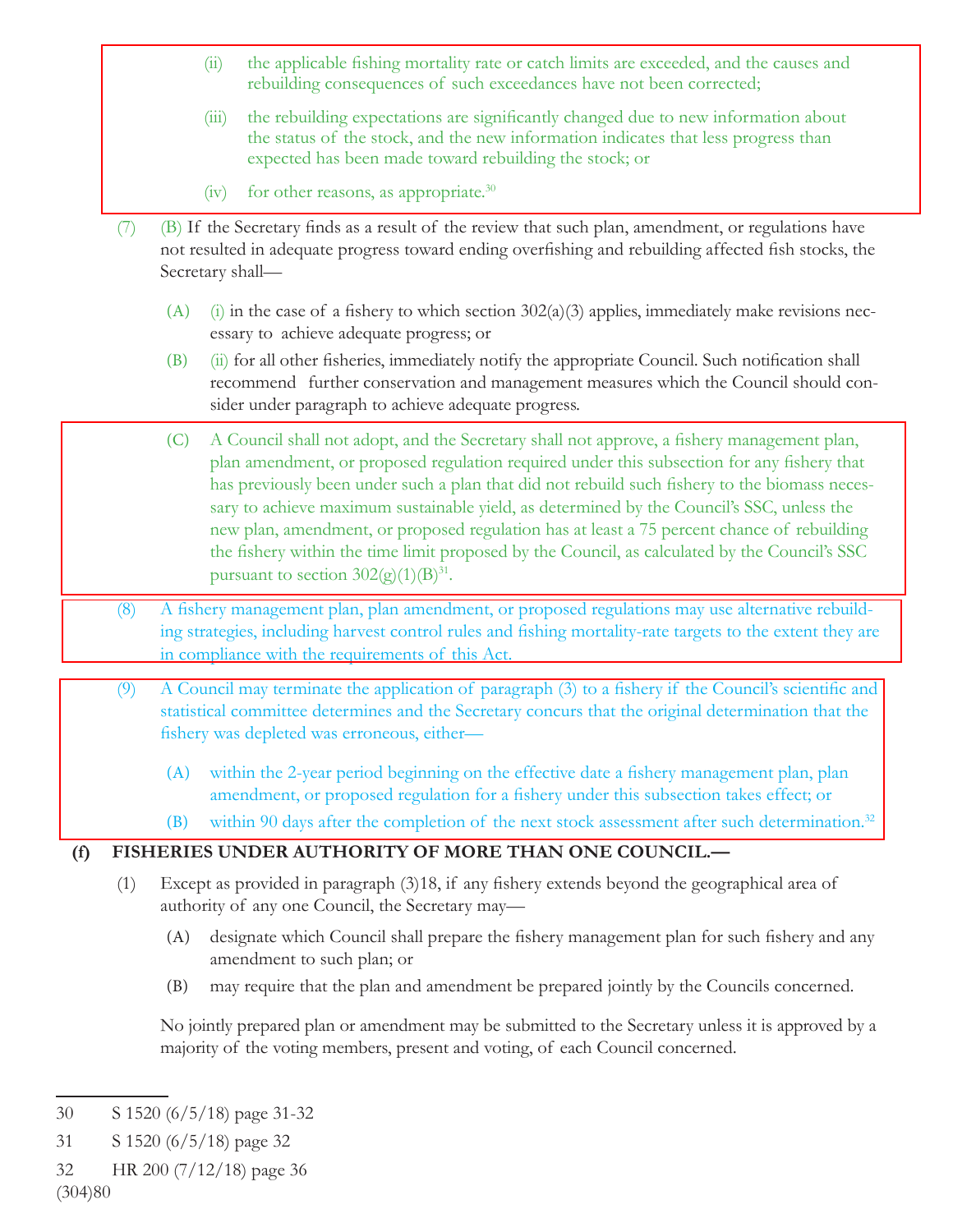(2) The Secretary shall establish the boundaries between the geographical areas of authority of adjacent Councils.

#### **(g) ATLANTIC HIGHLY MIGRATORY SPECIES.—**

- (1) PREPARATION AND IMPLEMENTATION OF PLAN OR PLAN AMENDMENT.—The Secretary shall prepare a fishery management plan or plan amendment under subsection (c) with respect to any highly migratory species fishery to which section  $302(a)(3)$  applies. In preparing and implementing any such plan or amendment, the Secretary shall—
	- (A) consult with and consider the comments and views of affected Councils, commissioners and advisory groups appointed under Acts implementing relevant international fishery agreements pertaining to highly migratory species, and the advisory panel established under section  $302(g)$ ;
	- (B) establish an advisory panel under section  $302(g)$  for each fishery management plan to be prepared under this paragraph;
	- (C) evaluate the likely effects, if any, of conservation and management measures on participants in the affected fisheries and minimize, to the extent practicable, any disadvantage to United States fishermen in relation to foreign competitors;
	- (D) with respect to a highly migratory species for which the United States is authorized to harvest an allocation, quota, or at a fishing mortality level under a relevant international fishery agreement, provide fishing vessels of the United States with a reasonable opportunity to harvest such allocation, quota, or at such fishing mortality level;
	- (E) review, on a continuing basis (and promptly whenever a recommendation pertaining to fishing for highly migratory species has been made under a relevant international fishery agreement), and revise as appropriate, the conservation and management measures included in the plan;
	- (F) diligently pursue, through international entities (such as the International Commission for the Conservation of Atlantic Tunas), comparable international fishery management measures with respect to fishing for highly migratory species; and
	- (G) ensure that conservation and management measures under this subsection—
		- (i) promote international conservation of the affected fishery;
		- (ii) take into consideration traditional fishing patterns of fishing vessels of the United States and the operating requirements of the fisheries;
		- (iii) are fair and equitable in allocating fishing privileges among United States fishermen and do not have economic allocation as the sole purpose; and
		- (iv) promote, to the extent practicable, implementation of scientific research programs that include the tagging and release of Atlantic highly migratory species.
- (2) CERTAIN FISH EXCLUDED FROM "BYCATCH" DEFINITION.— Notwithstanding section 3(2), fish harvested in a commercial fishery managed by the Secretary under this subsection or the Atlantic Tunas Convention Act of 1975 (16 U.S.C. 971d), or highly migratory species harvested in a commercial fishery managed by a Council under this Act or the Western and Central Pacific Fisheries Convention Implementation Act, that are not regulatory discards and that are tagged and released alive under a scientific tagging and release program established by the Secretary shall not be considered bycatch for purposes of this Act.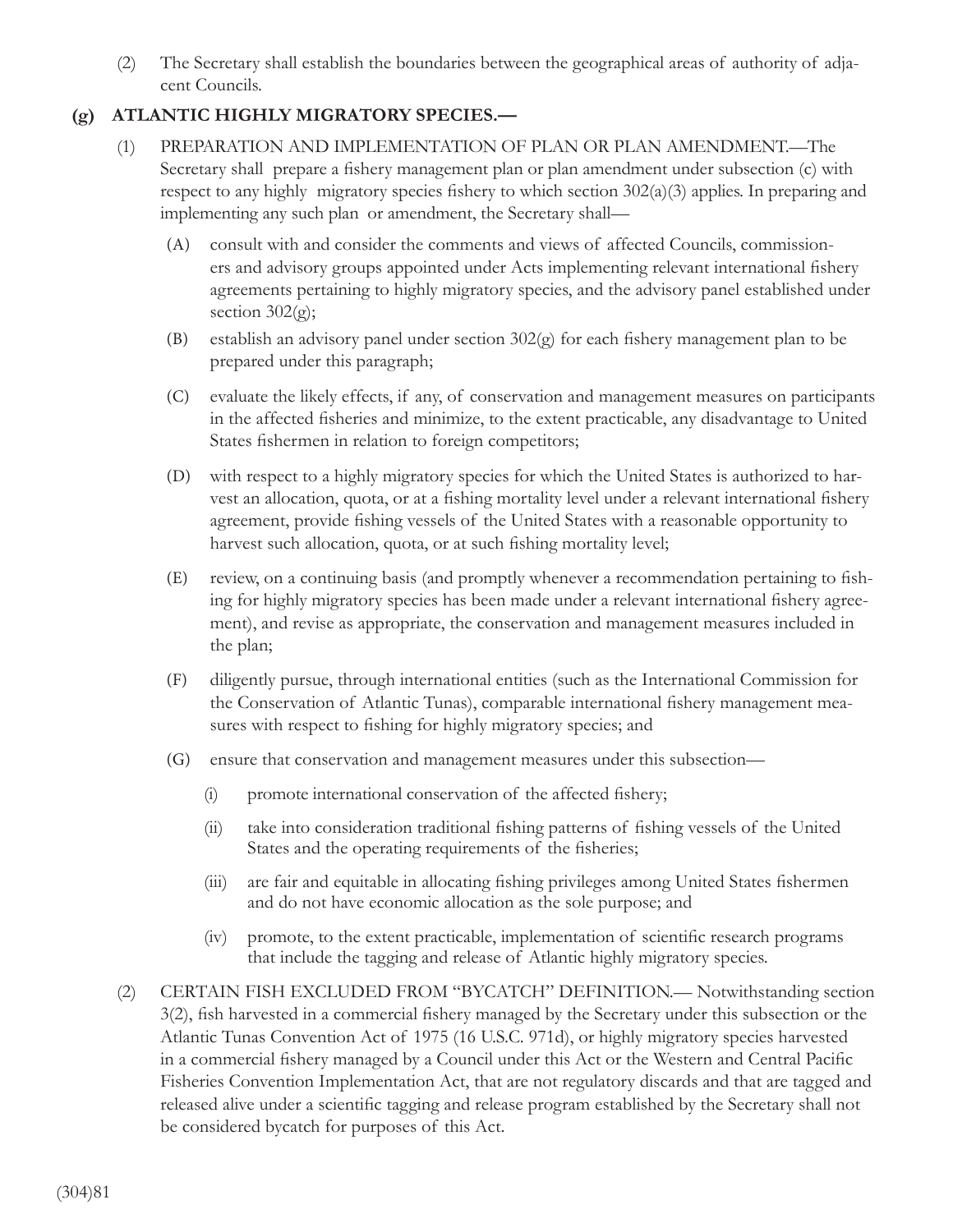**(h) REPEAL OR REVOCATION OF A FISHERY MANAGEMENT PLAN.—**The Secretary may repeal or revoke a fishery management plan for a fishery under the authority of a Council only if the Council approves the repeal or revocation by a three-quarters majority of the voting members of the Council.

#### **(i) ENVIRONMENTAL REVIEW PROCESS.—**

- (1) PROCEDURES.—The Secretary shall, in consultation with the Councils and the Council on Environmental Quality, revise and update agency procedures for compliance with the National Environmental Policy Act (42 U.S.C. 4231 et seq.). The procedures shall—
	- (A) conform to the time lines for review and approval of fishery management plans and plan amendments under this section; and
	- (B) integrate applicable environmental analytical procedures, including the time frames for public input, with the procedure for the preparation and dissemination of fishery management plans, plan amendments, and other actions taken or approved pursuant to this Act in order to provide for timely, clear and concise analysis that is useful to decision makers and the public, reduce extraneous paperwork, and effectively involve the public.
- (2) USAGE.—The updated agency procedures promulgated in accordance with this section used by the Councils or the Secretary shall be the sole environmental impact assessment procedure for fishery management plans, amendments, regulations, or other actions taken or approved pursuant to this Act.
- (3) SCHEDULE FOR PROMULGATION OF FINAL PROCEDURES.—The Secretary shall—
	- (A) propose revised procedures within 6 months after the date of enactment of the Magnuson-Stevens Fishery Conservation and Management Reauthorization Act of 2006;
	- (B) provide 90 days for public review and comments; and
	- (C) promulgate final procedures no later than 12 months after the date of enactment of that Act.
- (4) PUBLIC PARTICIPATION.—The Secretary is authorized and directed, in cooperation with the Council on Environmental Quality and the Councils, to involve the affected public in the development of revised procedures, including workshops or other appropriate means of public involvement.
- (j) [(i) sic] **INTERNATIONAL OVERFISHING**.—The provisions of this subsection shall apply in lieu of subsection (e) to a fishery that the Secretary determines is overfished depleted or approaching a condition of being overfished depleted due to excessive international fishing pressure, and for which there are no management measures to end overfishing under an international agreement to which the United States is a party. For such fisheries—
	- (1) the Secretary, in cooperation with the Secretary of State, shall immediately take appropriate action at the international level to end the overfishing; and
	- (2) within 1 year after the Secretary's determination, the appropriate Council, or Secretary, for fisheries under section  $302(a)(3)$  shall—
		- (A) develop recommendations for domestic regulations to address the relative impact of fishing vessels of the United States on the stock and, if developed by a Council, the Council shall submit such recommendations to the Secretary; and
		- (B) develop and submit recommendations to the Secretary of State, and to the Congress, for international actions that will end overfishing in the fishery and rebuild the affected stocks,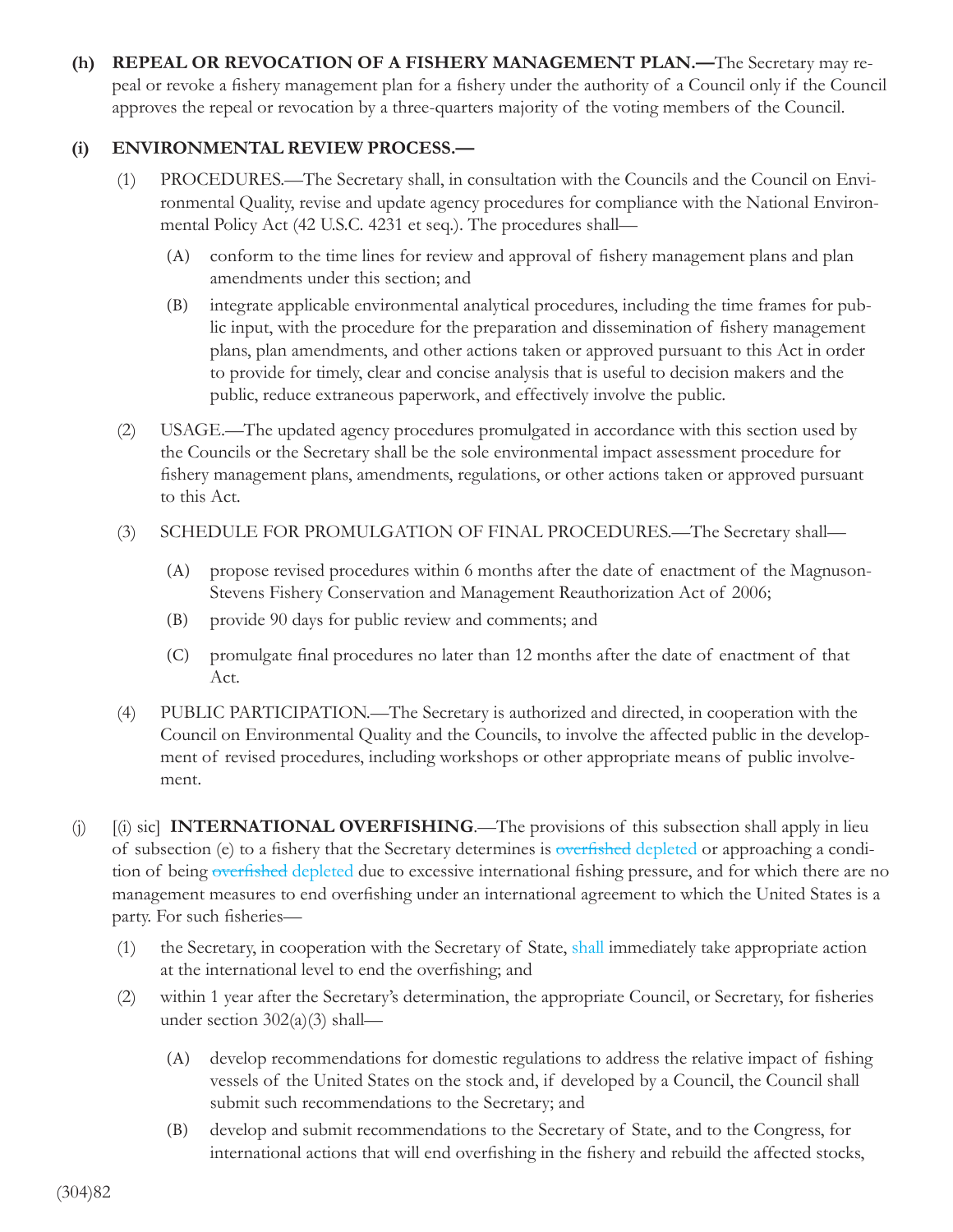taking into account the relative impact of vessels of other nations and vessels of the United States on the relevant stock.

- (k) STOCK SURVEYS AND ASSESSMENTS.—Not later than 2 years after the date that the Secretary receives notice from a Council under section 302(m), the Secretary shall complete a peer-reviewed stock survey and stock assessment of the applicable stock of fish and transmit the results of the survey and assessment to the Council.<sup>33</sup>
- *(Did not include notes on interim management of HMS fisheries, comprehensive management for Atlantic pelagic longline fishery, American lobster fi shery)*

<sup>(304)83</sup> 33 HR 200 (7/12/18) page 15. Taken from S 1520.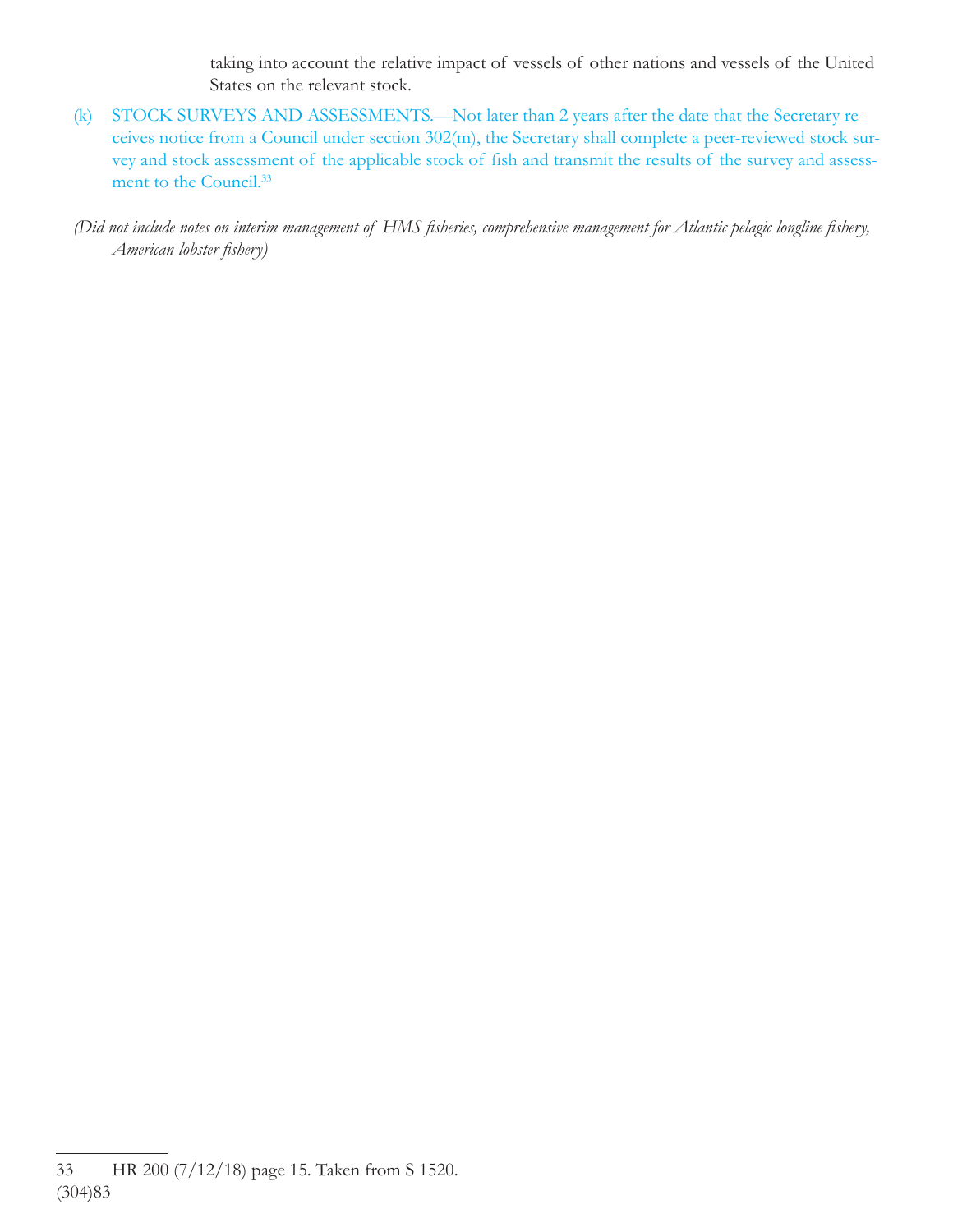# SEC. 305. OTHER REQUIREMENTS AND AUTHORITY

#### **(a) GEAR EVALUATION AND NOTIFICATION OF ENTRY—**

- (1) Not later than 18 months after the date of enactment of the Sustainable Fisheries Act, the Secretary shall publish in the Federal Register, after notice and an opportunity for public comment, a list of all fisheries-
	- (A) under the authority of each Council and all fishing gear used in such fisheries, based on information submitted by the Councils under section 303(a); and
	- (B) to which section  $302(a)(3)$  applies and all fishing gear used in such fisheries.
- (2) The Secretary shall include with such list guidelines for determining when fishing gear or a fishery is sufficiently different from those listed as to require notification under paragraph (3).
- (3) Effective 180 days after the publication of such list, no person or vessel may employ fishing gear or engage in a fishery not included on such list without giving 90 days advance written notice to the appropriate Council, or the Secretary with respect to a fishery to which section  $302(a)(3)$  applies. A signed return receipt shall serve as adequate evidence of such notice and as the date upon which the 90-day period begins.
- (4) A Council may submit to the Secretary any proposed changes to such list or such guidelines the Council deems appropriate. The Secretary shall publish a revised list, after notice and an opportunity for public comment, upon receiving any such proposed changes from a Council. A Council may request the Secretary to promulgate emergency regulations under subsection (c) to prohibit any persons or vessels from using an unlisted fishing gear or engaging in an unlisted fishery if the appropriate Council, or the Secretary for fisheries to which section  $302(a)(3)$  applies, determines that such unlisted gear or unlisted fishery would compromise the effectiveness of conservation and management efforts under this Act.
- (5) Nothing in this subsection shall be construed to permit a person or vessel to engage in fishing or employ fishing gear when such fishing or gear is prohibited or restricted by regulation under a fishery management plan or plan amendment, or under other applicable law.

#### **(b) FISH HABITAT.—**

- (1)
- (A) The Secretary shall, within 6 months of the date of enactment of the Sustainable Fisheries Act, establish by regulation guidelines to assist the Councils in the description and identification of essential fish habitat in fishery management plans (including adverse impacts on such habitat) and in the consideration of actions to ensure the conservation and enhancement of such habitat. The Secretary shall set forth a schedule for the amendment of fishery management plans to include the identification of essential fish habitat and for the review and updating of such identifications based on new scientific evidence or other relevant information.
- (B) The Secretary, in consultation with participants in the fishery, shall provide each Council with recommendations and information regarding each fishery under that Council's authority to assist it in the identification of essential fish habitat, the adverse impacts on that habitat, and the actions that should be considered to ensure the conservation and enhancement of that habitat.
- (C) The Secretary shall review programs administered by the Department of Commerce and ensure that any relevant programs further the conservation and enhancement of essential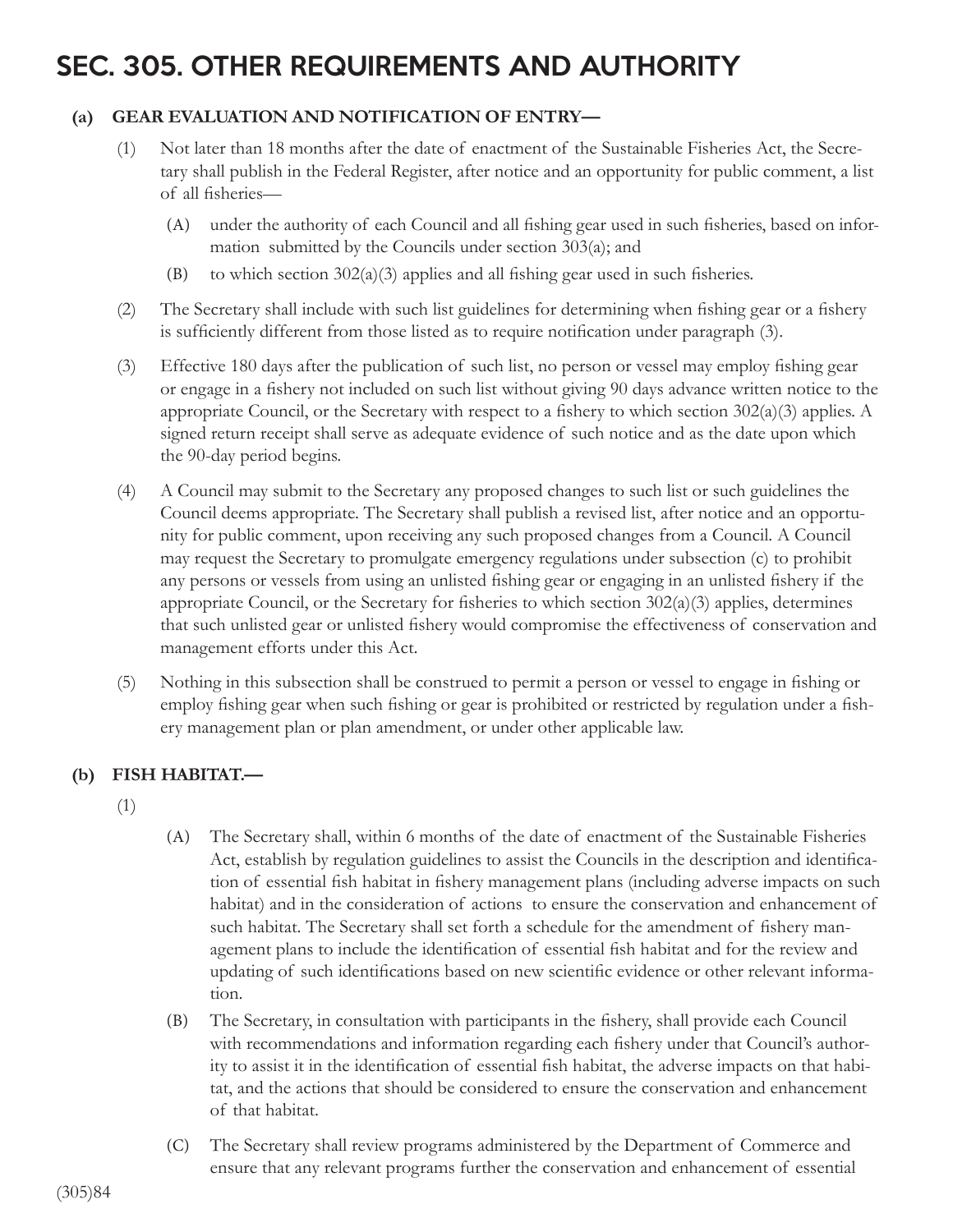fish habitat.

- (D) The Secretary shall coordinate with and provide information to other Federal agencies to further the conservation and enhancement of essential fish habitat.
- (2) Each Federal agency shall consult with the Secretary with respect to any action authorized, funded, or undertaken, or proposed to be authorized, funded, or undertaken, by such agency that may adversely affect any essential fish habitat identified under this Act.
- (3) Each Council—
	- (A) may comment on and make recommendations to the Secretary and any Federal or State agency concerning any activity authorized, funded, or undertaken, or proposed to be authorized, funded, or undertaken, by any Federal or State agency that, in the view of the Council, may affect the habitat, including essential fish habitat, of a fishery resource under its authority; and
	- (B) shall comment on and make recommendations to the Secretary and any Federal or State agency concerning any such activity that, in the view of the Council, is likely to substantially affect the habitat, including essential fish habitat, of an anadromous fishery resource under its authority.

(4)

- (A) If the Secretary receives information from a Council, or Federal or State agency, or determines from other sources that an action authorized, funded, or undertaken, or proposed to be authorized, funded, or undertaken, by any State or Federal agency would adversely affect any essential fish habitat identified under this Act, the Secretary shall recommend to such agency measures that can be taken by such agency to conserve such habitat.
- (B) Within 30 days after receiving a recommendation under subparagraph (A), a Federal agency shall provide a detailed response in writing to any Council commenting under paragraph (3) and the Secretary regarding the matter. The response shall include a description of measures proposed by the agency for avoiding, mitigating, or offsetting the impact of the activity on such habitat. In the case of a response that is inconsistent with the recommendations of the Secretary, the Federal agency shall explain its reasons for not following the recommendations.

#### **(c) EMERGENCY ACTIONS AND INTERIM MEASURES.—**

- (1) If the Secretary finds that an emergency or overfishing exists or that interim measures are needed to reduce overfishing for any fishery, he may promulgate emergency regulations or interim measures necessary to address the emergency or overfishing, without regard to whether a fishery management plan exists for such fishery.
- (2) If a Council finds that an emergency or overfishing exists or that interim measures are needed to reduce overfishing for any fishery within its jurisdiction, whether or not a fishery management plan exists for such fishery-
	- (A) the Secretary shall promulgate emergency regulations or interim measures under paragraph  $(1)$  to address the emergency or overfishing if the Council, by unanimous vote of the members who are voting members, requests the taking of such actions; and
	- (B) the Secretary may promulgate emergency regulations or interim measures under paragraph (1) to address the emergency or overfishing if the Council, by less than a unanimous vote, requests the taking of such action.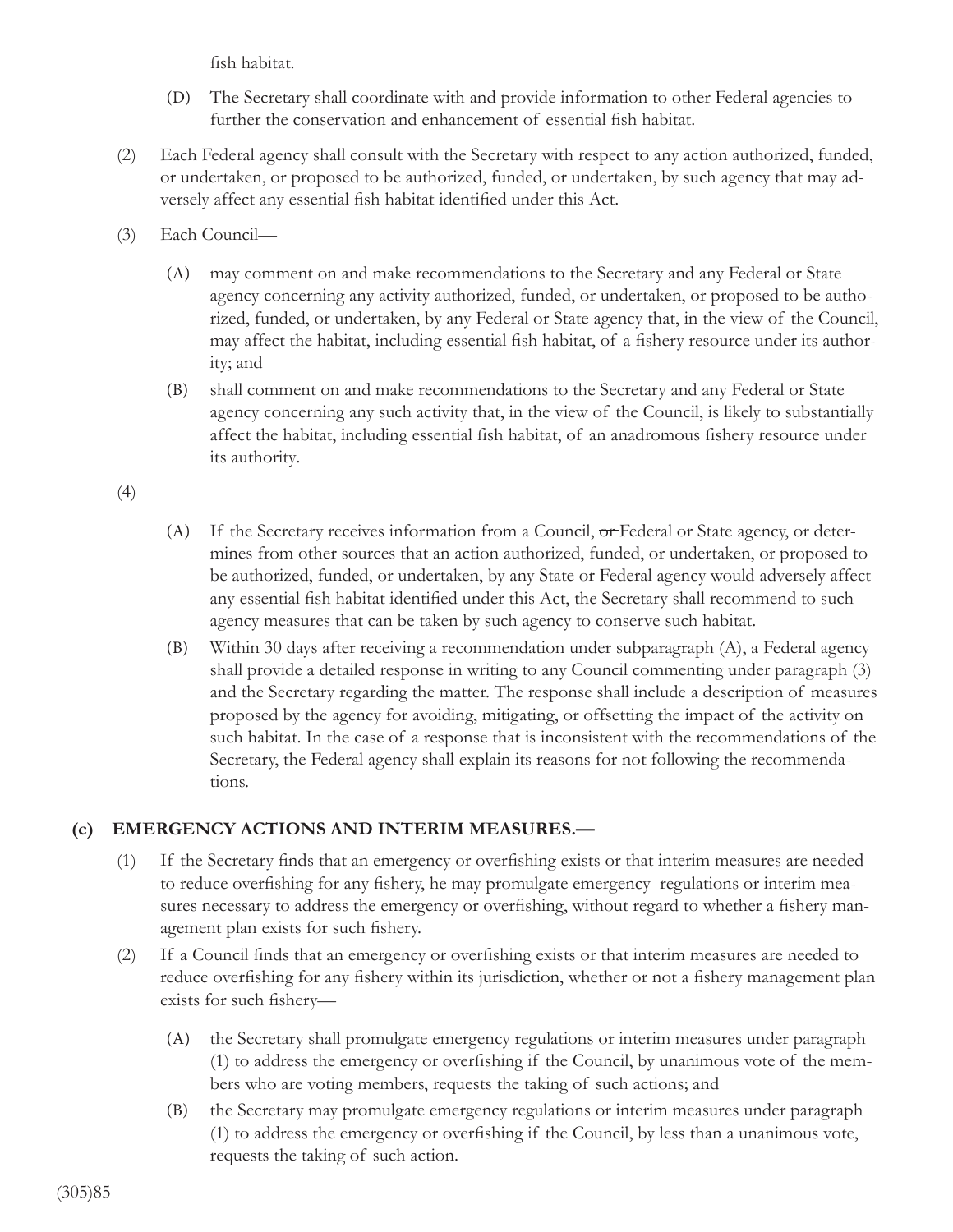- (3) Any emergency regulation or interim measure which changes any existing fishery management plan or amendment shall be treated as an amendment to such plan for the period in which such regulation is in effect. Any emergency regulation or interim measure promulgated under this subsection—
	- (A) shall be published in the Federal Register together with the reasons therefor;
	- (B) shall, except as provided in subparagraph (C), remain in effect for not more than 1 year after the date of publication, and may be extended by publication in the Federal Register for one additional period of not more than 1 year, if 180 days after the date of publication, and may be extended by publication in the Federal Register for one additional period of not more  $t$ han 180 days, provided<sup>34</sup> the public has had an opportunity to comment on the emergency regulation or interim measure, and, in the case of a Council recommendation for emergency regulations or interim measures, the Council is actively preparing a fishery management plan, plan amendment, or proposed regulations to address the emergency or overfishing on a permanent basis;
	- (C) that responds to a public health emergency or an oil spill may remain in effect until the circumstances that created the emergency no longer exist, Provided, That the public has an opportunity to comment after the regulation is published, and, in the case of a public health emergency, the Secretary of Health and Human Services concurs with the Secretary's action; and
	- (D) may be terminated by the Secretary at an earlier date by publication in the Federal Register of a notice of termination, except for emergency regulations or interim measures promulgated under paragraph (2) in which case such early termination may be made only upon the agreement of the Secretary and the Council concerned.
- **(d) RESPONSIBILITY OF THE SECRETARY.—**The Secretary shall have general responsibility to carry out any fishery management plan or amendment approved or prepared by him, in accordance with the provisions of this Act. The Secretary may promulgate such regulations, in accordance with section 553 of title 5, United States Code, as may be necessary to discharge such responsibility or to carry out any other provision of this Act.

#### **(e) EFFECT OF CERTAIN LAWS ON CERTAIN TIME REQUIREMENTS.—**

(1) The Paperwork Reduction Act of 1980 (44 U.S.C. 3501 et seq.), the Regulatory Flexibility Act (5 U.S.C. 601 et seq.), and Executive Order Numbered 12866, dated September 30, 1993, shall be complied with within the time limitations specified in subsections (a), (b), and (c) of section 304 as they apply to the functions of the Secretary under such provisions.

### **(f) JUDICIAL REVIEW.—**

(1) Regulations promulgated by the Secretary under this Act and actions described in paragraph (2) shall be subject to judicial review to the extent authorized by, and in accordance with, chapter 7 of title 5, United States Code, if a petition for such review is filed within 30 days after the date on

#### Not included:

Remainder of Sec. 305 (Other Requirements and Authority) - no changes that affect the PFMC. (One g to voted on Aliadha and Wooten Hadho oor change relating to votes on Alaska and Western Pacific community development programs.) Sec. 306 (no substantive changes)

Sec. 307 (no changes affecting PFMC. HR 200 adds provision to prohibit shark fishing off Florida). Secs. 308, 309, 310 (no changes) and such that the such that the such that the such that the such that the such that the such that the such that the such that the such that the such that the such that the such that the suc

Sec. 311 (no changes affecting PFMC; minor change relating to NE fisheries enforcement)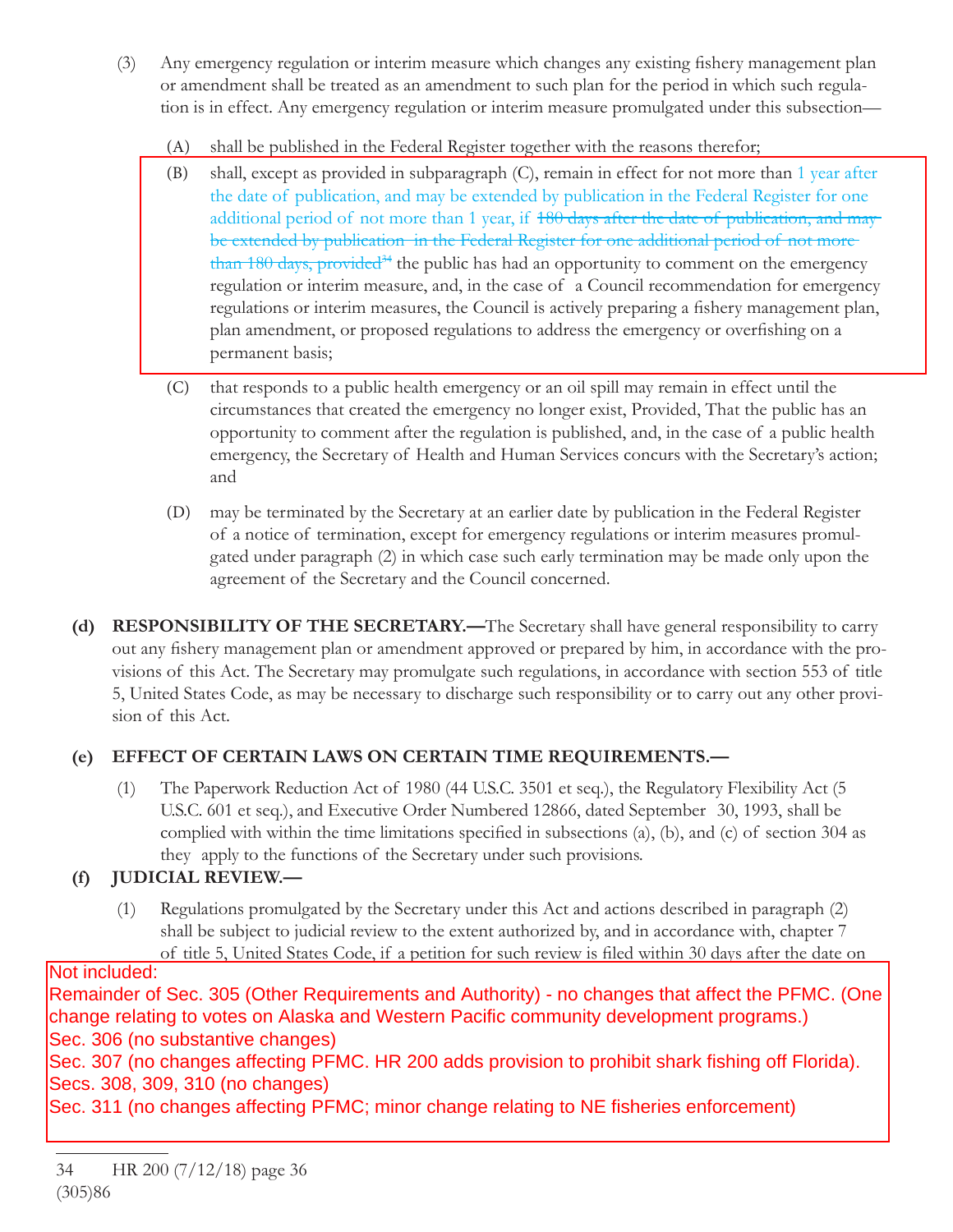# SEC. 312. TRANSITION TO SUSTAINABLE FISHERIES

#### **(a) FISHERIES DISASTER RELIEF.—**

- (1)
- (A) At the discretion of the Secretary or at the request of the Governor of an affected State, or a fishing community, the Secretary shall determine whether there is a commercial fishery failure due to a fishery resource disaster as a result of-
	- (i) natural causes;
	- (ii) man-made causes beyond the control of fishery managers to mitigate through conservation and management measures, including regulatory restrictions (including those imposed as a result of judicial action) imposed to protect human health or the marine environment; or
	- (iii) undetermined causes.
- (B) The Secretary shall publish the estimated cost of recovery from a fishery resource disaster no later than 30 days after the Secretary makes the determination under subparagraph (A) with respect to such disaster.<sup>39</sup>
- (2) The Secretary shall make a decision regarding a request from a Governor under paragraph (1) within 90 days after receiving an estimate of the economic impact of the fishery resource disaster from the entity requesting the relief.<sup>40</sup>
- (3) (previously 2) Upon the determination under paragraph (1) that there is a commercial fishery failure, the Secretary is authorized to make sums available to be used by the affected State, fishing community, or by the Secretary in cooperation with the affected State or fishing community for assessing the economic and social effects of the commercial fishery failure, or any activity that the Secretary determines is appropriate to restore the fishery or prevent a similar failure in the future and to assist a fishing community affected by such failure. Before making funds available for an activity authorized under this section, the Secretary shall make a determination that such activity will not expand the size or scope of the commercial fishery failure in that fishery or into other fisheries or other geographic regions.
- (4) (previously 3) The Federal share of the cost of any activity carried out under the authority of this subsection shall not exceed 75 percent of the cost of that activity.
- (5) (previously 4) There are authorized to be appropriated to the Secretary such sums as are necessary for each of the fiscal years 2007 through 2013.

#### **(b) FISHING CAPACITY REDUCTION PROGRAM.—**

(1) The Secretary, at the request of the appropriate Council for fi sheries under the authority of such Not included:

Remainder of Sec. 312 (no changes)  $\frac{1}{2}$  majority of permit holders under State authority of permit holders in permit holders in permit holders in permit holders in permit holders in permitted with the state of permit Sec. 313 (North Pacific Fisheries Conservation). One change: 10% of any future arctic FMP the 'program' in a fi shery if the Secretary determines that the program-Sec. 314 (NW Atlantic Ocean Fisheries Reinvestment Program)- no changes Sec. 315 (Regional Coastal Disaster Assistance, Transition, and Recovery Program) - no changes Sec. 316 (Bycatch Reduction Engineering Program) - no changes

<sup>39</sup> HR 200 (7/12/18) page 43.

<sup>(312)110</sup> 40 HR 200 (7/12/18) page 44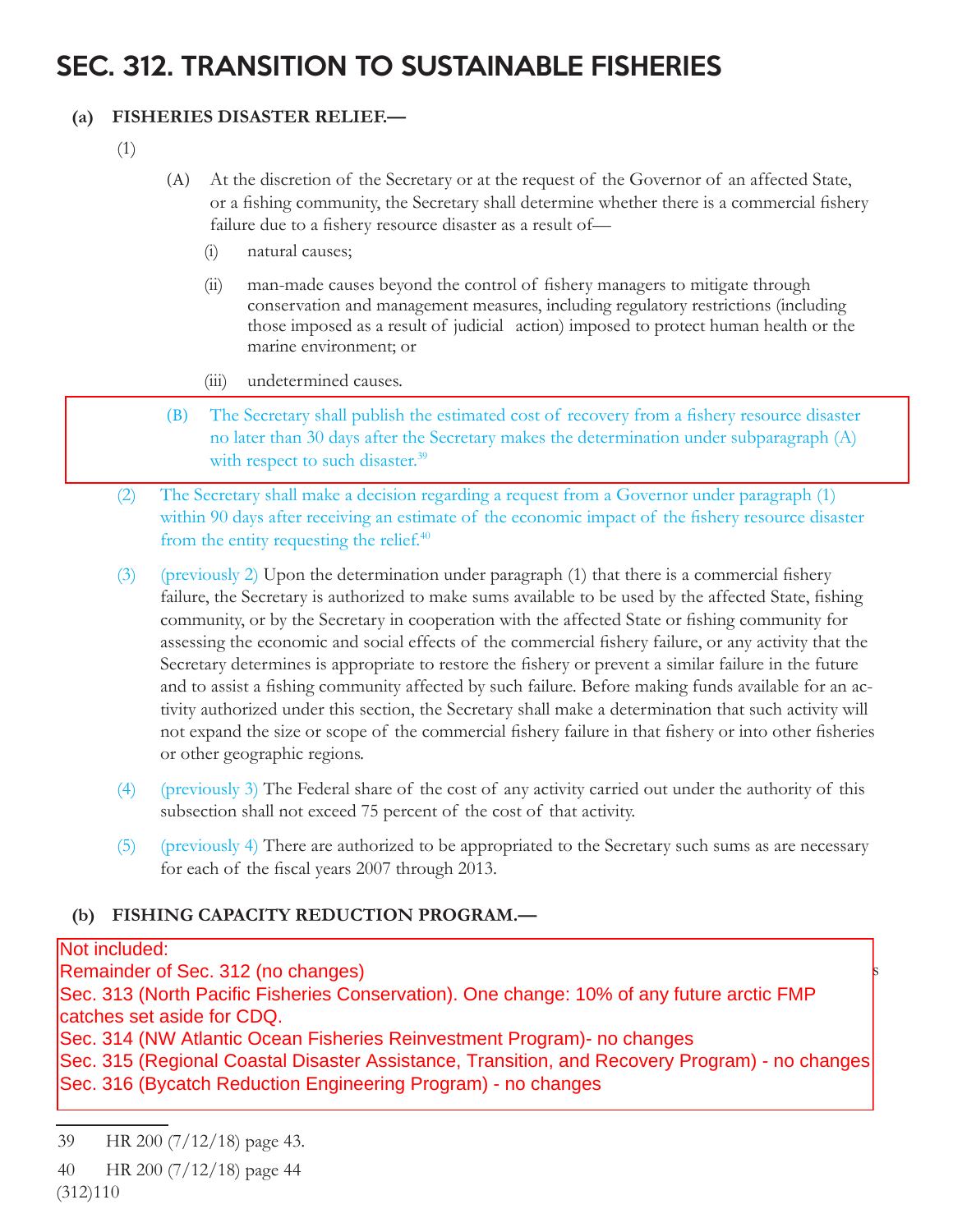# SEC. 317. SHARK FEEDING

(1) Except to the extent determined by the Secretary, or under State law, as presenting no public health hazard or safety risk, or when conducted as part of a research program funded in whole or in part by appropriated funds, it is unlawful to introduce, or attempt to introduce, food or any other substance into the water to attract sharks for any purpose other than to harvest sharks within the Exclusive Economic Zone seaward of the State of Hawaii and of the Commonwealths, territories, and possessions of the United States in the Pacific Ocean Area.

### SEC. 318. COOPERATIVE RESEARCH AND MANAGEMENT PROGRAM

#### **(a) IN GENERAL.—**

- (1) The Secretary of Commerce, in consultation with the Councils, shall establish a cooperative research and management program to address needs identified under this Act and under any other marine resource laws enforced by the Secretary. The program shall be implemented on a regional basis and shall be developed and conducted through partnerships among Federal, State, and Tribal managers and scientists (including interstate fishery commissions), fishing industry participants (including use of commercial charter or recreational vessels for gathering data), and educational institutions.
- (2) Within 1 year after the date of enactment of the Strengthening Fishing Communities and Increasing Flexibility in Fisheries Management Act, and after consultation with the Councils, the Secretary shall publish a plan for implementing and conducting the program established in paragraph (1). Such plan shall identify and describe critical regional fishery management and research needs, possible projects that may address those needs, and estimated costs for such projects. The plan shall be revised and updated every 5 years, and updated plans shall include a brief description of projects that were funded in the prior 5-year period and the research and management needs that were addressed by those projects.<sup>42</sup>
- **(b) ELIGIBLE PROJECTS**.—The Secretary shall make funds available under the program for the support of projects to address critical needs identified by the Councils in consultation with the Secretary. The program shall promote and encourage efforts to utilize sources of data maintained by other Federal agencies, State agencies, or academia for use in such projects.
- **(c) FUNDING. PRIORITIES**. 43—In making funds available the Secretary shall award funding on a competitive basis and based on regional fishery management needs, select programs that form part of a coherent program of research focused on solving priority issues identified by the Councils, and shall give priority to the following projects:
	- (1) Projects to collect data to improve, supplement, or enhance stock assessments, including— the use of fishing vessels or acoustic or other marine technology.
		- $(A)$  the use of fishing vessels or acoustic or other marine technology;
		- (B) expanding the use of electronic catch reporting programs and technology; and
		- (C) improving monitoring and observer coverage through the expanded use of electronic moni-

<sup>42</sup> HR 200 (7/12/18) page 38.

<sup>43</sup> HR 200 (7/12/18) page 39.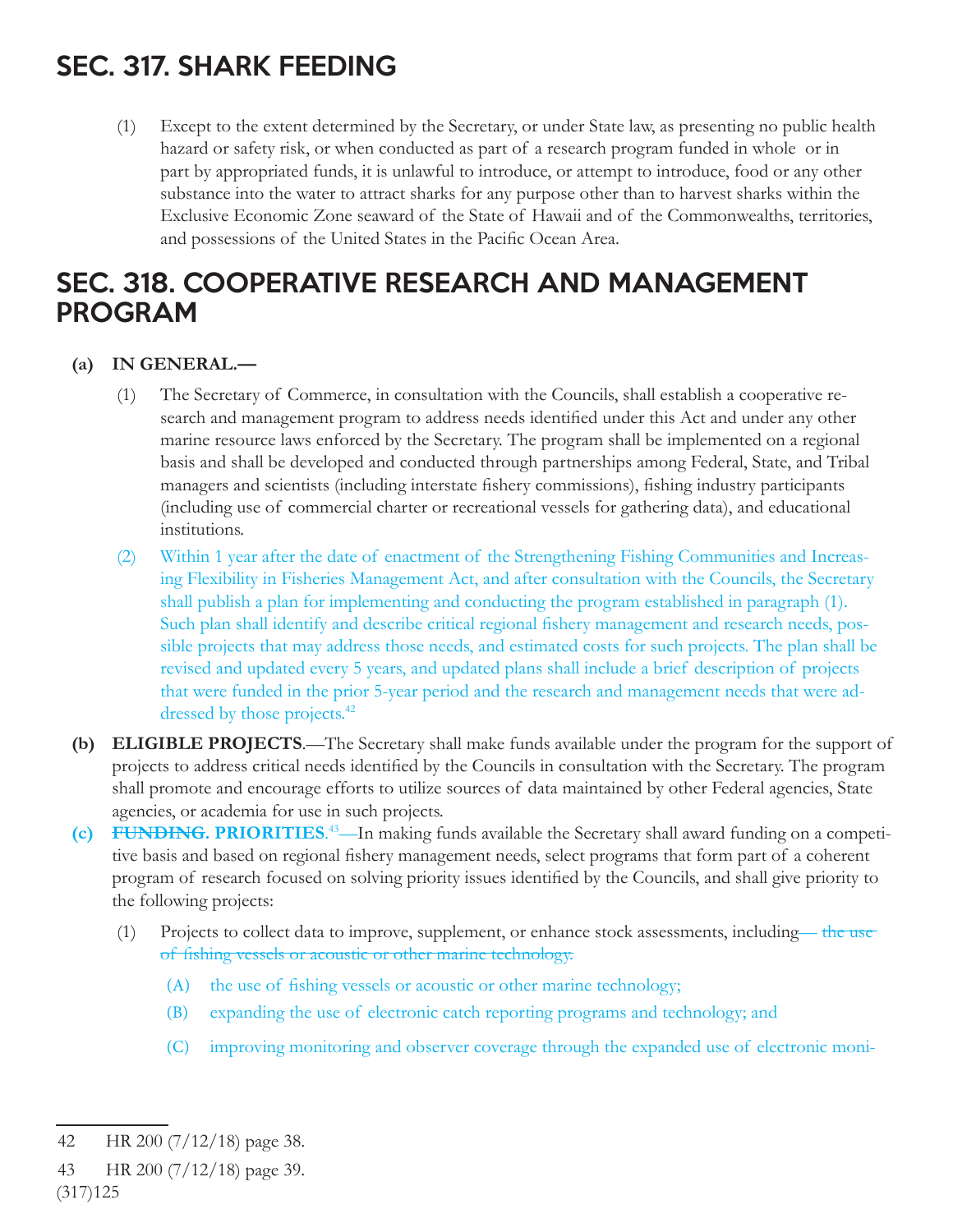- (2) Projects to assess the amount and type of bycatch or post-release mortality occurring in a fishery.
- (3) Conservation engineering projects designed to reduce bycatch, including avoidance of post-release mortality, reduction of bycatch in high seas fisheries, and transfer of such fishing technologies to other nations.
- (4) Projects for the identification of habitat areas of particular concern and for habitat conservation.
- (5) Projects designed to collect and compile economic and social data.
- **(d) EXPERIMENTAL PERMITTING PROCESS.—**Not later than 180 days after the date of enactment of the Magnuson Stevens Fishery Conservation and Management Reauthorization Act of 2006, the Secretary, in consultation with the Councils, shall promulgate regulations that create an expedited, uniform, and regionally-based process to promote issuance, where practicable, of experimental fishing permits.
- **(e) GUIDELINES.—**The Secretary, in consultation with the Councils, shall establish guidelines to ensure that participation in a research project funded under this section does not result in loss of a participant's catch history or unexpended days-at-sea as part of a limited entry system.
- **(f) EXEMPTED PROJECTS.—**The procedures of this section shall not apply to research funded by quota set-asides in a fishery.

# SEC. 319. HERRING STUDY

- **(a) IN GENERAL.—**The Secretary may conduct a cooperative research program to study the issues of abundance, distribution and the role of herring as forage fish for other commercially important fish stocks in the Northwest Atlantic, and the potential for local scale depletion from herring harvesting and how it relates to other fisheries in the Northwest Atlantic. In planning, designing, and implementing this program, the Secretary shall engage multiple fisheries sectors and stakeholder groups concerned with herring management.
- **(b) REPORT.—The Secretary shall present the final results of this study to Congress within 3 months follow**ing the completion of the study, and an interim report at the end of fiscal year 2008.
- **(c) AUTHORIZATION OF APPROPRIATIONS.**—There are authorized to be appropriated \$2,000,000 for fiscal year 2007 through fiscal year 2009 to conduct this study.

# **SEC. 320. RESTORATION STUDY**

- (a) IN GENERAL.—The Secretary may conduct a study to update scientific information and protocols needed to improve restoration techniques for a variety of coast habitat types and synthesize the results in a format easily understandable by restoration practitioners and local communities.
- **(b) AUTHORIZATION OF APPROPRIATIONS.—**There are authorized to be appropriated \$500,000 for fiscal year 2007 to conduct this study.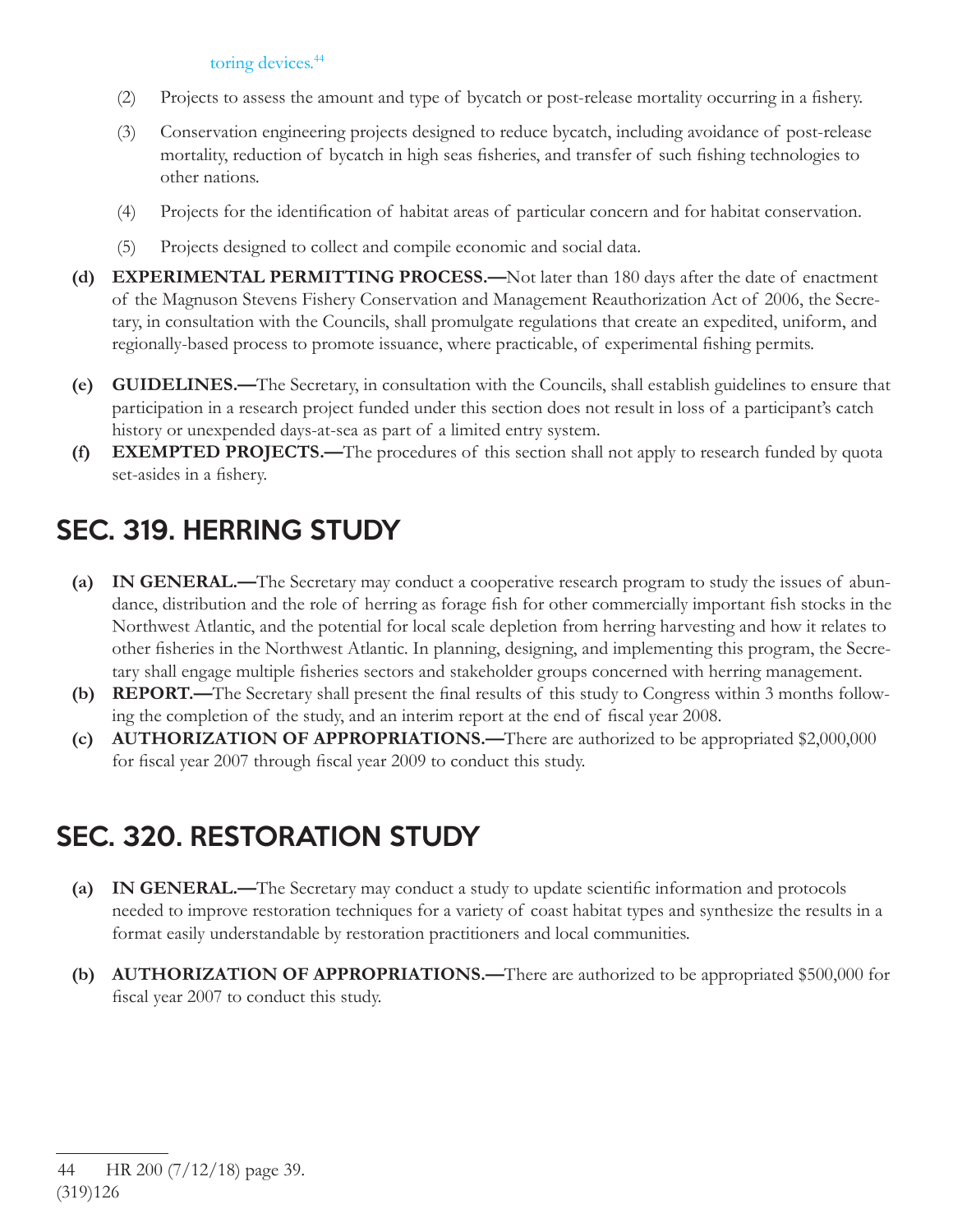# TITLE IV-FISHERY MONITORING AND RESEARCH

# SEC. 401. REGISTRATION AND INFORMATION MANAGEMENT

#### **(a) STANDARDIZED FISHING VESSEL REGISTRATION AND INFORMATION MANAGE-**

**MENT SYSTEM.—**The Secretary shall, in cooperation with the Secretary of the department in which the Coast Guard is operating, the States, the Councils, and Marine Fisheries Commissions, develop recommendations for implementation of a standardized fishing vessel registration and information management system on a regional basis. The recommendations shall be developed after consultation with interested governmental and nongovernmental parties and shall—

- (1) be designed to standardize the requirements of vessel registration and information collection systems required by this Act, the Marine Mammal Protection Act (16 U.S.C. 1361 et seq.), and any other marine resource law implemented by the Secretary, and, with the permission of a State, any marine resource law implemented by such State;
- (2) integrate information collection programs under existing fishery management plans into a nonduplicative information collection and management system;
- (3) avoid duplication of existing State, tribal, or Federal systems and shall utilize, to the maximum extent practicable, information collected from existing systems;
- (4) provide for implementation of the system through cooperative agreements with appropriate State, regional, or tribal entities and Marine Fisheries Commissions;
- (5) provide for funding (subject to appropriations) to assist appropriate State, regional, or tribal entities and Marine Fisheries Commissions in implementation;
- (6) establish standardized units of measurement, nomenclature, and formats for the collection and submission of information;
- (7) minimize the paperwork required for vessels registered under the system;
- $(8)$  include all species of fish within the geographic areas of authority of the Councils and all fishing vessels including charter fishing vessels, but excluding recreational fishing vessels;
- (9) require United States fish processors, and fish dealers and other first ex-vessel purchasers of fish that are subject to the proposed system, to submit information (other than economic information) which may be necessary to meet the goals of the proposed system; and
- (10) include procedures necessary to ensure—
	- (A) the confidentiality of information collected under this section in accordance with section 402(b); and
	- (B) the timely release or availability to the public of information collected under this section consistent with section 402(b).
- **(b) FISHING VESSEL REGISTRATION.—**The proposed registration system should, at a minimum, obtain the following information for each fishing vessel-
	- (1) the name and official number or other identification, together with the name and address of the owner or operator or both;
	- (2) gross tonnage, vessel capacity, type and quantity of fishing gear, mode of operation (catcher, catch-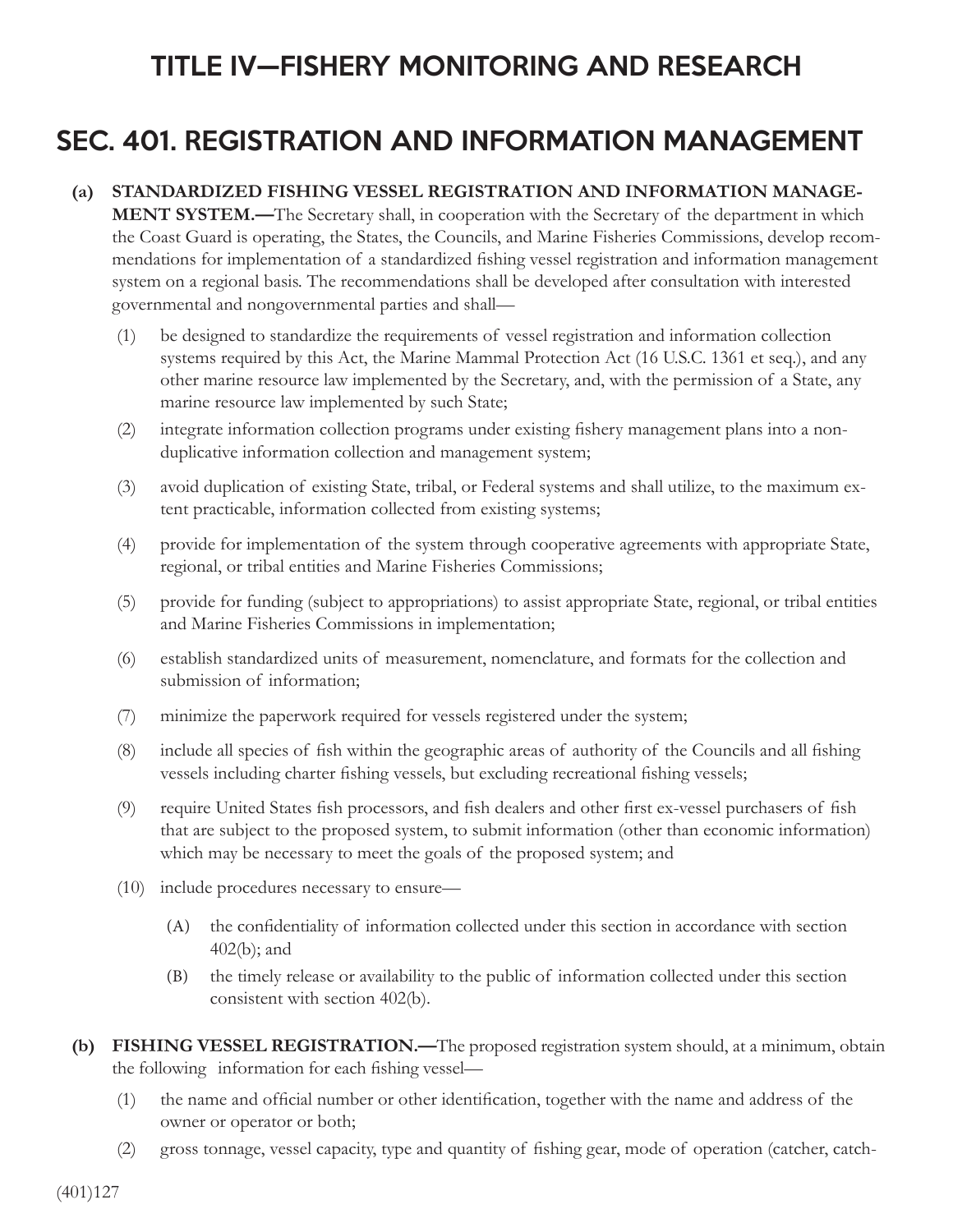er processor, or other), and such other pertinent information with respect to vessel characteristics as the Secretary may require; and

- (3) identification (by species, gear type, geographic area of operations, and season) of the fisheries in which the fishing vessel participates.
- **(c) FISHERY INFORMATION.—**The proposed information management system should, at a minimum, provide basic fisheries performance information for each fishery, including—
	- $(1)$  the number of vessels participating in the fishery including charter fishing vessels;
	- $(2)$  the time period in which the fishery occurs;
	- $(3)$  the approximate geographic location or official reporting area where the fishery occurs;
	- (4) a description of fishing gear used in the fishery, including the amount and type of such gear and the appropriate unit of fishing effort; and
	- (5) other information required under subsection 303(a)(5) or requested by the Council under section 402.
- **(d) USE OF REGISTRATION.—**Any registration recommended under this section shall not be considered a permit for the purposes of this Act, and the Secretary may not propose to revoke, suspend, deny, or impose any other conditions or restrictions on any such registration or the use of such registration under this Act.
- **(e) PUBLIC COMMENT.—**Within one year after the date of enactment of the Sustainable Fisheries Act, the Secretary shall publish in the Federal Register for a 60-day public comment period a proposal that would provide for implementation of a standardized fishing vessel registration and information collection system that meets the requirements of subsections (a) through (c). The proposal shall include—
	- (1) a description of the arrangements of the Secretary for consultation and cooperation with the department in which the Coast Guard is operating, the States, the Councils, Marine Fisheries Commissions, the fishing industry and other interested parties; and
	- (2) any proposed regulations or legislation necessary to implement the proposal.
- **(f) CONGRESSIONAL TRANSMITTAL.—**Within 60 days after the end of the comment period and after consideration of comments received under subsection (e), the Secretary shall transmit to the Committee on Commerce, Science, and Transportation of the Senate and the Committee on Resources of the House of Representatives a recommended proposal for implementation of a national fishing vessel registration system that includes—
	- (1) any modifications made after comment and consultation;
	- (2) a proposed implementation schedule, including a schedule for the proposed cooperative agreements required under subsection (a)(4); and
	- (3) recommendations for any such additional legislation as the Secretary considers necessary or desirable to implement the proposed system.

#### **(g) RECREATIONAL FISHERIES.—**

- (1) FEDERAL PROGRAM.—The Secretary shall establish and implement a regionally based registry program for recreational fishermen in each of the 8 fishery management regions. The program, which shall not require a fee before January 1, 2011, shall provide for—
	- (A) the registration (including identification and contact information) of individuals who engage in recreational fishing—
		- (i) in the Exclusive Economic Zone;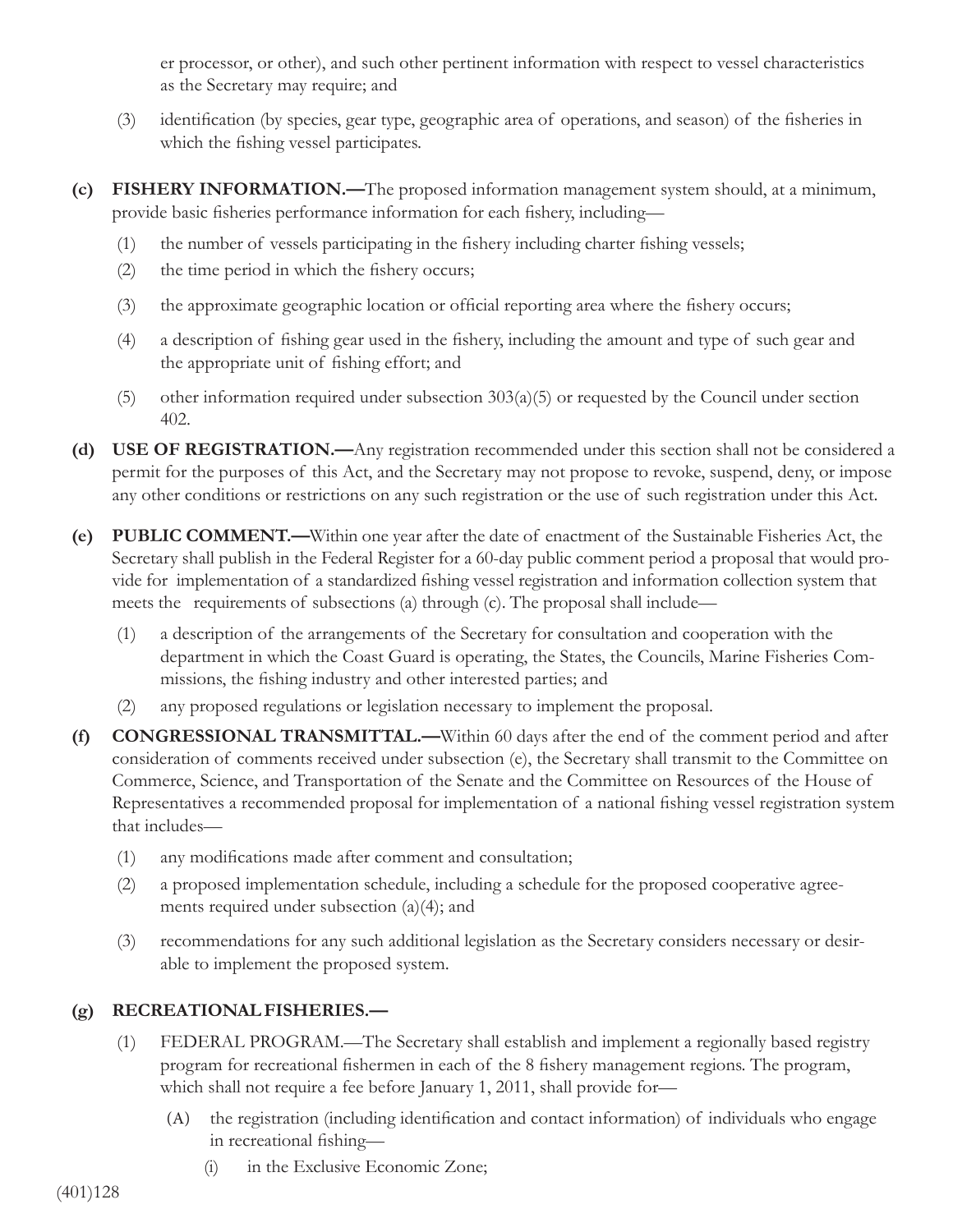- (ii) for anadromous species; or
- (iii) for Continental Shelf fishery resources beyond the Exclusive Economic Zone; and
- (B) if appropriate, the registration (including the ownership, operator, and identification of the vessel) of vessels used in such fishing.
- (2) STATE PROGRAMS.—The Secretary shall exempt from registration under the program recreational fishermen and charter fishing vessels licensed, permitted, or registered under the laws of a State if the Secretary determines that information from the State program is suitable for the Secretary's use or is used to assist in completing marine recreational fisheries statistical surveys, or evaluating the effects of proposed conservation and management measures for marine recreational fisheries.
- (3) DATA COLLECTION.—
	- (A) IMPROVEMENT OF THE MARINE RECREATIONAL FISHERY STATISTICS SUR-VEY.—Within 24 months after the date of enactment of the Magnuson-Stevens Fishery Conservation and Management Reauthorization Act of 2006, the Secretary, in consultation with representatives of the recreational fishing industry and experts in statistics, technology, and other appropriate fields, shall establish a program to improve the quality and accuracy of information generated by the Marine Recreational Fishery Statistics Survey, with a goal of achieving acceptable accuracy and utility for each individual fishery.
	- (B) NRC REPORT RECOMMENDATIONS.—The program shall take into consideration and, to the extent feasible, implement the recommendations of the National Research Council in its report Review of Recreational Fisheries Survey Methods (2006), including—
		- (i) redesigning the Survey to improve the effectiveness and appropriateness of sampling and estimation procedures, its applicability to various kinds of management decisions, and its usefulness for social and economic analyses; and
		- (ii) providing for ongoing technical evaluation and modification as needed to meet emerging management needs.
	- (C) METHODOLOGY.—Unless the Secretary determines that alternate methods will achieve this goal more efficiently and effectively, the program shall, to the extent possible, include—
		- (i) an adequate number of intercepts to accurately estimate recreational catch and effort;
		- (ii) use of surveys that target anglers registered or licensed at the State or Federal level to collect participation and effort data;
		- (iii) collection and analysis of vessel trip report data from charter fishing vessels;
		- (iv) development of a weather corrective factor that can be applied to recreational catch and effort estimates; and
		- (v) an independent committee composed of recreational fi shermen, academics, persons with expertise in stock assessments and survey design, and appropriate personnel from the National Marine Fisheries Service to review the collection estimates, geographic, and other variables related to dockside intercepts and to identify deficiencies in recreational data collection, and possible correction measures.
	- (D) DEADLINE.—The Secretary shall complete the program under this paragraph and implement the improved Marine Recreational Fishery Statistics Survey not later than January 1, 2009.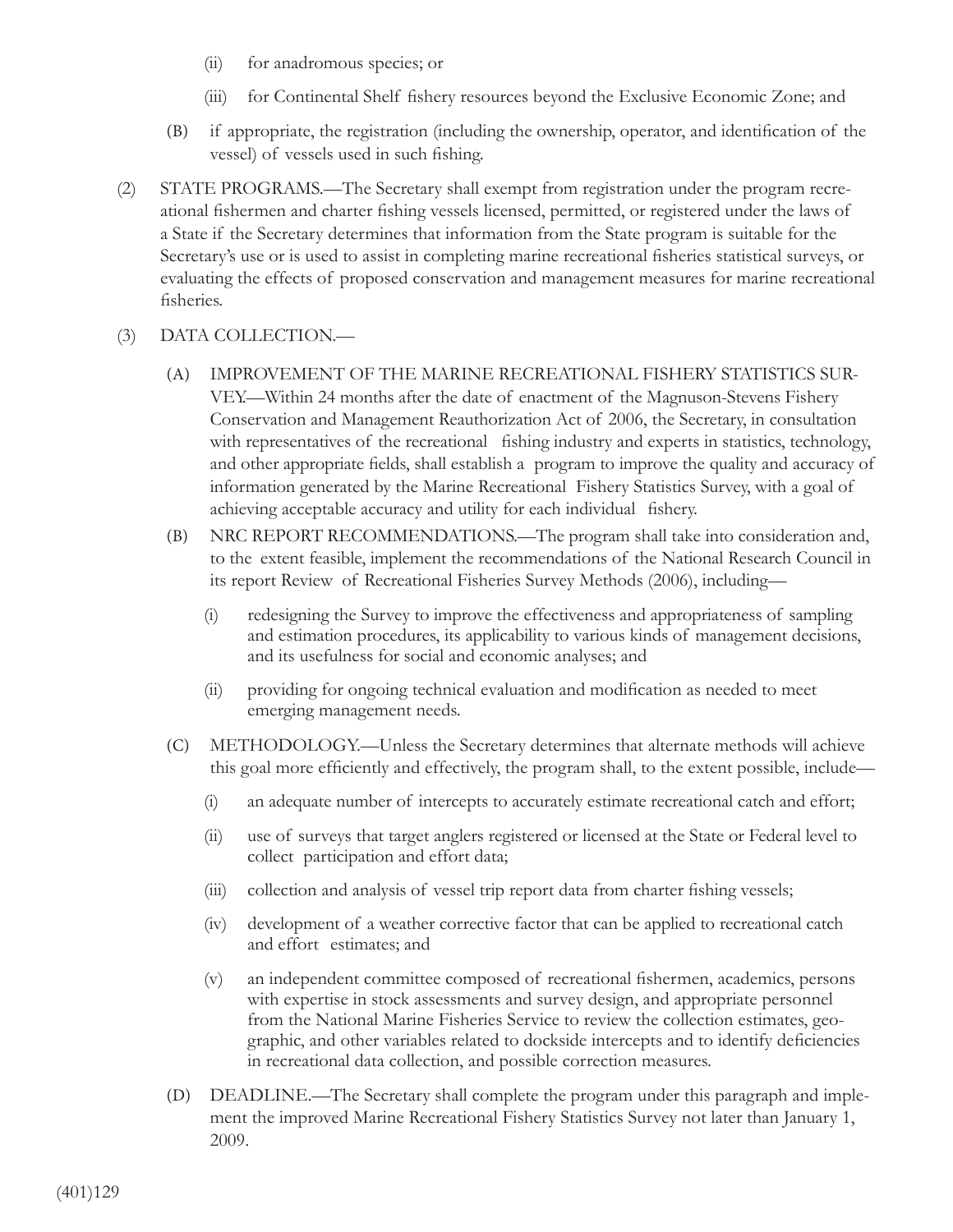#### (4) FEDERAL-STATE PARTNERSHIPS.—

- (A) ESTABLISHMENT.—The Secretary shall establish partnerships with States to develop best practices for implementation the State program established pursuant to paragraph (2)
- (B) GUIDANCE.—The Secretary shall develop guidance, in cooperation with the States, that details best practices for administering State programs pursuant to paragraph (2), and provide such guidance to the State(s).<sup>45</sup>
- (C) BIENNIAL REPORT —The Secretary shall submit to the appropriate committees of Congress and publish biennial reports that include—
	- (i) the estimated accuracy of—
		- (I) the information provided under subparagraphs (A) and (B) of paragraph (1) for each registry program established under that paragraph; and
		- (II) the information from each State program that is used to assist in completing surveys or evaluating effects of conservation and management measures under paragraph (2);
	- (ii) priorities for improving recreational fishing data collection; and
	- (iii) an explanation of any use of information collected by such State programs and by the Secretary.
- (D) STATES GRANT PROGRAM.—The Secretary may make grants to States to improve implementation of State programs consistent with this subsection, and assist such programs in complying with requirements related to changes in recreational data collection under paragraph (3). Any funds awarded through such grants shall be sued to support data collection, quality assurance, and outreach to entities submitting such data. The Secretary shall prioritize such grants based on the ability of the grant to improve the quality and accuracy of such programs.46
- (5) REPORT.—Within 24 months after establishment of the program, the Secretary shall submit a report to Congress that describes the progress made toward achieving the goals and objectives of the program.

#### **(h) ACTION BY SECRETARY—The Secretary shall—**

- (1) within 90 days after the date of the enactment of the Modernizing Recreational Fisheries Management Act of 2018, enter into an agreement with the National Academy of Sciences to evaluate, in the form of a report—
	- (A) how the design of the MRIP Program, for the purposes of stock assessment and the determination of stock management reference points, can be improved to better meet the needs of in-season management of annual catch limits under section 303(a)(15); and
	- (B) what actions the Secretary, Councils, and states could take to improve the accuracy and timeliness of data collection and analysis to improve the MRIP program and facilitate in-season management; and
- (2) within 6 months after receiving the report under paragraph (1), submit to Congress recommendations regarding—

46 S 1520 (6/5/18) pages 38-39

<sup>45</sup> HR 200 (7/12/18) page 24+ (ends at B) and S 1520 (underlined and in green)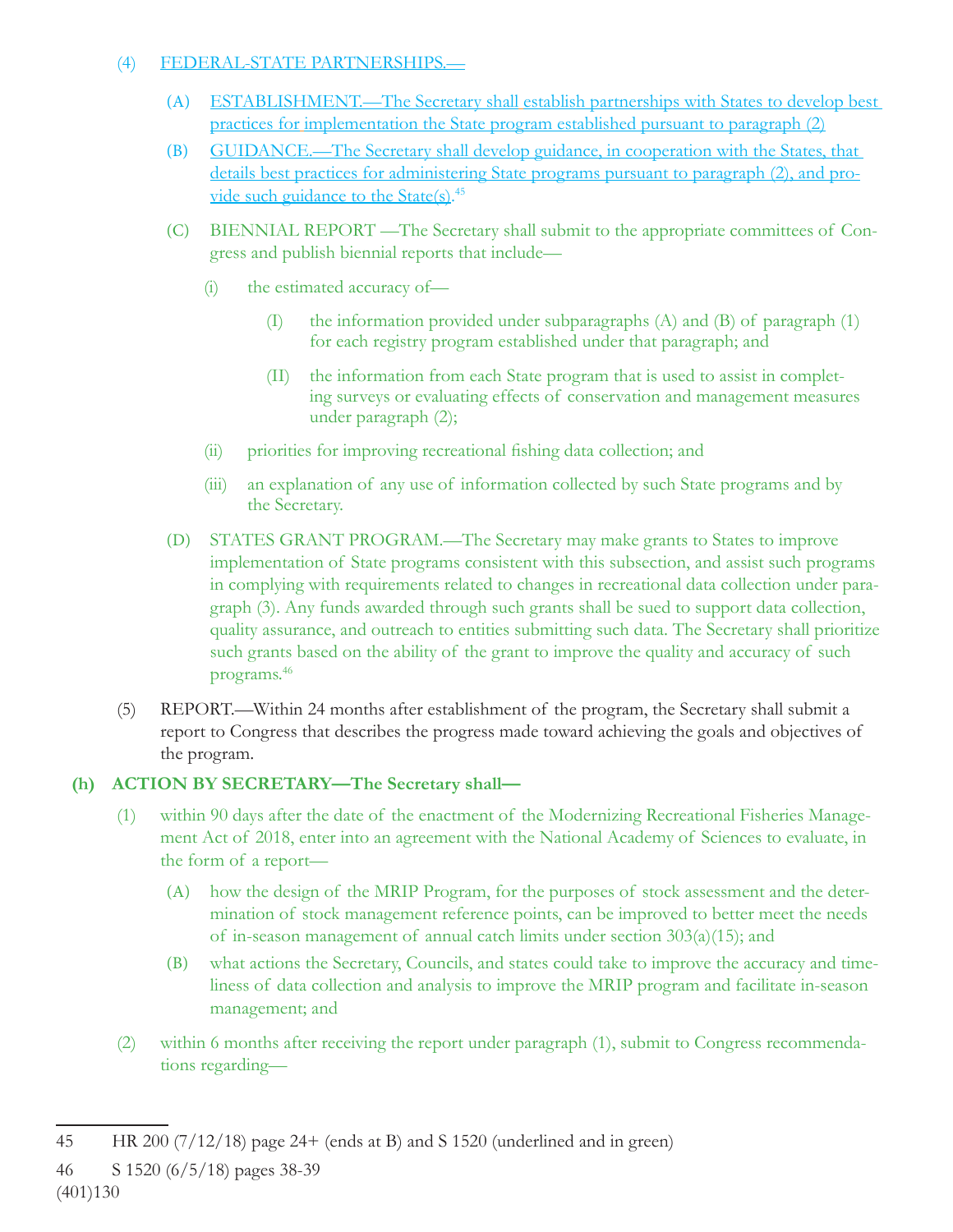- (A) changes to be made to the MRIP program to make the program better meet the needs of inseason management of annual catch limits and other requirements under such section; and
- (B) alternative management approaches that could be applied to recreational fisheries for which the MRIP program is not meeting the needs of inseason management of ACLs, consistent with other requirements of this Act, until such time as the changes in subparagraph (A) are implemented.<sup>47</sup>

Sec. 402 not included (Information Collection) - no changes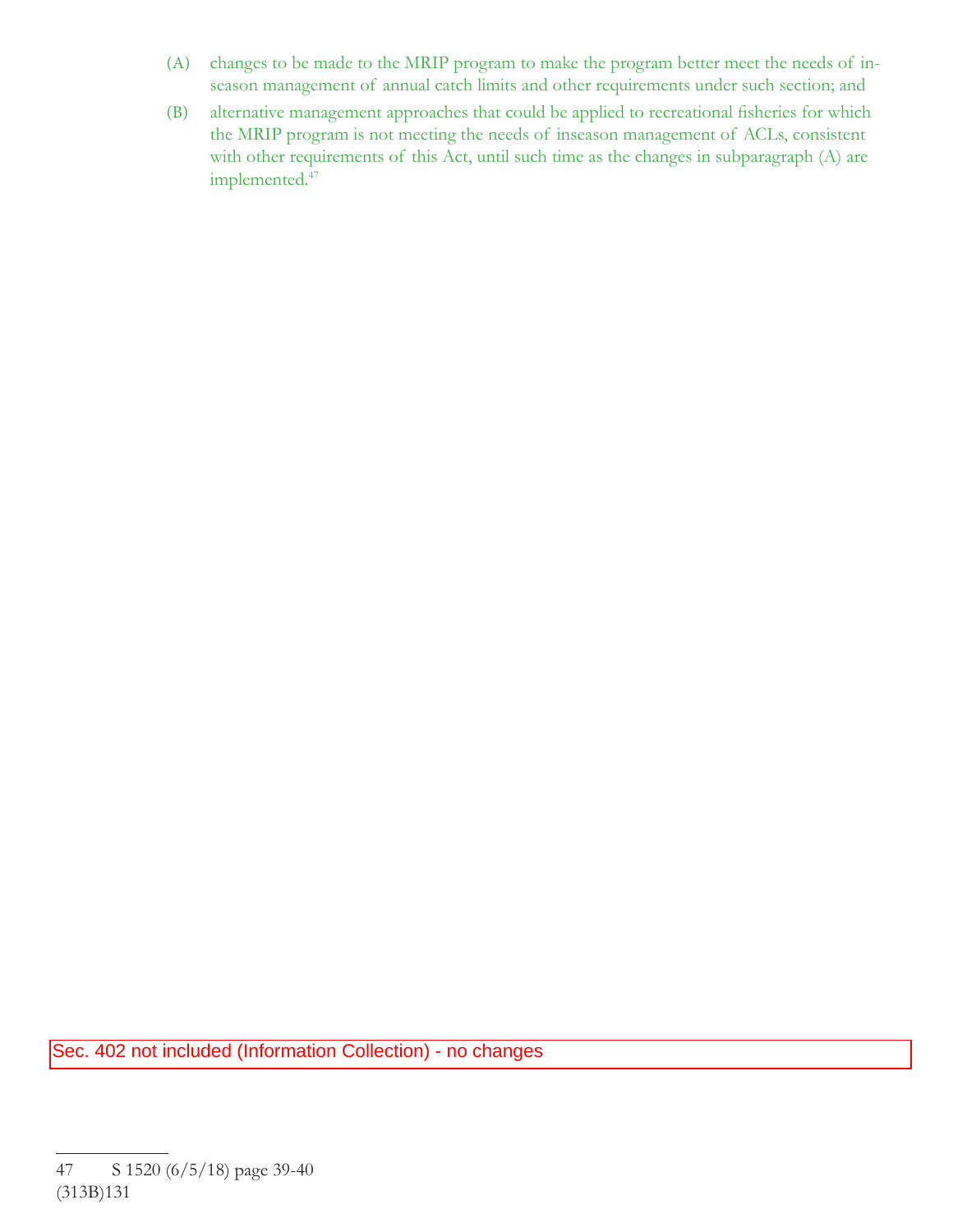# SEC. 403. OBSERVERS

- **(a) GUIDELINES FOR CARRYING OBSERVERS.—**Within one year after the date of enactment of the Sustainable Fisheries Act, the Secretary shall promulgate regulations, after notice and opportunity for public comment, for fishing vessels that carry observers. The regulations shall include guidelines for determining—
	- (1) when a vessel is not required to carry an observer on board because the facilities of such vessel for the quartering of an observer, or for carrying out observer functions, are so inadequate or unsafe that the health or safety of the observer or the safe operation of the vessel would be jeopardized; and
	- (2) actions which vessel owners or operators may reasonably be required to take to render such facilities adequate and safe.
- **(b) TRAINING.—**The Secretary, in cooperation with the appropriate States and the National Sea Grant College Program, shall—
	- (1) establish programs to ensure that each observer receives adequate training in collecting and analyzing the information necessary for the conservation and management purposes of the fishery to which such observer is assigned;
	- (2) require that an observer demonstrate competence in fisheries science and statistical analysis at a level sufficient to enable such person to fulfill the responsibilities of the position;
	- (3) ensure that an observer has received adequate training in basic vessel safety; and
	- (4) make use of university and any appropriate private nonprofi t organization training facilities and resources, where possible, in carrying out this subsection.
- **(c) OBSERVER STATUS.—**An observer on a vessel and under contract to carry out responsibilities under this Act or the Marine Mammal Protection Act of 1972 (16 U.S.C. 1361 et seq.) shall be deemed to be a Federal employee for the purpose of compensation under the Federal Employee Compensation Act (5 U.S.C. 8101 et seq.).

# SEC.404 FISHERIES RESEARCH

- **(a) IN GENERAL.—**The Secretary shall initiate and maintain, in cooperation with the Councils, a comprehensive program of fishery research to carry out and further the purposes, policy, and provisions of this Act. Such program shall be designed to acquire knowledge and information, including statistics, on fishery conservation and management and on the economics and social characteristics of the fisheries.
- **(b) STRATEGIC PLAN.—**Within one year after the date of enactment of the Sustainable Fisheries Act, and at least every 3 years thereafter, the Secretary shall develop and publish in the Federal Register a strategic plan for fisheries research for the 5 years immediately following such publication. The plan shall—
	- (1) identify and describe a comprehensive program with a limited number of priority objectives for research in each of the areas specified in subsection  $(c)$ ;
	- (2) indicate goals and timetables for the program described in paragraph (1);
	- $(3)$  provide a role for commercial fishermen in such research, including involvement in field testing;
	- (4) provide for collection and dissemination, in a timely manner, of complete and accurate information concerning fishing activities, catch, effort, stock assessments, and other research conducted under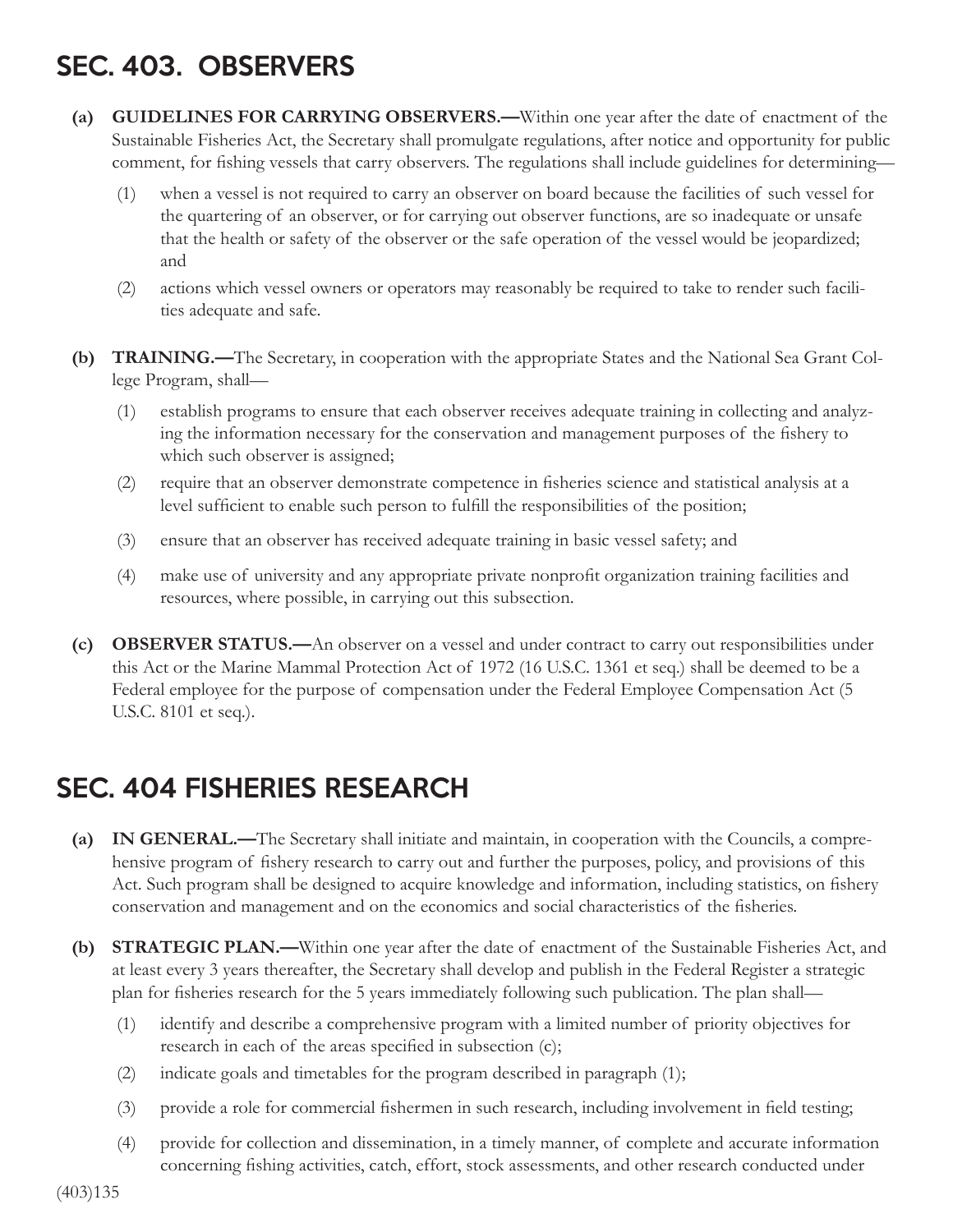this section; and

(5) be developed in cooperation with the Councils and affected States, and provide for coordination with the Councils, affected States, and other research entities.

#### **(c) AREAS OF RESEARCH.—Areas of research are as follows:**

- (1) Research to support fishery conservation and management, including but not limited to, biological research concerning the abundance and life history parameters of stocks of fish, the interdependence of fisheries or stocks of fish, the identification of essential fish habitat, the impact of pollution on fish populations, the impact of wetland and estuarine degradation, and other factors affecting the abundance and availability of fish.
- (2) Conservation engineering research, including the study of fish behavior and the development and testing of new gear technology and fishing techniques to minimize bycatch and any adverse effects on essential fish habitat and promote efficient harvest of target species.
- (3) Research on the fisheries, including the social, cultural, and economic relationships among fishing vessel owners, crew, United States fish processors, associated shoreside labor, seafood markets and fishing communities.
- (4) Information management research, including the development of a fi shery information base and an information management system that will permit the full use of information in the support of effective fishery conservation and management.
- **(d) PUBLIC NOTICE.—**In developing the plan required under subsection (a), the Secretary shall consult with relevant Federal, State, and international agencies, scientific and technical experts, and other interested persons, public and private, and shall publish a proposed plan in the Federal Register for the purpose of receiving public comment on the plan. The Secretary shall ensure that affected commercial fishermen are actively involved in the development of the portion of the plan pertaining to conservation engineering research. Upon final publication in the Federal Register, the plan shall be submitted by the Secretary to the Committee on Commerce, Science, and Transportation of the Senate and the Committee on Resources of the House of Representatives.

#### **(e) STOCK ASSESSMENT PLAN.—**

- (1) IN GENERAL.—The Secretary, shall develop and publish in the Federal Register, on the same schedule as required for the strategic plan required under subsection (b) of this section, a plan to conduct stock assessments for all stocks of fish for which a fishery management plan is in effect under this Act.
- (2) CONTENTS.—The plan shall—
	- (A) for each stock of fish for which a stock assessment has previously been conducted—
		- (i) establish a schedule for updating the stock assessment that is reasonable given the biology and characteristics of the stock; and
		- (ii) subject to the availability of appropriations, require completion of a new stock assessment, or an update of the most recent stock assessment—
			- (I) every 5 years; or
			- (II) within such other time period specified and justified by the Secretary in the plan;
	- (B) for each stock of fish for which a stock assessment has not previously been conducted—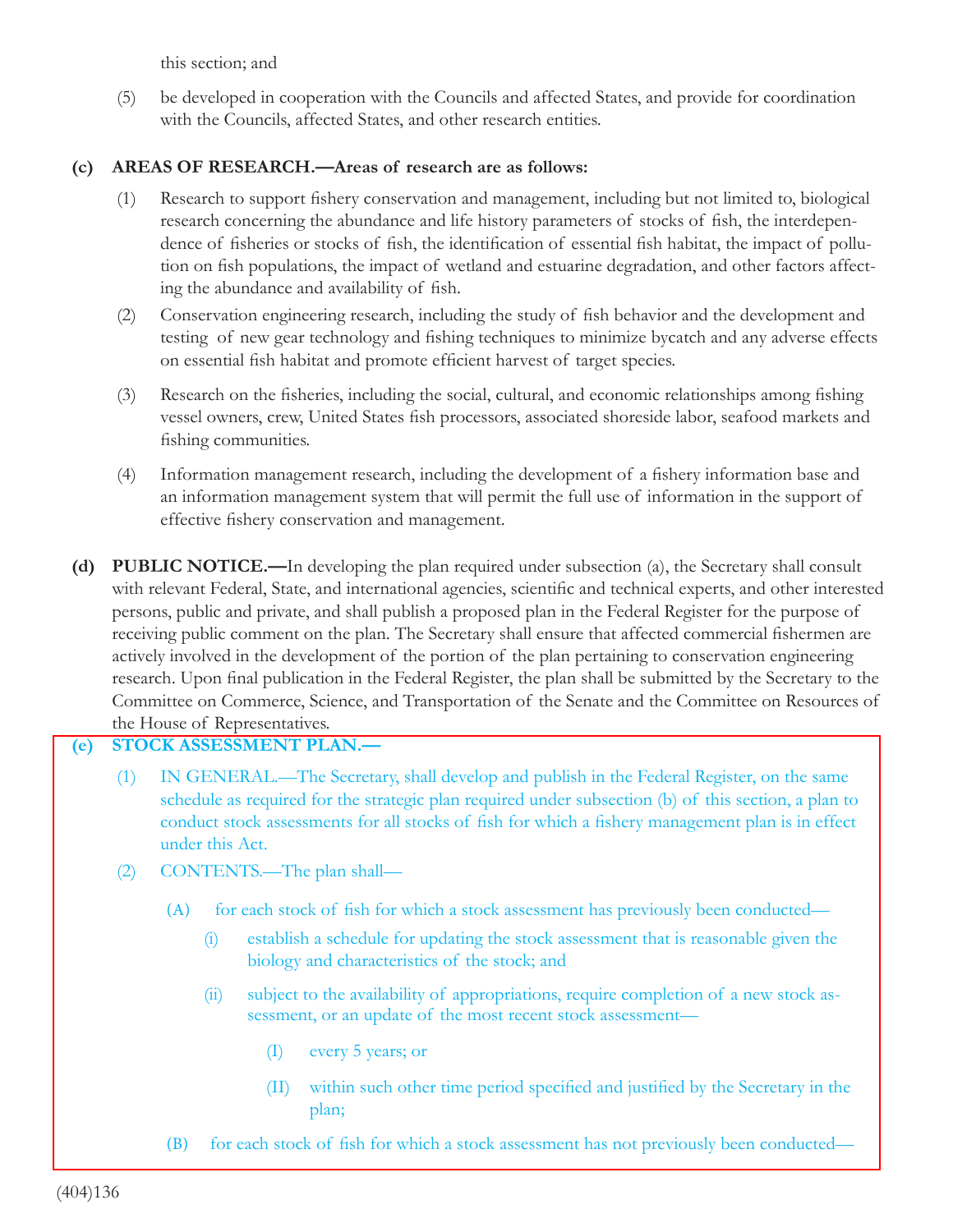- (i) establish a schedule for conducting an initial stock assessment that is reasonable given the biology and characteristics of the stock; and
- (ii) subject to the availability of appropriations, require completion of the initial stock assessment within 3 years after the plan is published in the Federal Register unless another time period is specified and justified by the Secretary in the plan; and
- (C) identify data and analysis, especially concerning recreational fi shing, that, if available, would reduce uncertainty in and improve the accuracy of future stock assessments, including whether such data and analysis could be provided by fishermen, fishing communities, universities, and research institutions, *to the extent that use of such data would be consistent with the requirements in section 301(a)(2) to base conservation and management measures on the best scientific information available.*
- (3) WAIVER OF STOCK ASSESSMENT REQUIREMENT.—Notwithstanding subparagraphs (A) (ii) and  $(B)(ii)$ , a stock assessment is not required for a stock of fish in the plan if the Secretary determines that such a stock assessment is not necessary and justifies such determination in the Federal Register notice required by this subsection.
- DEADLINE.—Notwithstanding paragraph (1) of section 404(f) of the Magnuson-Stevens Fishery Conservation and Management Act, as added by this section, the Secretary of Commerce shall issue the first stock assessment plan under such section by not later than 2 years after the date of the enactment of this Act.<sup>48</sup>

#### **(f) IMPROVING DATA COLLECTION AND ANALYSIS —**

- (1) IN GENERAL.—Not later than 1 year after the date of enactment of this Act, the Secretary shall develop, in consultation with the science and statistical committees of the Councils established under section 302(g) and the Marine Fisheries Commissions, and submit to the Committee on Commerce, Science, and Transportation of the Senate and the Committee on Natural Resources of the House of Representatives a report on facilitating greater incorporation of data, analysis, stock assessments, and surveys from State agencies and non-governmental sources described in paragraph  $(2)$ , to the extent such information is consistent with section  $301(a)(2)$ , into fisheries management decisions.
- (2) NONGOVERNMENTAL SOURCES.—Non-governmental sources referred to in paragraph ( 1) include the following:
	- (A) Fishermen.
	- (B) Fishing communities.
	- (C) Universities.
	- (D) Research and philanthropic institutions.
- (3) CONTENT.—In developing the report under paragraph ( 1), the Secretary shall—
	- $(A)$  identify types of data and analysis, especially concerning recreational fishing, that can be reliably used for purposes of this Act as the basis for establishing conservation and management measures as required by section 303(a)(l), including setting standards for the collection and use of that data and analysis in stock assessments and surveys and for other purposes as determined by the Secretary;

<sup>(404)137</sup> 48 HR 200 (7/12/18) pages 29+. Italicized text new to this version.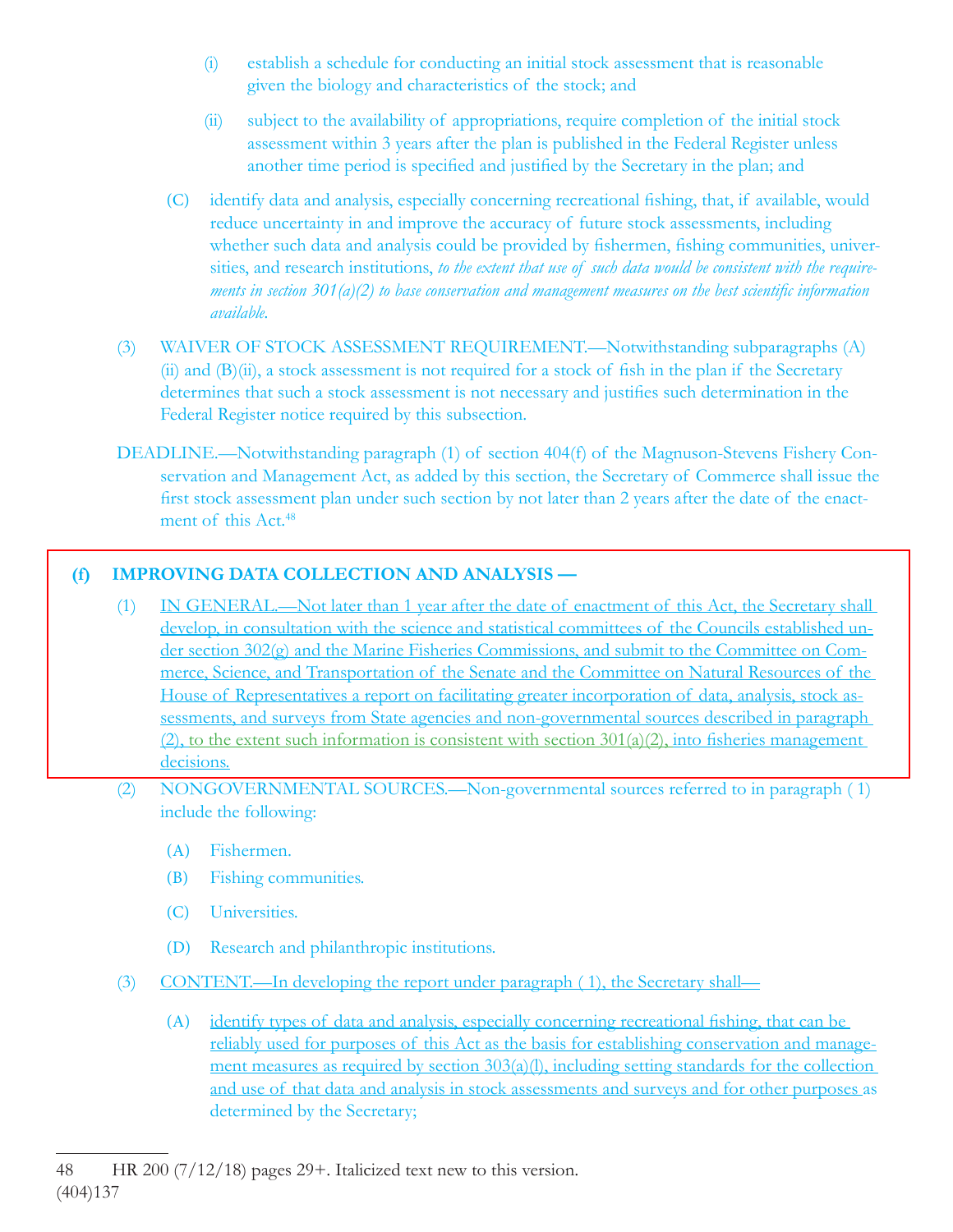- (B) provide specific recommendations for collecting data and performing analyses identified as necessary to reduce uncertainty in and improve the accuracy of future stock assessments, including whether such data and analysis could be provided by nongovernmental sources, including fishermen, fishing communities, universities, and research institutions;
- (C) consider the extent to which it is possible to establish a registry of persons collecting or submitting the data and performing the analyses identified under subparagraphs  $(A)$  and  $(B)$ ; and
- (D) consider the extent to which the acceptance and use of data and analyses identified in the report in fishery management decisions is practicable and compatible with the requirements of section 301(a)(2). 49
- PUBLICATION—The Secretary of Commerce shall make available on the Internet Website of (NOAA) the report required under the amendment made by subsection (a) by not later than 1 year after the date of the enactment of this Act.
- NAS REPORT RECOMMMENDATIONS.-The Secretary of Commerce shall take into consideration and, to the extent feasible, implement the recommendations of the National Academy of Sciences in the report entitled "Review of the Marine Recreational Information Program (2017)", and shall submit, every 2 years following the date of enactment of this Act, a report to the appropriate committees of Congress detailing progress made implementing those recommendations. Recommendations considered shall include— including—
- (1) prioritizing the evaluation of electronic data collection, including smartphone applications, electronic diaries for prospective data collection, and an Internet website option for panel members or for the public;
- (2) evaluating whether the design of the Marine Recreational Information Program for the purposes of stock assessment and the determination of stock management reference points is compatible with the needs of in-season management of annual catch limits; and
- (3) if the Marine Recreational Information Program is incompatible with the needs of in-season management of annual catch limits, determining an alternative method for in-season management.<sup>50</sup>

Not included:

Sec. 405 (Incidental Harvest Research) - no changes.

Sec. 406 (Fisheries System Research) - no changes.

Sec. 407 (Gulf of Mexico Red Snapper Research). HR 200 repeals section. Does not affect PFMC.

Sec. 408 (Deep Sea Coral Research and Technology Program). No changes.

<sup>49</sup> HR 200  $(7/12/18)$  page 21+ and S. 1520 (underlined text and text in green), page 35-36

<sup>(404)138</sup> 50 HR 200 (7/12/18) page 23+ and S. 1520 (underlined text and text in green), page 36-37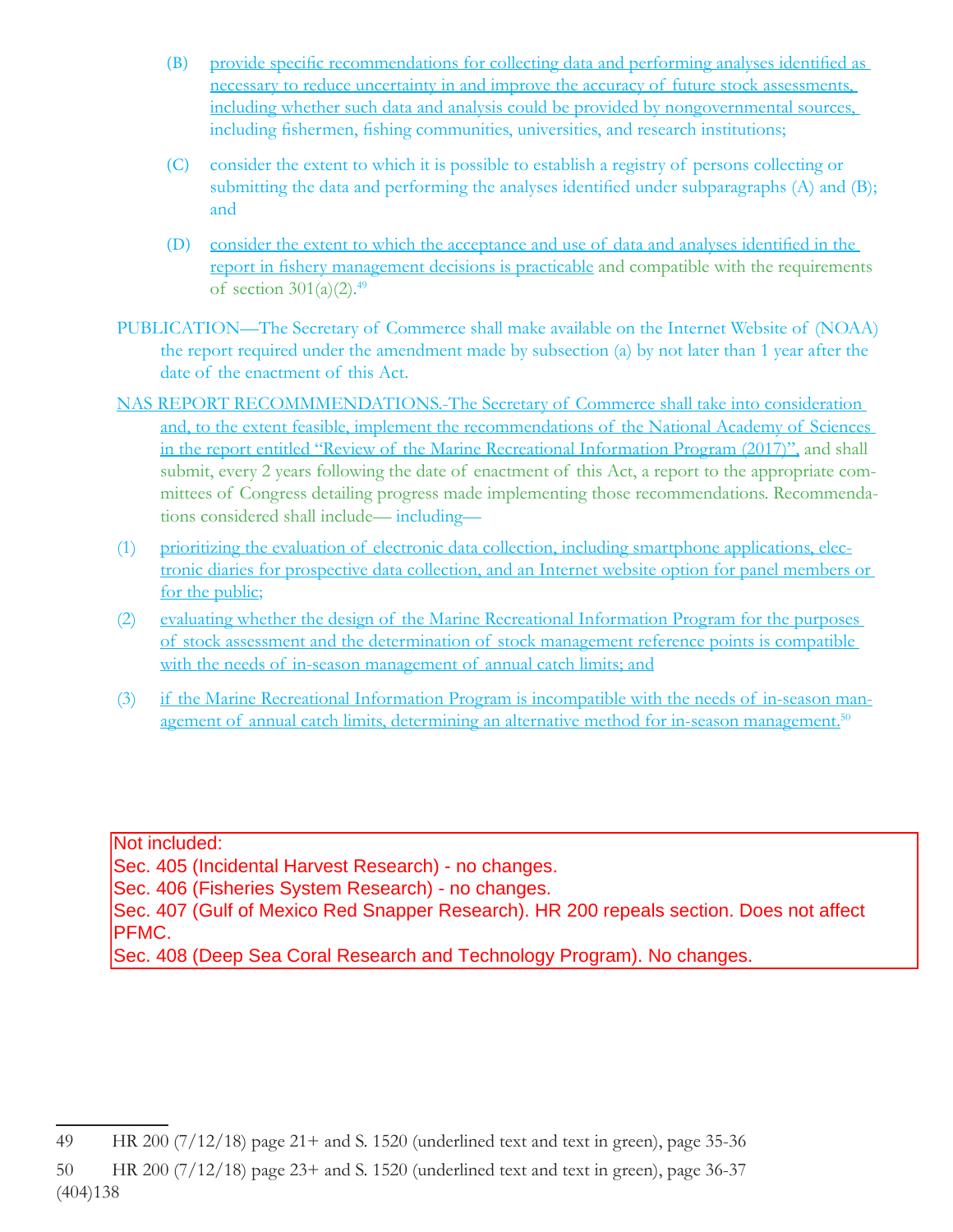# Appendix

### INVESTMENT IN UNITED STATES SEAFOOD PROCESSING FACILITIES.—

The Secretary of Commerce shall work with the Small Business Administration and other Federal agencies to develop financial and other mechanisms to encourage United States investment in seafood processing facilities in the United States for fisheries that lack capacity needed to process fish harvested by United States vessels in compliance with the Magnuson Stevens Fishery Conservation and Management Act (16 U.S.C. 1801 et seq.).

### COMMUNITY-BASED RESTORATION PROGRAM FOR FISHERY AND COASTAL HABITATS.

- **(a) IN GENERAL.—The Secretary of Commerce shall establish a community-based fishery and coastal habi**tat restoration program to implement and support the restoration of fishery and coastal habitats.
- **(b) AUTHORIZED ACTIVITIES.—**In carrying out the program, the Secretary may—
	- (1) provide funding and technical expertise to fishery and coastal communities to assist them in restoring fishery and coastal habitat;
	- (2) advance the science and monitoring of coastal habitat restoration;
	- (3) transfer restoration technologies to the private sector, the public, and other governmental agencies;
	- (4) develop public-private partnerships to accomplish sound coastal restoration projects;
	- (5) promote significant community support and volunteer participation in fishery and coastal habitat restoration; promote stewardship of fishery and coastal habitats; and
	- (6) leverage resources through national, regional, and local public-private partnerships.

# FISHERIES CONSERVATION AND MANAGEMENT FUND.

Not included (no changes or does not affect PFMC): **The included** (no changes or does not affect PFMC): U.S. Catch History and deposited into the Fund under and deposited into the Fund under the Fund under and deposited into the Fund under and deposited into the Fund under and deposited into the Fund under and deposited into Secretarial Representative for Int'l Fisheries **Salmon Plan and Study and Study and Funds described in subsection (d), and Fund shall contained in the Fund sha Dregon and California Salmon Fishery or fi scal year limitation, to dispute a limitation of the Secretary of S** Clarification of Flexibility Conversion to Catcher/Processor Shares (A) expanding the use of electronic catch reporting programs and technology; and technology; and technology; and technology; and technology; and technology; and technology; and technology; and technology; and technology; a Study of Shortage of Number of Individuals with Baccalaureate Degrees.... Pacific Fishery Management Council vessels; and such as VMS on small vessels; and such as VMS on small vessels; and such as VMS on small vessels; and such as VMS on small vessels; and such as VMS on small vessels; and such or the Audinuation or the Oueans and Eneutron Fishenes<br>Search because fix Martin David institute and Dallach Fishery (UD 2006). Initial academic institution in Limitation on Harvest in North Pacific Directed Pollock Fishery (HR 200 addition; does not affect<br>PEMO) (3) development of methods or new technologies to improve the quality, health safety, health safety, and value Report New England Groundfish Fishery Study of the Acidification of the Oceans and Effect on Fisheries PFMC)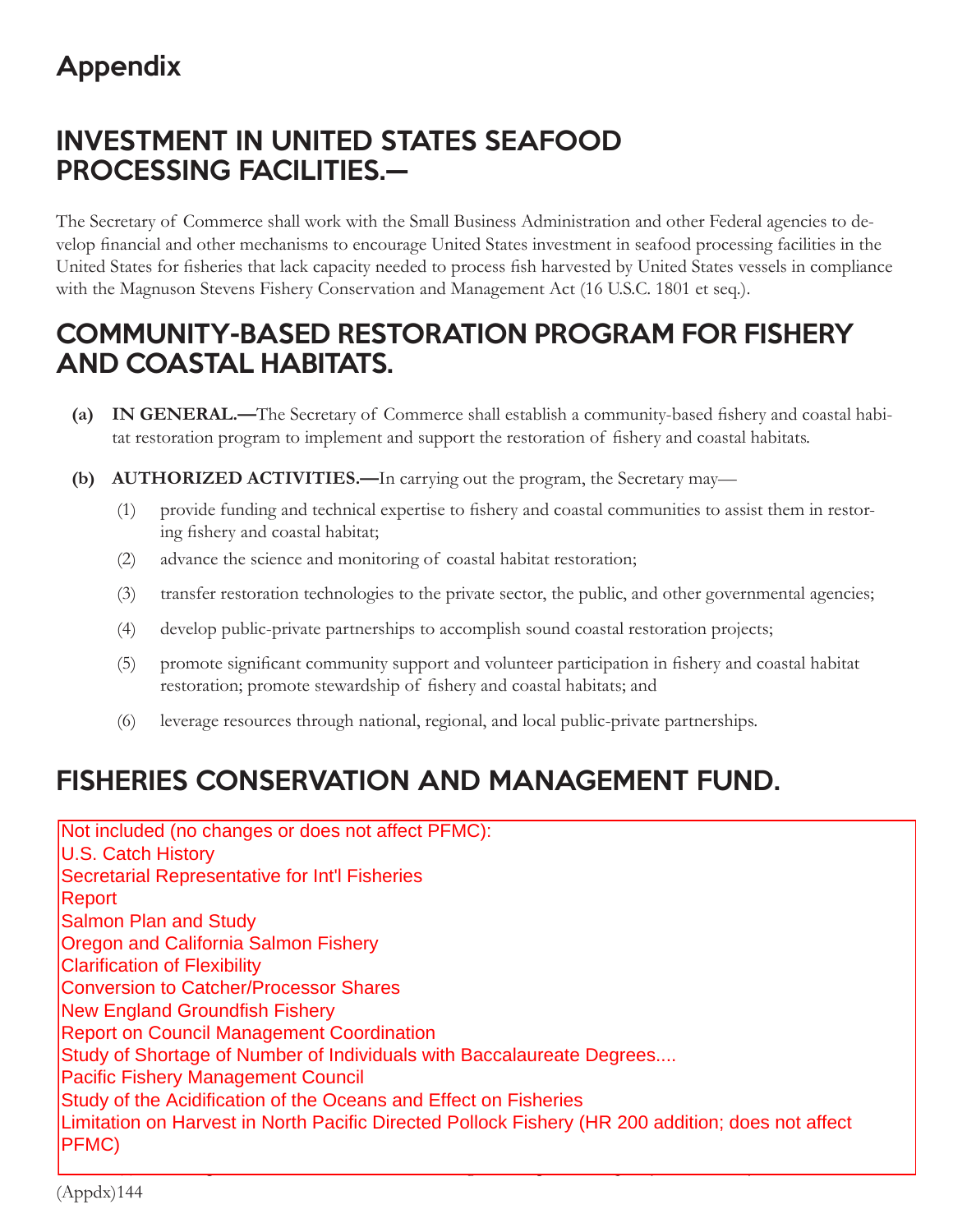### PROHIBITION ON CONSIDERING RED SNAPPER KILLED DURING REMOVAL OF OIL RIGS

Any red snapper that are killed during the removal of any offshore oil rig in the Gulf of Mexico shall not be considered in determining under the Magnuson-Stevens Fishery Conservation and Management Act (16 U.S.C. 1801 et seq.) whether the total allowable catch for red snapper has been reached.<sup>54</sup>

### PROHIBITION ON CONSIDERING FISH SEIZED FROM FOREIGN FISHING

Any fish that are seized from a foreign vessel engaged in illegal fishing activities in the Exclusive Economic Zone shall not be considered in determining under the Magnuson-Stevens Fishery Conservation and Management Act (16 U.S.C. 1801 et seq.) the total allowable catch for that fishery.<sup>55</sup>

### NORTHEAST REGIONAL PILOT RESEARCH TRAWL SURVEY AND STUDY

- **(a) INDUSTRY-BASED PILOT STUDY.—**Within 1 year after the date of the enactment of this Act, the Secretary of Commerce shall, in coordination with the relevant Councils seleted by the Secretary and the Northeast Area Monitoring and Assessment Program (NEAMAP), develop a fishing industry-based Northeast regional pilot research trawl survey and study to enhance and provide improvement to current (NOAA) vessel trawl surveys.
- (b) COMPONENTS.—Under the pilot survye and study—
	- (1) the Secretary—
		- (A) may select fishing industry vessels to participate in the study by issuing a request for procurement;
		- (B) may use the NEAMAP Southern New England/Mid-Atlantic Nearshore Trawl Survey as a model for the pilot survey; and
		- (C) shall outfit participating vessels with a peer-reviewed net configuration; and
	- (2) the selected Counicls shall, in partnerships with (NMFS NEFSC) and the Virginia Institute of Marine Science, collect data and evaluate discrepancies between fishing industry vessel data and (NOAA) vessel data, for 5 years.
- **(c) REPORT.—**Upon completion of the pilot survey and study, the Secretary and the selected Councils shall submit a detailed report on the results of the pilot survey and study to the Committee on Natural Resources of the House of Representatives and the Committee on Commerce, Science, and Transportation of the Senate.<sup>56</sup>

<sup>54</sup> HR 200 (7/12/18) page 26

<sup>55</sup> HR 200 (7/12/18) page 26

 $(Appdx)153$ 56 HR 200 (7/12/18) page 27+. NEW to this version.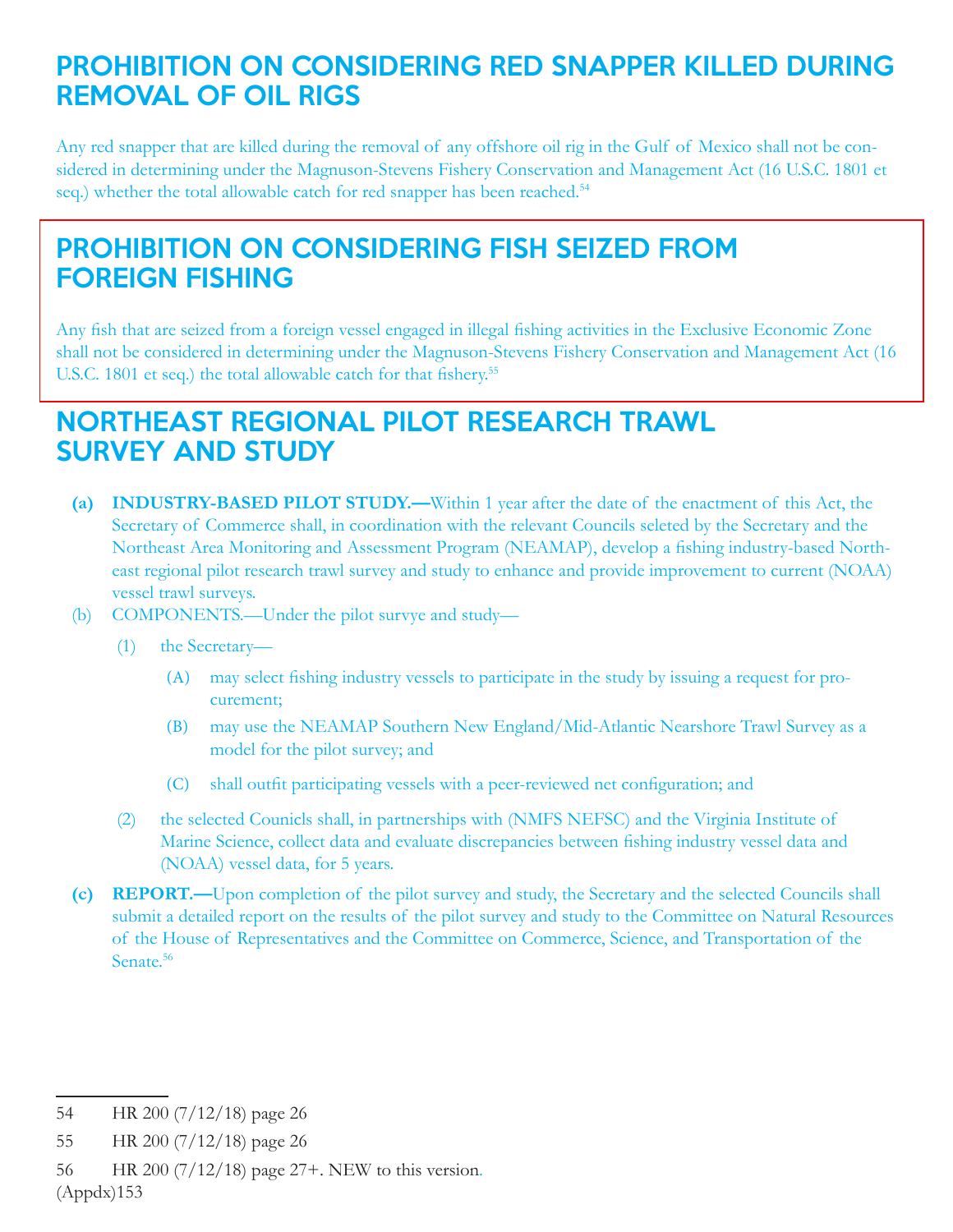# EXEMPTED FISHING PERMITS

OBJECTIONS—If the relevant Council, the Interstate Marine Fisheries Commission, or the fish and wildlife agency of an affected State objects to the approval and issuance of an exempted fishing permit under section 600.745 of title 50, Code of Federal Regulations, or any successor regulation, the Regional Administrator of the National Marine Fisheries Service who issued such exempted fishing permit shall respond to such entity in writing detailing why such exempted fishing permit was issued.

12-MONTH FINDING. At the end of the 12-month period beginning on the date the exempted fishing permit is issued under section 600.745 of title 50, Code of Federal Regulations, or any successor regulation, the Council that prepared the fishery management plan, or the Secretary in the case of a fishery management plan prepared and implemented by the Secretary, shall review the exempted fishing permit and determine whether any unintended negative impacts have occurred that would warrant the discontinuation of the permit.57

CLARIFICATION. The Secretary may not issue an exempted fishing permit under section 600.745 of title 50, Code of Federal Regulations, or any successor regulation that—

- (1) establishes a limited access system as defined in section  $3$  of the (MSA);
- (2) is consistent with section 303A of such Act; or
- (3) establishes a catch share program as defined in section  $206(a)$  of this Act.<sup>58</sup>

SAVINGS PROVISION—Except for subsection (b), nothing in this section may be construed to affect an exempted fishing permit approved under section 600.745... before the date of enactment of this Act.<sup>59</sup>

# REALLOCATION OF CERTAIN UNUSED HARVEST ALLOCATION.

 **(a) REALLOCATION.—**Notwithstanding any other provision of law, each year upon receipt by the Secretary of Commerce (referred to in this section as the "Secretary") of written notice from the allocation holder named in section 803 of division B of the Consolidated Appropriations Act, 2004 [CAA] (...) that such holder will not harvest all or a part of the allocation authorized pursuant to that Act, the Secretary shall reallocate for that year the unused portion of such allocations to the Bering Sea subarea of the BSAI (...) and shall assign the reallocated unused portion of the allocation only to eligible vessels as described in subsection (b)(1) for harvest in the Bering Sea subarea of the BSAI, consistent with any agreements as described in subsection (c).

#### **(b) ELIGIBILITY TO RECEIVE REALLOCATION.—**

#### Not included:

(1) IN GENERAL.—Only vessels defi ned in subsection (a), (b), (c), or (e) of section 208 of the Remainder of "Reallocation of Certain Unused Harvest Allocation" (NPFMC only) Study of Allocations in Mixed-Use Fisheries (SAFMC and GFMC only) wingation of impacts to Submerged Aquatic vegetation (SAFMC and SFMC only)<br>Report on LAPPS and Conflicts of Interest With Respect to SAFMC and GMFC Red Snapper Report of Extrit of and Commets of interest with respect to OAT MC and CMTO Red Chapper<br>Plan for Electronic Monitoring and Reporting Procedures for the Northeast Multispecies Fishery I fair for Liectronic Monitoning and Reporting Trocet<br>Study of Fees Charged to Lobster Fishing Industry (3) CALCULATIONS. —Any amount of the real location described in the subsection of the subsection (a) shall not be subsection (a) shall not be subsection (a) shall not be subsection (a) shall not be subsection (a) shall no Mitigation of Impacts to Submerged Aquatic Vegetation (SAFMC and GFMC only) (all HR 200)

- 57 HR 200 (7/12/18) page 37 and S 1520. (New)
- 58 HR 200 (7/12/18) page 38. New.
- (Appdx)154 59 HR 200 (7/12/18) page 38. and S 1520. (New)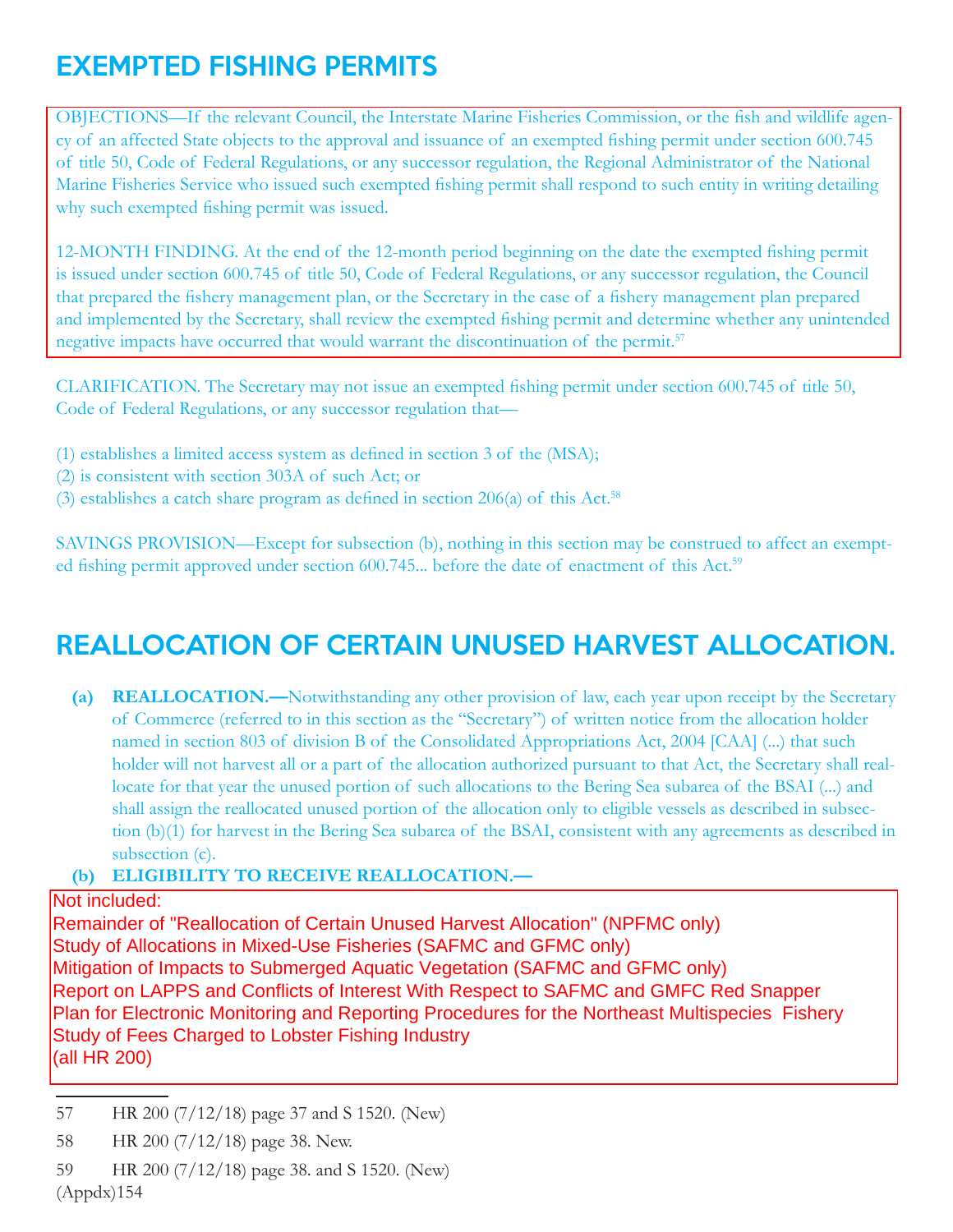### LIMITATION ON APPLICATION OF PROHIBITION ON ATLANTIC STRIPED BASS FISHING IN BLOCK ISLAND SOUND TRANSIT ZONE.

Any prohibition on fishing for Atlantic striped bass in the EEZ of the U.S. under EO 13449... shall not apply in the area described... commonly referred to as the Block Island Sound transit zone.<sup>69</sup>

### REEF ASSASSIN ACT.

(Adds the Reef Assassin Act to encourage the elimination of lionfish. Not included here.).<sup>70</sup>

### STUDY OF LIMITED ACCESS PRIVILEGE PROGRAMS FOR MIXED-USE FISHERIES.

- **(a) STUDY ON LIMITED ACCESS PRIVILEGE PROGRAMS.—**Not later than 1 year [2 years<sup>71</sup>] after the date of enactment of this Act, the Secretary of Commerce shall seek to enter into an arrangement under which the Ocean Studies Board of the National Academies of Sciences, Engineering, and Medicine shall—
	- (1) study the use of limited access privilege programs in mixed-use fisheries, including—
		- (A) identifying any inequities caused by a limited access privilege program;
		- (B) recommending policies to address the inequities identified in subparagraph (A); and
		- (C) identifying and recommending the different factors and information a mixed-use fishery should consider when designing, establishing, or maintaining a (LAPP) to mitigate any inequities identified in subparagraph (A); and
	- (2) submit to the appropriate committees of Congress a report on the study under paragraph (1), including the recommendations under subparagraphs (B) and (C) of paragraph (1).
	- **(3) S 1520 version requires:**
		- (i) an assessment of progress in meeting the goals of this Act
		- (ii) an assessment of the social, economic, and ecological effects of the program, considering each sector of a mixed-use fishery and related businesses, coastal communities, and the environment;
		- (iii) an assessment of any impacts to stakeholders in a mixed-use fishery caused by a limited access privilege program;
		- (iv) recommendations of policies to address any impacts identified under clause (iii); and
		- (v) identification of and recommendation of the different factors and information

<sup>69</sup> HR 200  $(7/12/18)$  page 56. New to this version.

<sup>70</sup> HR 200 (7/12/18) page 57+. New to this version.

<sup>71</sup> S 1520, page 28